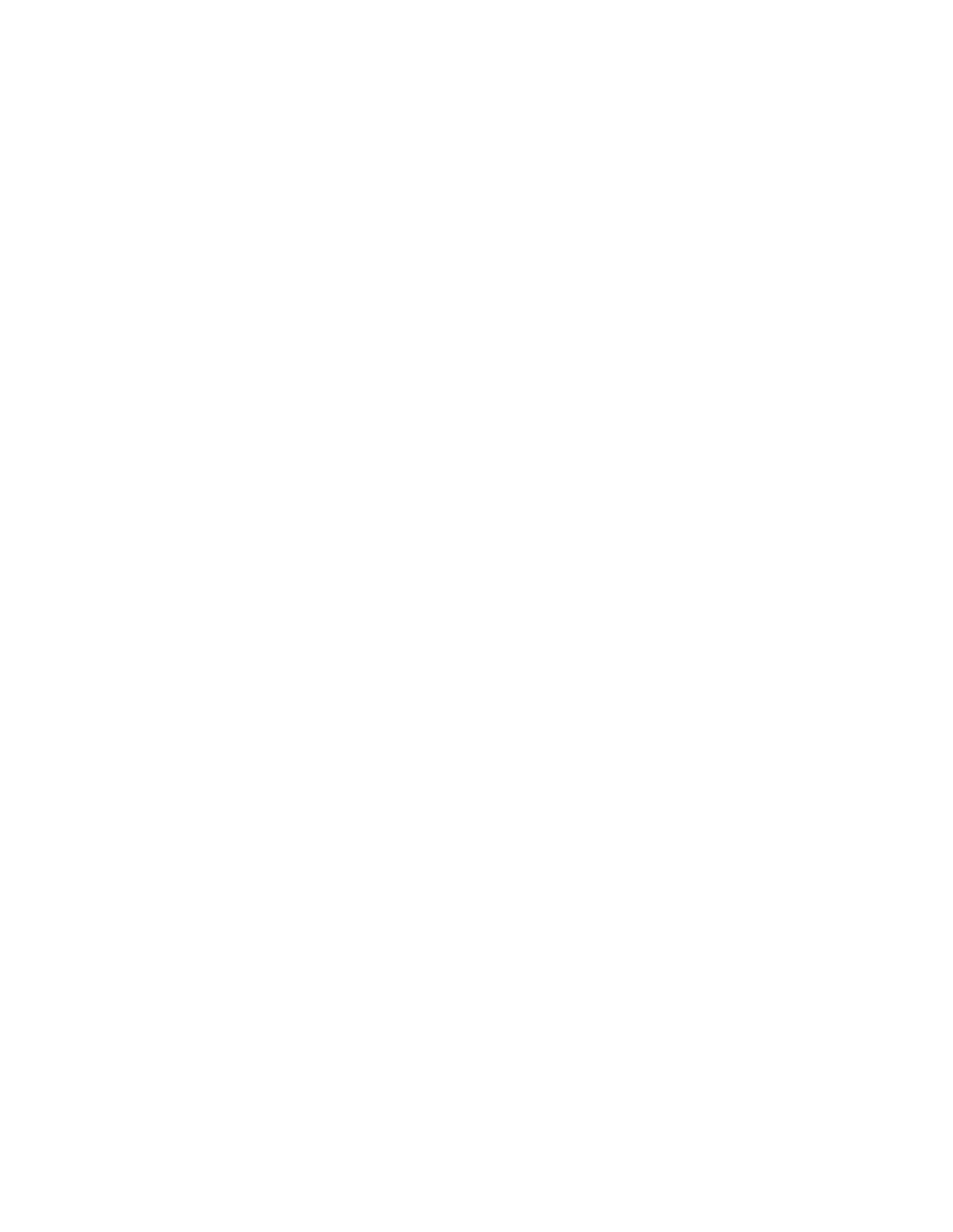# **MEMORANDUM**



Innovative approaches Practical results Outstanding service

10497 Town and Country Way, Suite 600 . Houston, Texas 77024 . 713-600-6800 . fax 713-600-6801 www.freese.com

| TO:             | <b>TWDB</b>                                                                    |
|-----------------|--------------------------------------------------------------------------------|
| <b>FROM:</b>    | Amy Kaarlela, Tom Gooch                                                        |
| CC:             | <b>Region C Prioritization Subcommittee</b><br>Project File - NTD11336         |
| <b>SUBJECT:</b> | Methodology for 2011 RCWP Project Prioritization and FINAL Prioritization List |
| DATE:           | August 11, 2014                                                                |

*The methodology and final prioritization lists contained in this memo were approved by the Region C Water Planning Group at the August 18, 2014 regularly scheduled RCWPG meeting. This information is being submitted to the TWDB as a required deliverable for Task 12 of the 2016 Region C Water Plan (TWDB Contract No. 1148301314). In addition to this memorandum, an Excel spreadsheet containing the SWIFT prioritization/scoring for projects from the 2011 Region C Water Plan is also being submitted.*

This memorandum outlines the methodology applied to complete the TWDB Project Prioritization Template for 2011 RCWP projects. This methodology incorporates input from the Region C Prioritization Subcommittee. TWDB's standard scoring template (Excel spreadsheet) was used for the prioritization process. TWDB provided the template pre-populated with 799 WMSs from DB12 to Region C on January 6, 2014. Region C consultants have added supplementary tabs to this spreadsheet for the purpose of documenting all answers to Standards. In addition, Region C has added 14 WMSs that were included in the *2011 Region C Water Plan* (or errata to the Plan) but did not appear on the pre-populated TWDB scoring template. These projects were assigned the unique identifiers C800 through C813.

At the end of this memorandum is a table containing the final prioritized list of all 813 Region C WMSs. Region C's draft prioritization memo (dated May 21, 2014) listed some concerns the Subcommittee had with the prioritization process and scoring system. This list of concerns has not been repeated in this final memorandum. This memo does however contain the same supplementary table (updated) which filters out conservation and supplemental well WMSs. The subcommittee feels this table is appropriate and useful for the prioritization process.

Since the submittal of the draft prioritization on June 1, 2014, a few minor changes were made to select WMS scores as follows:

- The 14 additional WMSs mentioned above were added and scored.
- Three additional Strategy Groupings were made, involving seven of the newly added WMSs and two of the pre-populated WMSs (see table on next page).
- C796 Wortham, Purchase from Provider (1) Changed score on 2B from "Contract Increase needed" to "Contract needed".
- C16 Annetta, Conveyance Project (2) Changed score on 2B from "Contract Increase needed" to "Contract needed". Changed score on 3D from No to Yes. Grouped needs and supplies for Standards 3A and 3B with other two projects in grouping. Grouped annual costs and supply (for unit cost) on Standard 5 with other two projects in grouping.
- C787 Willow Park, Purchase from Water Provider (1) Changed score on 2B from "Contract Increase needed" to "Contract needed". Changed score on 3D from No to Yes. Grouped needs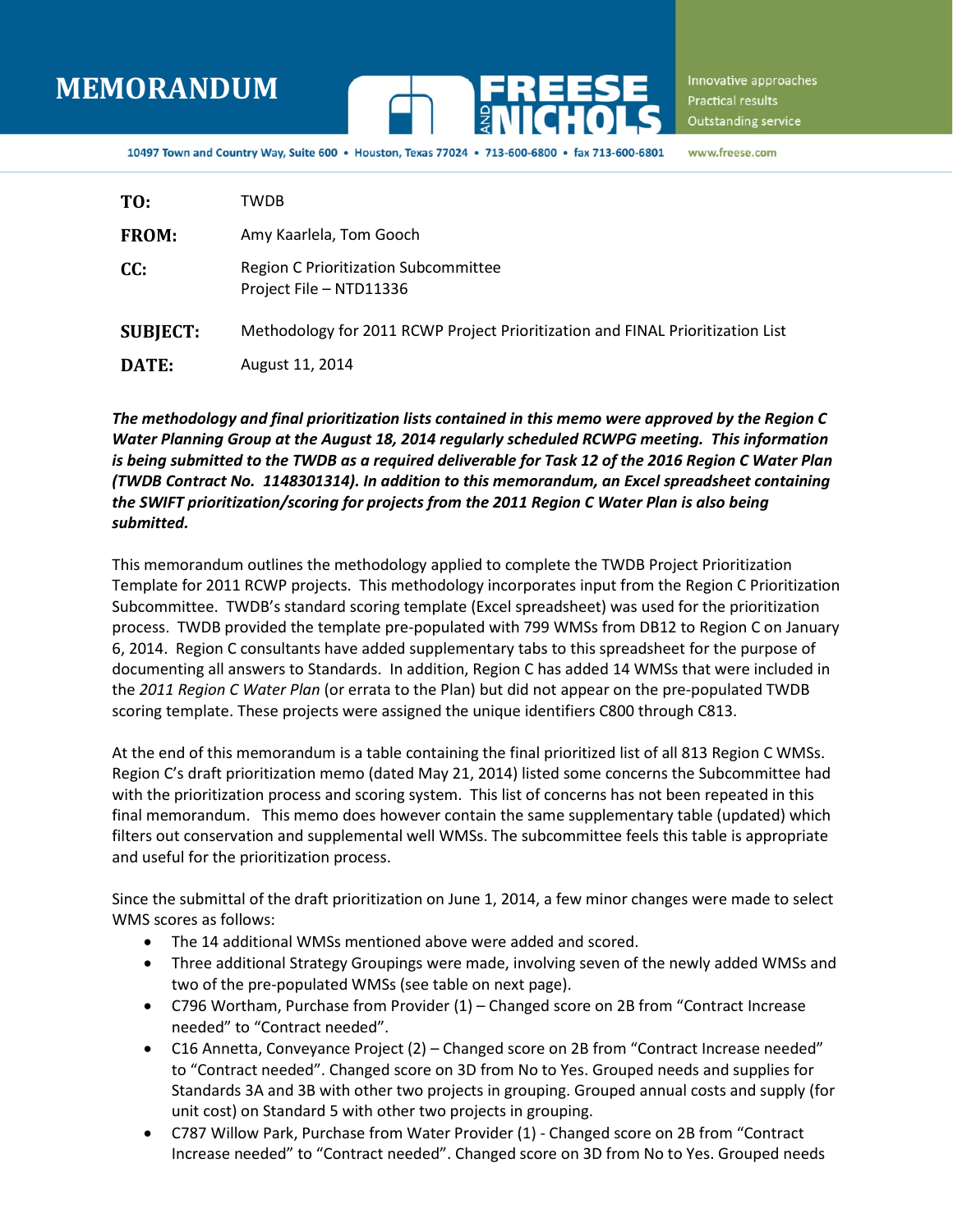

and supplies for Standards 3A and 3B with other two projects in grouping. Grouped annual costs and supply (for unit cost) on Standard 5 with other two projects in grouping.

- C295 Greater Texoma Utility Authority, Grayson County project Changed response on Standard 2C (related to the level of engineering) based on specific input from GTUA on June 9, 2014.
- C294 Greater Texoma Utility Authority, Collin-Grayson Municipal Alliance Changed response on Standard 2C (related to the level of engineering) based on specific input from GTUA on June 9, 2014.
- C310 Hickory Creek SUD, Additional Woodbine Aquifer, Existing Wells Based on TWDB comment letter dated June 6, 2014, changed the score on Standard 3C from 0 to 5.

### Strategy Grouping (Rollup)

The 2011 Region C RWP included several large interdependent water management strategies. In a number of cases, representing these strategies in DB12 was challenging. In many cases strategies that in reality are mutually dependent are listed separately in DB12. This presents a potential need for grouping of some strategies for project prioritization. The following strategies have been grouped for the purpose of prioritization. These WMS are shaded on the prioritization list so they may be identified more easily.

| <b>Recommended Water Management Strategy</b>                    | <b>TWDB</b>      | <b>Sponsors</b>            |
|-----------------------------------------------------------------|------------------|----------------------------|
|                                                                 | Alpha            |                            |
|                                                                 | unique           |                            |
|                                                                 | identifier       |                            |
| Lake Ralph Hall                                                 | C737             | <b>Upper Trinity RWD</b>   |
| Lake Ralph Hall - indirect reuse                                | C738             | <b>Upper Trinity RWD</b>   |
| Lake Palestine connection (integrated pipeline with TRWD)       | C <sub>191</sub> | <b>Dallas</b>              |
| TRWD third pipeline and reuse                                   | C696             | <b>Tarrant Regional WD</b> |
| Toledo Bend project                                             | C560             | North Texas MWD            |
| Toledo Bend project                                             | C695             | <b>Tarrant Regional WD</b> |
| Toledo Bend project                                             | C704             | Terrell                    |
| Oklahoma water to NTMWD, TRWD, UTRWD                            | C559             | North Texas MWD            |
| Oklahoma water to NTMWD, TRWD, UTRWD                            | C694             | <b>Tarrant Regional WD</b> |
| Oklahoma water to NTMWD, TRWD, UTRWD                            | C740             | <b>Upper Trinity RWD</b>   |
| Marvin Nichols Reservoir                                        | C558             | North Texas MWD            |
| <b>Marvin Nichols Reservoir</b>                                 | C693             | <b>Tarrant Regional WD</b> |
| <b>Marvin Nichols Reservoir</b>                                 | C701             | Terrell                    |
| Marvin Nichols Reservoir                                        | C739             | <b>UTRWD</b>               |
| Main Stem Trinity pump station (Lake Ray Hubbard indirect reuse | C <sub>193</sub> | <b>Dallas</b>              |
| $- D W U$                                                       |                  |                            |
| Main stem pump station (additional East Fork) NTMWD             | C557             | North Texas MWD            |
| <b>Additional Water from Fort Worth</b>                         | C808             | Northlake                  |
| <b>Additional Water from Fort Worth</b>                         | C809             | Roanoke                    |
| Additional Water from Fort Worth (TRWD)                         | C812             | <b>Trophy Club</b>         |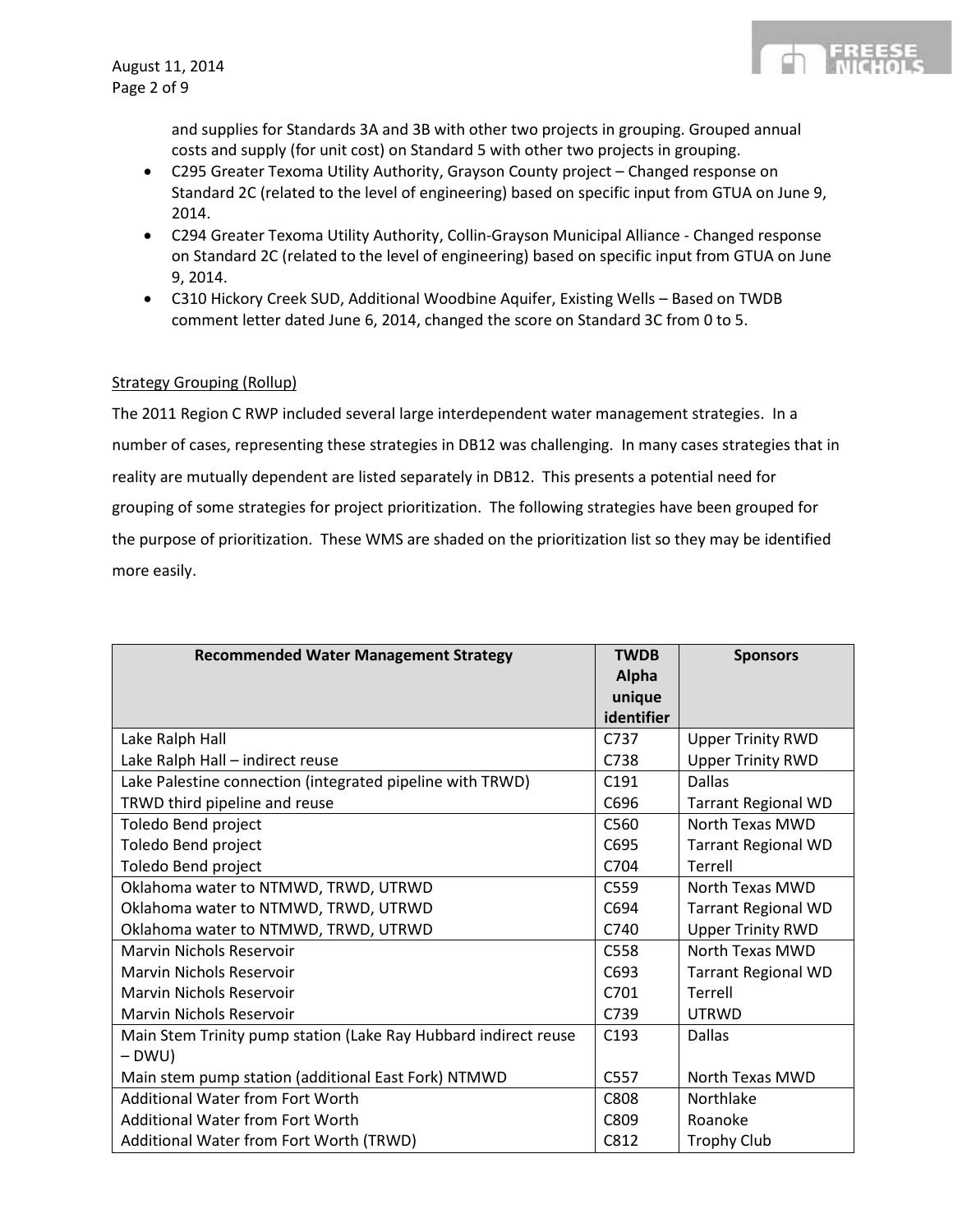

| <b>Recommended Water Management Strategy</b>          | <b>TWDB</b><br>Alpha<br>unique<br>identifier | <b>Sponsors</b>    |
|-------------------------------------------------------|----------------------------------------------|--------------------|
| Additional Water from DWU                             | C803                                         | Carrollton         |
| Additional Water from DWU                             | C807                                         | Lewisville         |
| Additional Water from DWU                             | C811                                         | The Colony         |
| Conveyance Project (2)                                | C <sub>16</sub>                              | Annetta            |
| East Parker County System - Pipeline from Weatherford | C801                                         | Annetta South      |
| Purchase from Water Provider (1)                      | C787                                         | <b>Willow Park</b> |

Uniform Standard 1A - What is the decade the RWP shows the project comes online?

Scoring of this standard is as follows:

 $2060 = 0$  points;  $2050 = 2$ ;  $2040 = 4$ ;  $2030 = 6$ ;  $2020 = 8$ ;  $2010 = 10$ .

The following methodology was applied to determine project start decade:

- The default approach is to score the project based on the first decade with a supply allocation/strategy volume per the data provided in the scoring template.
- Alternatively, if strategy volume is zero in all decades, the score is based on the first decade with an annual cost.
- For grouped strategies (listed in the table above), some components of the strategy may begin in later decades than other components. In order to result in consistent scoring for these grouped strategies, those components beginning in later decades have been scored consistently with the other components of the grouped strategy.

#### Uniform Standard 1B - In what decade is initial funding needed?

Scoring of this standard is as follows:

 $2060 = 0$  points;  $2050 = 2$ ;  $2040 = 4$ ;  $2030 = 6$ ;  $2020 = 8$ ;  $2010 = 10$ .

The following methodology was applied to determine project start decade:

- All conservation projects were given a score of 10.
- For non-conservation projects with a capital cost of more than \$100 million, the funding is assumed to be needed two decades before the project comes online (with the maximum score being 10).
- For non-conservation projects with a capital cost of \$100 million or less, the funding is assumed to be needed one decade before the project comes online (with the maximum score being 10).
- For grouped strategies (listed in the table above), some components of the strategy may begin in later decades than other components. In order to result in consistent scoring for these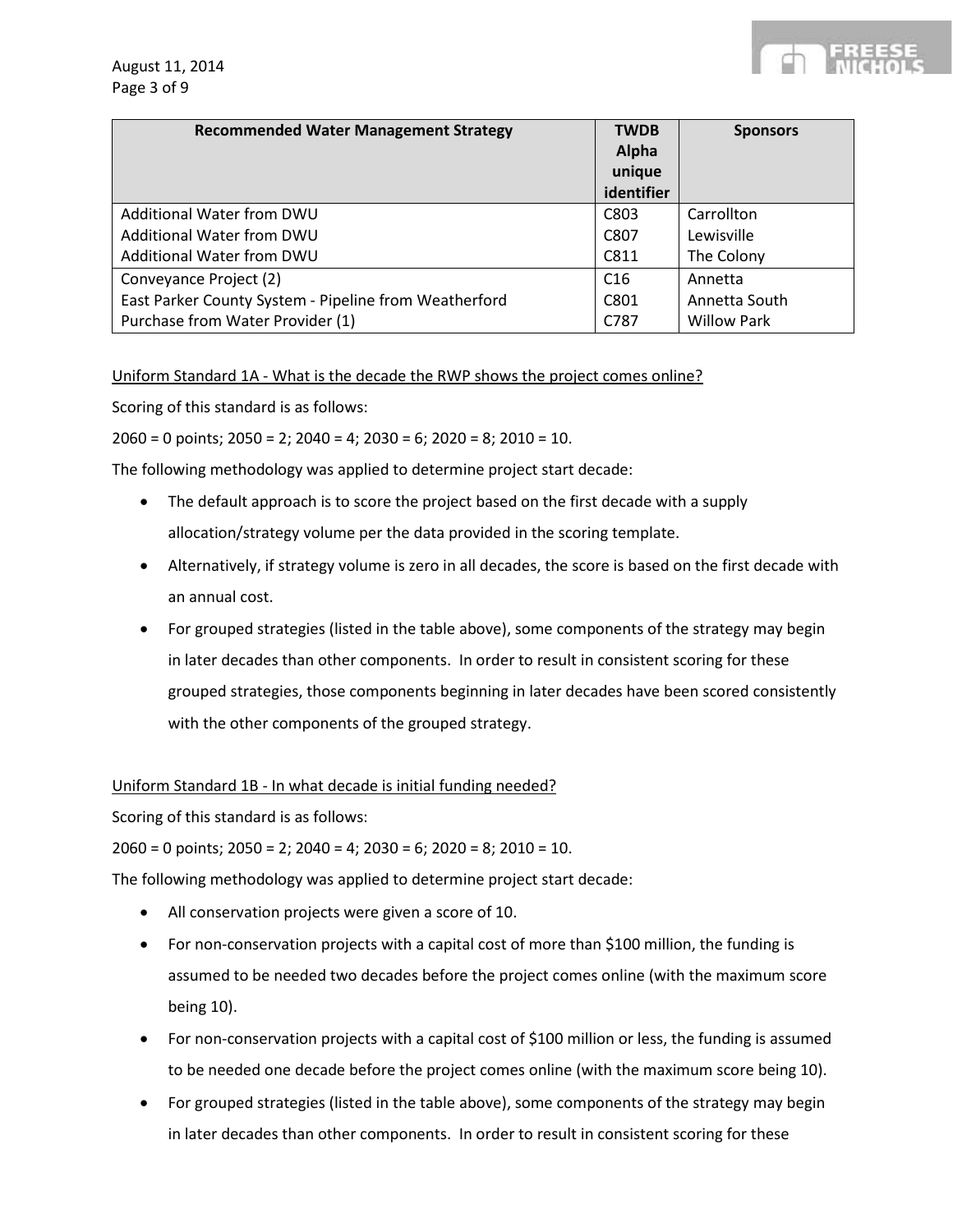

grouped strategies, those components beginning in later decades have been scored consistently with the other components of the grouped strategy.

Uniform Standard 2A - What supporting data is available to show that the quantity of water needed is available?

The TWDB scoring of this standard is as follows:

- Models suggest insufficient quantities of water or no modeling performed = 0 points;
- Models suggest sufficient quantity of water =  $3$ ;
- Field tests and measurements confirm sufficient quantities of water = 5

In an effort to further define and document the specific data for each WMS, Region C has developed a more detailed/expanded scoring guide as follows:

- Score of 0 for:
	- o No Modeling performed
	- o Assumed no Modeling
	- o Over-drafting of groundwater wells
- Score of 3 for:
	- o Conservation analyzed in 2011 Plan
	- o Detailed Study conducted
	- o GAM modeling for groundwater supply
	- o WAM modeling for surface water supply
	- o Reuse relying on modeled future effluent
- Score of 5 for:
	- o Existing water source (surface)
	- o Reuse effluent currently being discharged
	- o Facility improvements only; no supply associated

Each WMS has been individually assessed on this scoring criteria and documented on a separate sheet ("Standard 2") in the Prioritization Template.

## Uniform Standard 2B - If necessary, does the sponsor hold necessary legal rights, water rights, and/or contracts to use the water that this project would require?

The TWDB scoring of this standard is as follows:

- Legal rights, water rights and/or contract application not submitted = 0 points;
- application submitted = 2;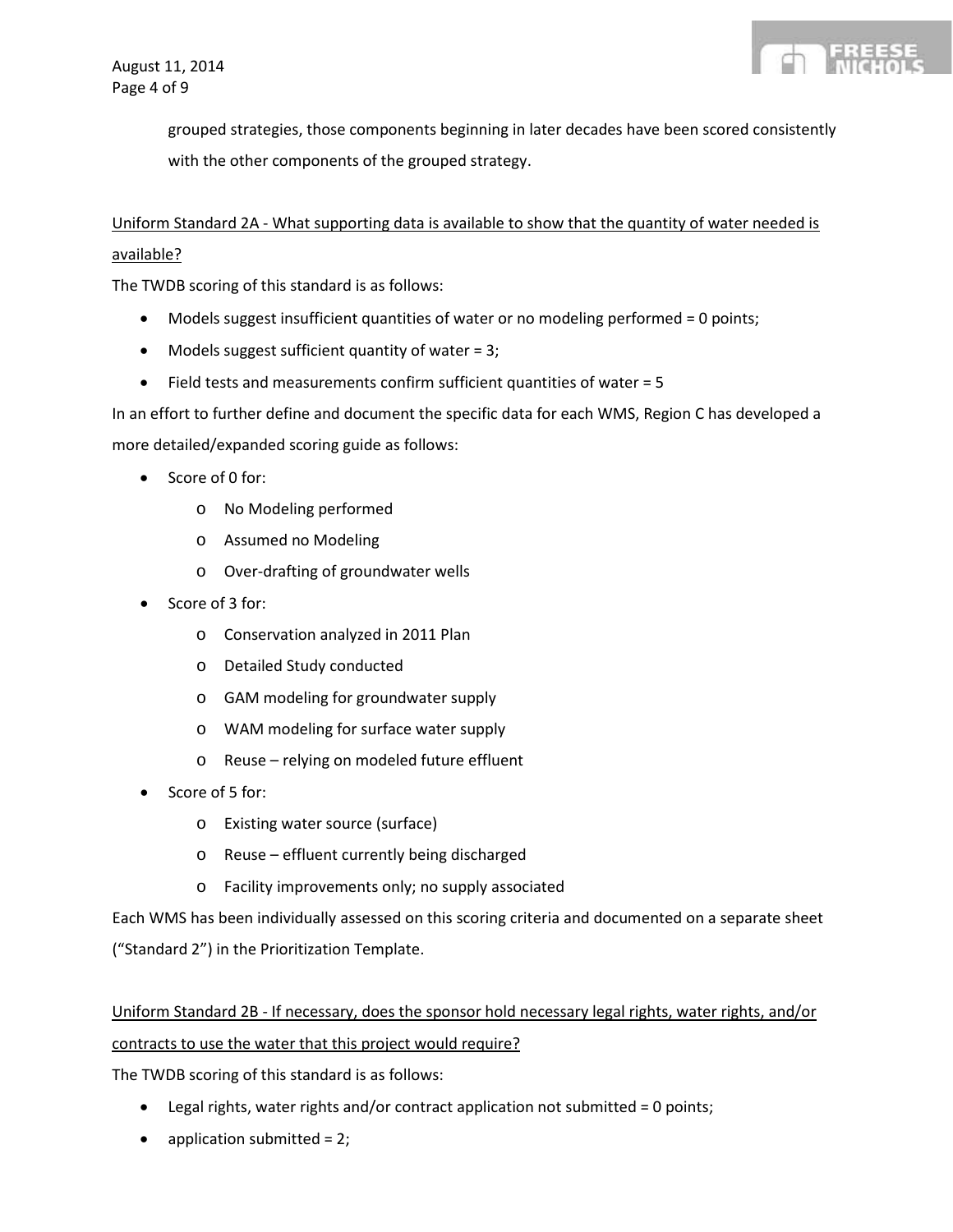August 11, 2014 Page 5 of 9



- application is administratively complete =  $3$ ;
- legal rights, water rights and/or contracts obtained or not needed = 5

In an effort to further define and document the specific data for each WMS, Region C has developed a

more detailed/expanded scoring guide as follows:

- Score of 0 for:
	- o Contract needed
	- o Contract increase needed not applied
	- o Groundwater new; permit needed from GCD
	- o Permit needed from GCD for supplemental well
	- o Water right application not submitted
- Score of 2 for:
	- o Water right application submitted
- Score of 3 for:
	- o Contract increase needed applied
	- o Water right application administratively complete
- Score of 5 for:
	- o Conservation no water right needed
	- o Contract in place
	- o Groundwater existing; no permit needed
	- o No water right needed
	- o Water right obtained
	- o Water treatment plant no right needed

Each WMS has been individually assessed on this scoring criteria and documented on a separate sheet

("Standard 2") in the Prioritization Template.

## Uniform Standard 2C - What level of engineering and/or planning has been accomplished for this project?

The TWDB scoring of this standard is as follows:

- $\bullet$  1 = Outlined in RWP
- 2 = Feasibility study initiated
- 3 = Feasibility study completed
- 4= Conceptual design initiated
- 5 = Conceptual design completed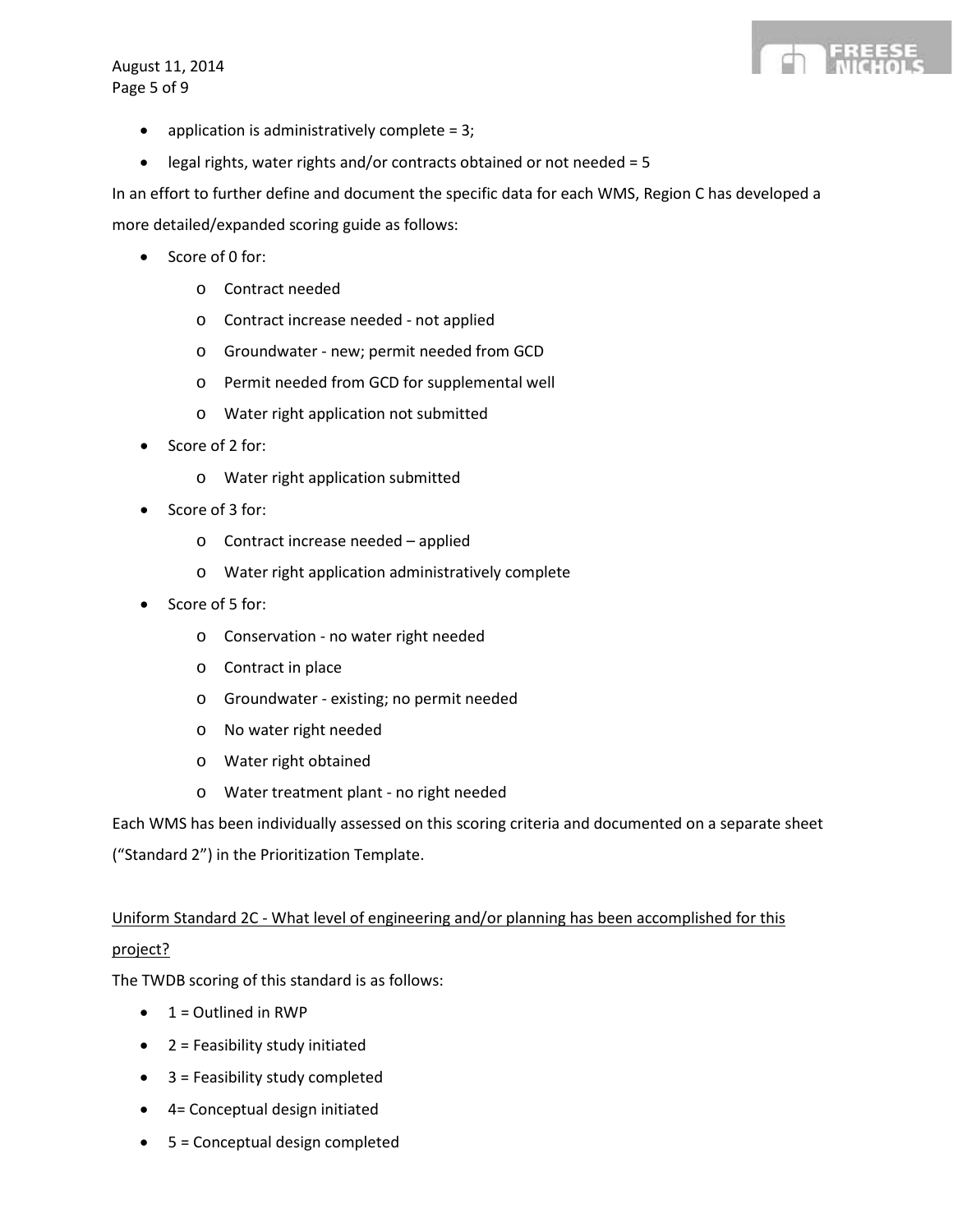August 11, 2014 Page 6 of 9

- 6 = Preliminary engineering report initiated
- 7 = Preliminary engineering report completed
- 8 = Preliminary design initiated
- 9 = Preliminary design completed
- 10 = Final design completed

This criterion should be answered using available data and judgment as available. Potential sources of information include the 2011 RWP and support material, the 2016 RWP entity survey, updated stakeholder data, or recollections by FNI staff. In many cases, reliable information is not readily available even through the sources named above. For that reason, the Subcommittee approved the following approach:

- If specific information was available, score as appropriate based on specific information
- For Projects with capital costs over \$50 million, consultants contacted project sponsors to determine level of engineering/planning.
- For Projects with capital costs of \$50 million or less, the following assumptions were applied:
	- o Conservation and overdrafting by existing wells were scored as 10 because no design is required
	- o Projects coming online in 2010 were scored as 10 (final design complete)
	- o Projects coming online in 2020 were scored as 8 (preliminary design initiated)
	- o Projects coming online in 2030 were scored as 4 (conceptual design initiated)
	- o Projects coming online in 2040-60 were scored a 1 (outlined in Regional Water Plan)

A number of WMSs on the prioritization list represent the compilation of multiple facility improvements or new/expanded water treatment plants that occur over multiple decades. In such cases, the score for 4C was based on the level of engineering of the first component of the project and would consequently need funding first.

Each WMS has been individually assessed on this scoring criteria and documented on a separate sheet ("Standard 2") in the Prioritization Template.

## Uniform Standard 2D - Has the project sponsor requested (in writing for the 2016 Plan) that the project be included in the Regional Water Plan?

The decision of the subcommittee is as follows. All projects should receive a "Yes" answer based on the fact that prior to the publication of the final 2011 RCWP, all WUGs/WWPs were provided a copy of their final WMSs to be included in the plan and were asked to respond if they did not agree. Non-response to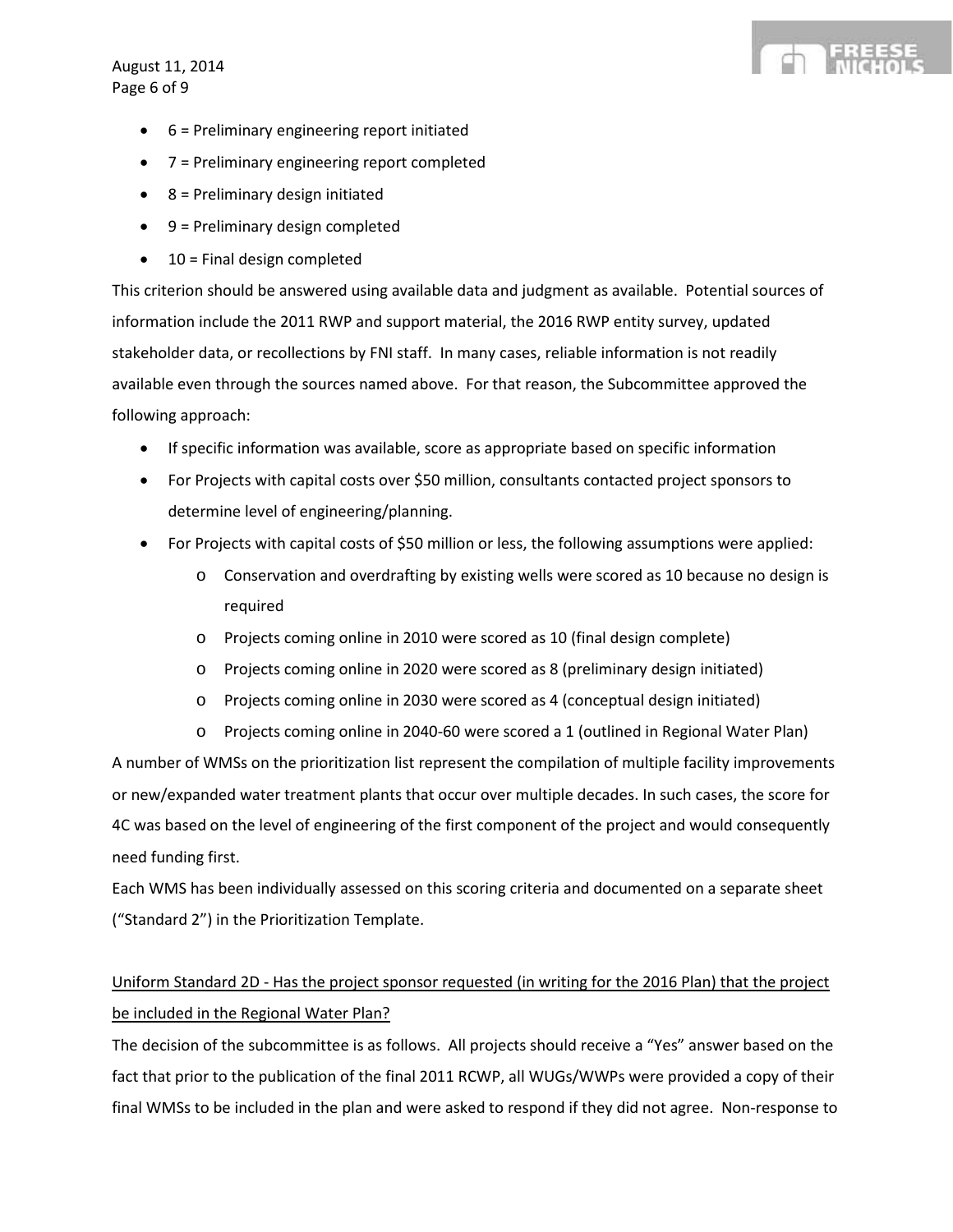this correspondence implied agreement. If a WUG/WWP did not agree with the WMSs, those WMSs were adjusted per the direction of the WUG/WWP.

## Uniform Standard 3A - In the decade the project supply comes online, what is the % of the WUG's (or WUGs') needs satisfied by this project?

Addressing this criterion requires a more complex dataset than that provided in the TWDB Prioritization Template. For a number of the strategies listed, the supply volume listed by the template is not equal to the ultimate supply provided by the strategy. In some cases, supplies needed to be "rolled up" from multiple DB12 WMSs. In other cases, the average capacity of the project (for water treatment plants) should be considered as the supply volume provided by the WMS (rather than the volume listed in DB17, which in many cases was zero). In order to address this, an alternate table of supply volumes was developed that is referenced for some projects. This reference table, rather than the provided template data, was used to answer this question. The following logic was applied in scoring this criterion:

- Entities with no needs received a score of 100% (rather than a calculated "error" of supply divided by 0 need). This applied mostly to conservation and supplemental well strategies.
- If the WMS served only one WUG, then the score was auto-calculated based on the supply and need in the first decade online for that one WUG. A "flag" helped determine if the autocalculation should use the TWDB template supplies or use supplies from the alternate table of supplies.
- If the WMS applied to multiple WUGs/WPPs, the sum of needs for those WUGs/WWPs was calculated. The score was then auto-calculated based on the supply and need in the first decade online. A "flag" helped determine if the auto-calculation should use the TWDB template supplies or use supplies from the alternate table of supplies.

## Uniform Standard 3B - In the final decade of the planning period, what is the % of the WUG's (or WUGs') needs satisfied by this project?

This criterion was addressed in the same manner as Uniform Standard 3A, using the year 2060 needs and supplies.

Uniform Standard 3C - Is this project the only economically feasible source of new supply for the WUG, other than conservation?

The TWDB scoring of this standard is 0 for "No" and 5 for "Yes". The subcommittee made the determination that all projects should receive a "Yes" answer (score of 5).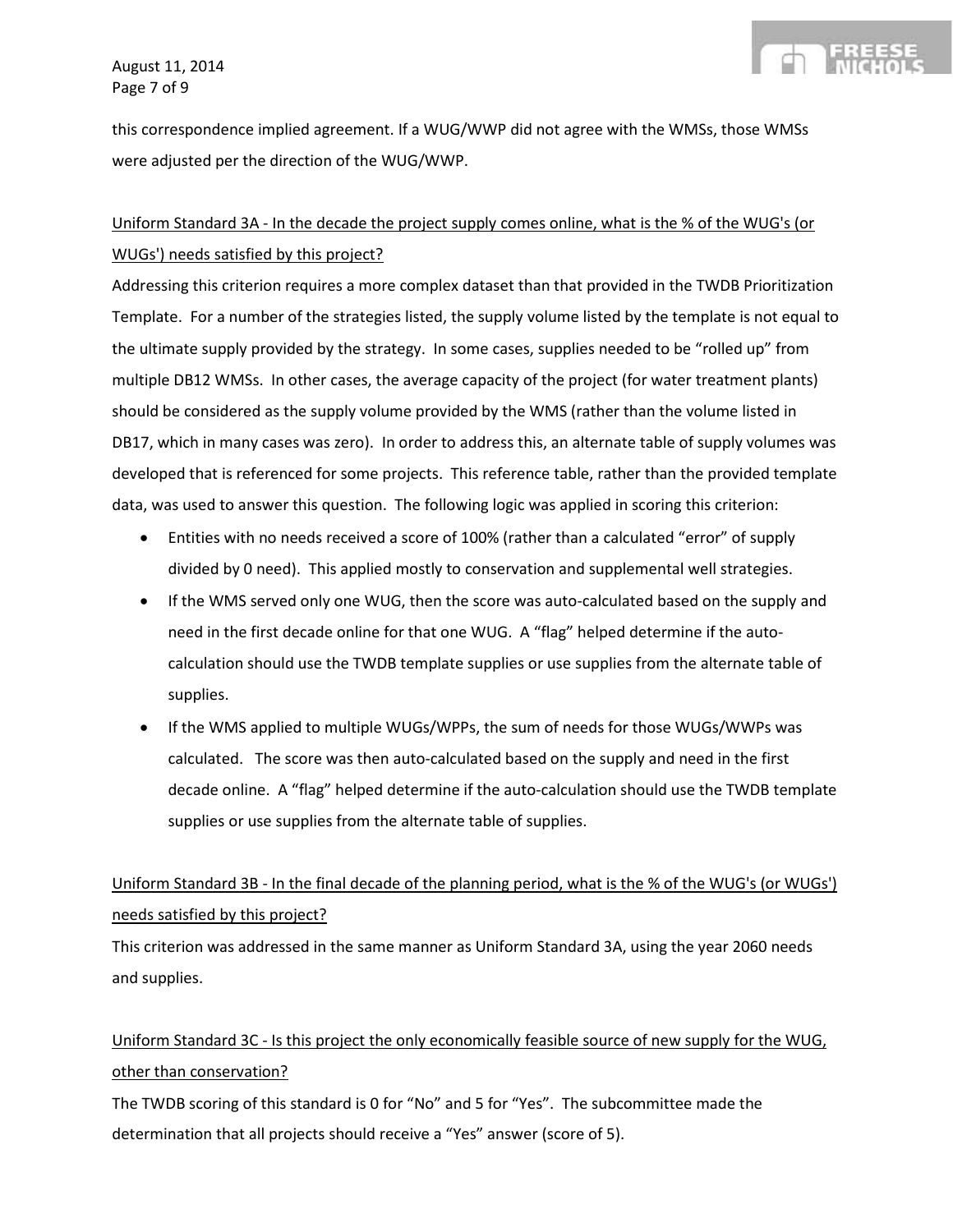#### Uniform Standard 3D - Does this project serve multiple WUGs?

The TWDB scoring of this standard is 0 for "No" and 5 for "Yes". This question was answered individual for each WMS. In general, all conservation was assumed to apply to only the entity listed as the sponsor. In the same way, most WMSs sponsored by non-municipal and County Other WUGs were assumed to serve only the WUG listed as the sponsor. In general, projects sponsored by WWPs were assumed to serve multiple WUGS (all WWP customers) unless specific information dictated otherwise. In all other cases, this standard was answered individually based on project knowledge. All scoring is documented on a separate sheet ("Standard 3") in the Prioritization Template.

## Uniform Standard 4A - Over what period of time is this project expected to provide water (regardless of the planning period)?

The TWDB scoring of this standard is 5 for "Less than 20 years" and 10 for "More than 20 years". This criterion was scored using an automatic calculation. If a strategy was listed in two or more decades, it was assumed to be in service "more than 20 years" (based on input from the subcommittee). Projects starting in 2050 or 2060 were examined to determine if they continued after 2060. Most of the projects in the regional plan are anticipated to have lifespans of many decades, and therefore the majority of entries in the prioritization template will achieve the maximum points on this criterion. The exceptions to this are:

- Overdrafting strategies
- Temporary or Interim strategies shown in only one planning decade
- Emergency supplies.

The auto-calculation for each WMS is documented on a separate sheet ("Standard 4A") in the Prioritization Template.

## Uniform Standard 4B - Does the volume of water supplied by the project change over the regional water planning period?

The TWDB scoring of this standard is 0 for "Decreases", 3 for "No change," and 5 for "Increases". This criterion was scored using an automatic calculation which compares supply from the first decade online to the supply in 2060. As mentioned under Standard 3A and 3B, some of the supply volumes provided in the TWDB template (from DB12) did not represent the total supply volume provided by the WMS. In some cases, this question referenced the alternate table of supplies to answer this question. The auto-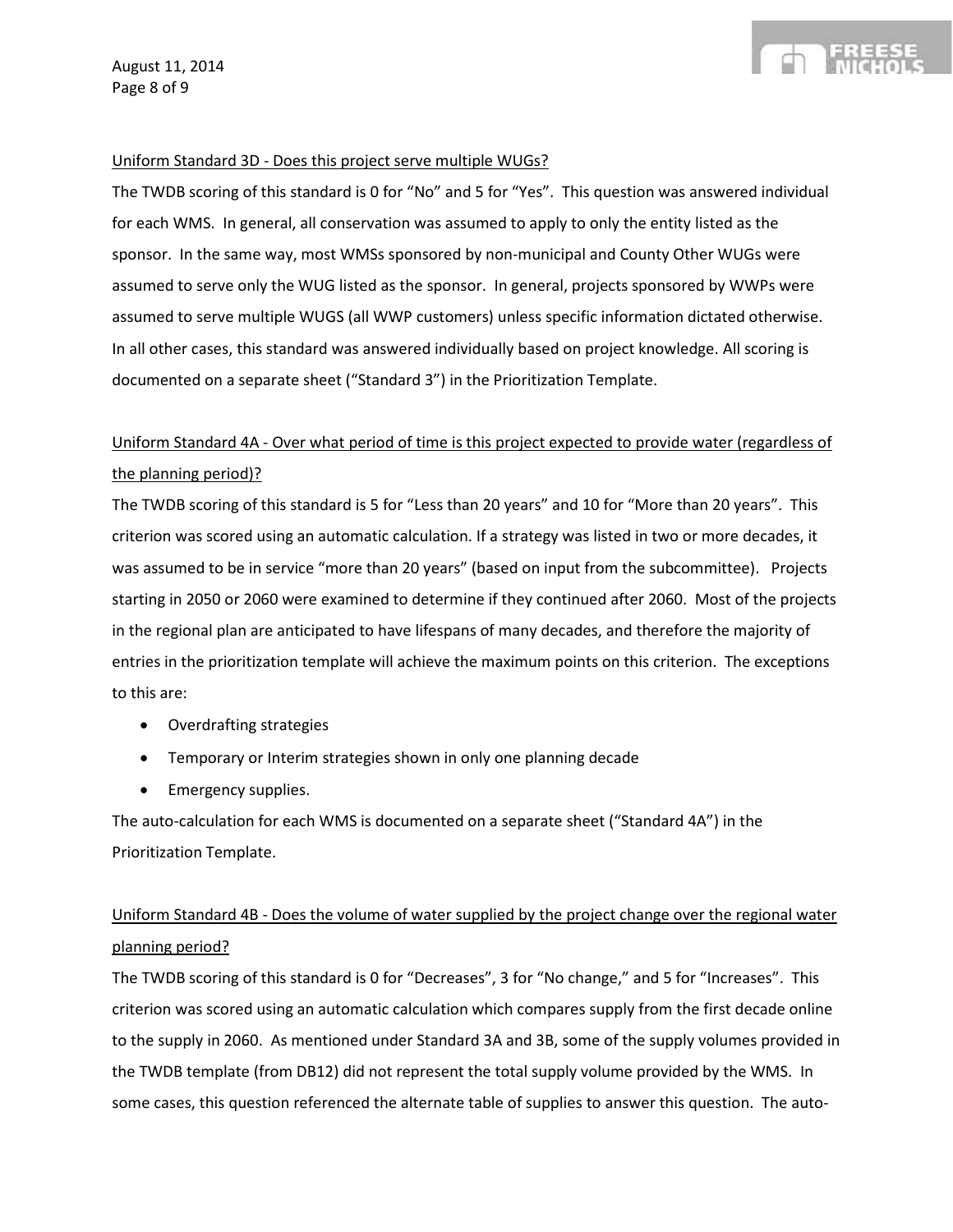

calculation for each WMS is documented on a separate sheet ("Standard 4B") in the Prioritization Template.

Uniform Standard 5A - What is the expected unit cost of water supplied by this project compared to the median unit cost of all other recommended strategies in the region's current RWP?

The TWDB scoring of this standard is as follows:

- $\bullet$  0 = 200% greater than median
- $\bullet$  1 = 150-199% greater than median
- $\bullet$  2 = 101-149% greater than median
- $\bullet$  3 = 100% of median
- $\bullet$  4 = 51-99% of median
- $5 = 0.50\%$  of median

For each project, a unit cost for each decade was calculated using the annual cost and supply volume or alternate supply volume as calculated for Standard 3A. For Grouped WMSs, a unit cost for each decade was calculated using the combined annual cost of all sponsors and divided by the combined supply volume for all sponsors for the project. For most WMSs with no supply such as water treatment plants and supplemental wells, the alternate supply volume described under Standard 3A was used to calculate unit cost. There were 8 individual WMS that were infrastructure projects with no supply and are intended to make use of available supply shown under other WMSs. In those 8 cases, a unit cost was not calculated and the WMSs were given the neutral score of 3.

Once the decadal unit costs were calculated for each WMS, each WMSs decadal costs were averaged to determine a unit cost for all years online for each WMS. The unit costs for all WMSs were then compiled and a median was developed. WMSs with \$0 unit costs were eliminated from the calculation of the median cost, per the direction of the Subcommittee.

Once the median unit cost of all WMSs in the RWP was determined (as described above), the average unit cost of each WMS (as described above) was compared to that median unit cost. Each WMS was scored according to its relation to the median unit cost per TWDB scoring guidelines.

The calculation for each WMS is documented on a separate sheet ("Standard 5") in the Prioritization Template.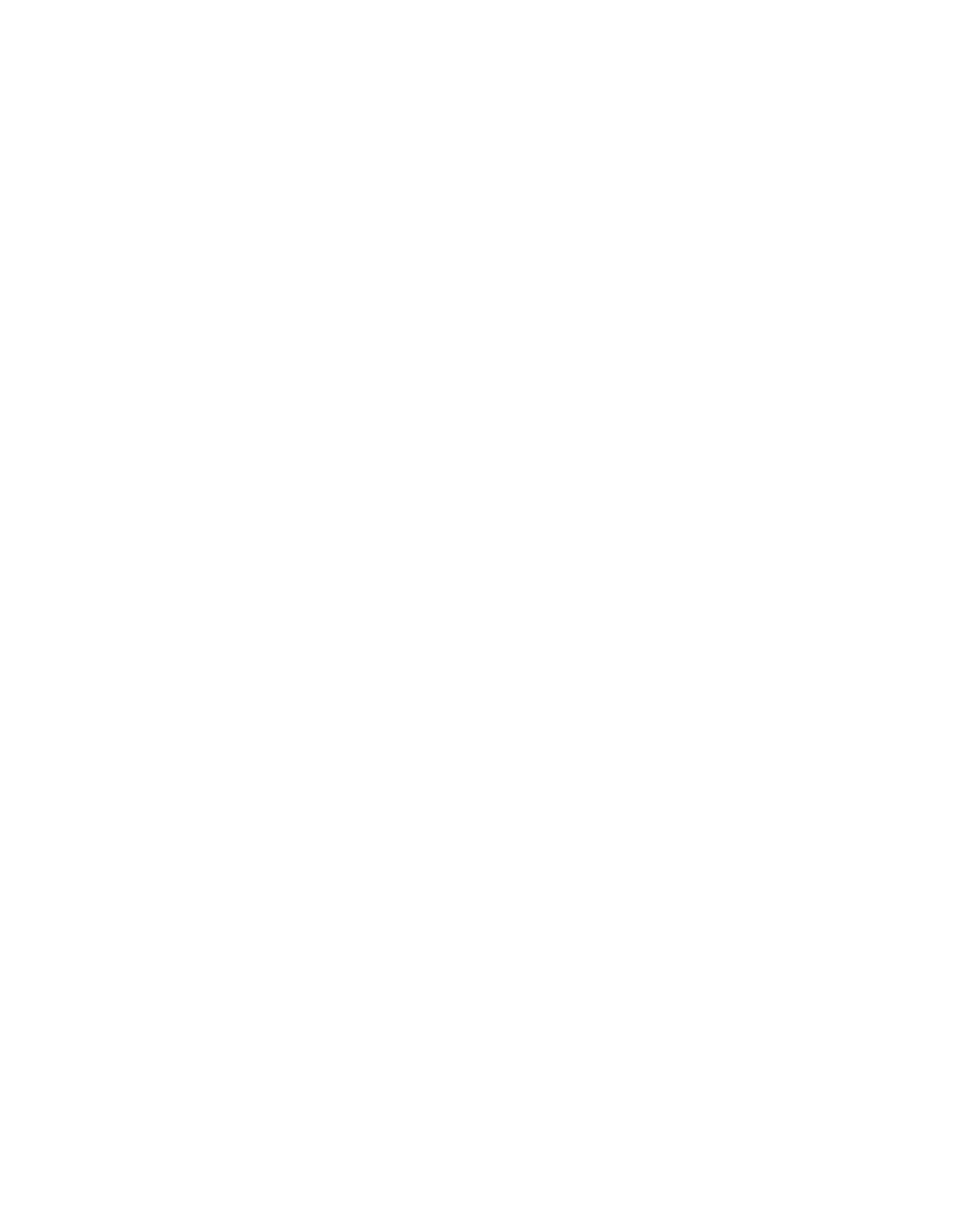|                                               |                                                                                      |                     | Decade of                  |                            |                            | Sustain-                   | Cost                       | <b>FINAL</b>          |                          |
|-----------------------------------------------|--------------------------------------------------------------------------------------|---------------------|----------------------------|----------------------------|----------------------------|----------------------------|----------------------------|-----------------------|--------------------------|
|                                               |                                                                                      |                     | Need                       | <b>Feasibility</b>         | Viability                  | ability                    | <b>Effective</b>           | <b>SCORE FOR</b>      |                          |
|                                               |                                                                                      |                     | 400                        | 100                        | 250                        | 150                        | 100                        | 1,000                 |                          |
|                                               |                                                                                      |                     | Weighted                   | Weighted                   | Weighted                   | Weighted                   | Weighted                   | <b>FINAL</b>          | Rank ("T"                |
|                                               |                                                                                      | <b>Capital Cost</b> | Criteria 1<br><b>Total</b> | Criteria 2<br><b>Total</b> | Criteria 3<br><b>Total</b> | Criteria 4<br><b>Total</b> | Criteria 5<br><b>Total</b> | <b>SCORE FOR</b>      | indicateds<br>a Tie)     |
| Sponsor<br>COUNTY-OTHER, COOKE                | <b>Recommended Water Management Strategy Name</b><br>Municipal conservation - basic  | \$0                 | 400                        | 92                         | 208                        | 150                        | 100                        | <b>PROJECT</b><br>950 | T1                       |
| COUNTY-OTHER, FANNIN                          | Municipal conservation - basic                                                       | \$0                 | 400                        | 92                         | 208                        | 150                        | 100                        | 950                   | T1                       |
| COUNTY-OTHER, WISE                            | Municipal conservation - basic                                                       | \$0                 | 400                        | 92                         | 208                        | 150                        | 100                        | 950                   | T1                       |
| <b>HIGHLAND PARK</b>                          | Municipal conservation - basic                                                       | \$0                 | 400                        | 92                         | 208                        | 150                        | 100                        | 950                   | T1                       |
| <b>SANSOM PARK VILLAGE</b>                    | Municipal conservation - basic                                                       | \$0                 | 400                        | 92                         | 208                        | 150                        | 100                        | 950                   | T1                       |
| <b>UNIVERSITY PARK</b>                        | Municipal conservation - basic                                                       | \$0                 | 400                        | 92                         | 208                        | 150                        | 100                        | 950                   | T1                       |
| <b>DENISON</b>                                | Municipal conservation - basic<br>KIOWA HOMEOWNERS WS Municipal conservation - basic | \$25,961            | 400<br>400                 | 92<br>92                   | 197                        | 150<br>150                 | 100<br>100                 | 939<br>920            | $\overline{7}$<br>8      |
| MINING, JACK                                  | Indirect reuse - Jacksboro for Jack County mining                                    | \$0<br>\$200,000    | 400                        | 80                         | 178<br>208                 | 130                        | 100                        | 918                   | 9                        |
| CORSICANA                                     | Municipal conservation - basic                                                       | \$31,760            | 400                        | 92                         | 168                        | 150                        | 100                        | 910                   | 10                       |
| <b>DAWSON</b>                                 | Municipal conservation - basic                                                       | \$0                 | 400                        | 92                         | 164                        | 150                        | 100                        | 906                   | 11                       |
| <b>BLOOMING GROVE</b>                         | Municipal conservation - basic                                                       | \$0                 | 400                        | 92                         | 163                        | 150                        | 100                        | 905                   | T12                      |
| <b>EVERMAN</b>                                | Municipal conservation - basic                                                       | \$0                 | 400                        | 92                         | 163                        | 150                        | 100                        | 905                   | T12                      |
| <b>RICE</b>                                   | Municipal conservation - basic                                                       | \$0                 | 400                        | 92                         | 161                        | 150                        | 100                        | 903                   | T14                      |
| <b>MUENSTER</b>                               | Municipal conservation - basic                                                       | \$0                 | 400                        | 92                         | 161                        | 150                        | 100                        | 903                   | T14                      |
| <b>FAIRFIELD</b>                              | Municipal conservation - basic                                                       | \$5,000             | 400                        | 92                         | 158                        | 150                        | 100                        | 900                   | 16                       |
| <b>RICE WSC</b>                               | Municipal conservation - basic                                                       | \$0                 | 400                        | 92                         | 157                        | 150                        | 100                        | 899                   | T17                      |
| NAVARRO MILLS WSC<br>MINERAL WELLS            | Municipal conservation - basic                                                       | \$0<br>\$0          | 400<br>400                 | 92<br>92                   | 157<br>156                 | 150<br>150                 | 100<br>100                 | 899<br>898            | T17<br>T19               |
| CHATFIELD WSC                                 | Municipal conservation - basic<br>Municipal conservation - basic                     | \$0                 | 400                        | 92                         | 156                        | 150                        | 100                        | 898                   | T19                      |
| PALMER                                        | Municipal conservation - basic                                                       | \$0                 | 400                        | 92                         | 156                        | 150                        | 100                        | 898                   | T19                      |
| M E N WSC                                     | Municipal conservation - basic                                                       | \$0                 | 400                        | 92                         | 156                        | 150                        | 100                        | 898                   | T19                      |
| SOUTH GRAYSON WSC                             | Municipal conservation - basic                                                       | \$0                 | 400                        | 92                         | 153                        | 150                        | 100                        | 895                   | 23                       |
| MANSFIELD                                     | Water treatment plant - expansion                                                    | \$118,016,000       | 360                        | 92                         | 250                        | 150                        | 40                         | 892                   | T24                      |
| <b>GRAPEVINE</b>                              | Municipal conservation - basic                                                       | \$45,647            | 400                        | 92                         | 150                        | 150                        | 100                        | 892                   | T24                      |
| <b>BRYSON</b>                                 | Municipal conservation - basic                                                       | \$0                 | 400                        | 92                         | 208                        | 150                        | 40                         | 890                   | T <sub>26</sub>          |
| <b>PAYNE SPRINGS</b>                          | New wells - Carrizo Wilcox Aquifer                                                   | \$378,000           | 400                        | 72                         | 208                        | 130                        | 80                         | 890                   | T26                      |
| COUNTY-OTHER, ROCKWA<br>COUNTY-OTHER, TARRANT | Municipal conservation - basic                                                       | \$0<br>\$0          | 400<br>400                 | 92<br>92                   | 147<br>147                 | 150<br>150                 | 100<br>100                 | 889<br>889            | <b>T28</b><br>T28        |
| <b>RENO</b>                                   | Municipal conservation - basic<br>Municipal conservation - basic                     | \$0                 | 400                        | 92                         | 147                        | 150                        | 100                        | 889                   | T <sub>28</sub>          |
| SHERMAN                                       | Municipal conservation - basic                                                       | \$33,049            | 400                        | 92                         | 147                        | 150                        | 100                        | 889                   | <b>T28</b>               |
| AURORA                                        | Municipal conservation - basic                                                       | \$0                 | 400                        | 92                         | 146                        | 150                        | 100                        | 888                   | T32                      |
| <b>KERENS</b>                                 | Municipal conservation - basic                                                       | \$0                 | 400                        | 92                         | 146                        | 150                        | 100                        | 888                   | T32                      |
| WOODBINE WSC                                  | Municipal conservation - basic                                                       | \$0                 | 400                        | 92                         | 144                        | 150                        | 100                        | 886                   | T34                      |
|                                               | DALWORTHINGTON GARDI Municipal conservation - basic                                  | \$0                 | 400                        | 92                         | 144                        | 150                        | 100                        | 886                   | T34                      |
| <b>HURST</b>                                  | Municipal conservation - basic                                                       | \$33,764            | 400                        | 92                         | 144                        | 150                        | 100                        | 886                   | T34                      |
| COLLEYVILLE                                   | Municipal conservation - basic                                                       | \$24,497            | 400                        | 92                         | 143                        | 150                        | 100                        | 885                   | T37                      |
| NORTH RICHLAND HILLS                          | Municipal conservation - basic                                                       | \$54,029            | 400                        | 92                         | 143                        | 150                        | 100                        | 885                   | T37                      |
| SACHSE<br>ANNETTA SOUTH                       | Municipal conservation - basic<br>Municipal conservation - basic                     | \$19,826<br>\$0     | 400<br>400                 | 92<br>92                   | 143<br>143                 | 150<br>150                 | 100<br>100                 | 885<br>885            | T37<br>T37               |
| <b>MESQUITE</b>                               | Municipal conservation - basic                                                       | \$62,452            | 400                        | 92                         | 143                        | 150                        | 100                        | 885                   | T37                      |
| <b>ROCKETT SUD</b>                            | Water treatment plant - expansion                                                    | \$38,460,000        | 360                        | 84                         | 250                        | 150                        | 40                         | 884                   | T42                      |
| TERRELL                                       | Municipal conservation - basic                                                       | \$21,683            | 400                        | 92                         | 142                        | 150                        | 100                        | 884                   | T42                      |
| LUELLA WSC                                    | Municipal conservation - basic                                                       | \$0                 | 400                        | 92                         | 141                        | 150                        | 100                        | 883                   | T44                      |
| TROPHY CLUB                                   | Municipal conservation - basic                                                       | \$0                 | 400                        | 92                         | 141                        | 150                        | 100                        | 883                   | T44                      |
| <b>MABANK</b>                                 | Municipal conservation - basic                                                       | \$5,000             | 400                        | 92                         | 161                        | 150                        | 80                         | 883                   | T44                      |
| <b>ROCKETT SUD</b>                            | Municipal conservation - basic                                                       | \$0                 | 400                        | 92                         | 141                        | 150                        | 100                        | 883                   | T44                      |
| <b>ROWLETT</b>                                | Municipal conservation - basic                                                       | \$0                 | 400                        | 92                         | 141                        | 150                        | 100                        | 883                   | T44                      |
| <b>ROYSE CITY</b><br>MAYPEARL                 | Municipal conservation - basic                                                       | \$0<br>\$0          | 400<br>400                 | 92<br>92                   | 140<br>160                 | 150<br>150                 | 100<br>80                  | 882<br>882            | T49<br>T49               |
| <b>BOYD</b>                                   | Municipal conservation - basic<br>Municipal conservation - basic                     | \$0                 | 400                        | 92                         | 140                        | 150                        | 100                        | 882                   | T49                      |
| <b>IRVING</b>                                 | Municipal conservation - basic                                                       | \$10,000            | 400                        | 92                         | 140                        | 150                        | 100                        | 882                   | T49                      |
| <b>HACKBERRY</b>                              | Municipal conservation - basic                                                       | \$0                 | 400                        | 92                         | 140                        | 150                        | 100                        | 882                   | T49                      |
| <b>GLENN HEIGHTS</b>                          | Municipal conservation - basic                                                       | \$0                 | 400                        | 92                         | 140                        | 150                        | 100                        | 882                   | T49                      |
| PRINCETON                                     | Municipal conservation - basic                                                       | \$0                 | 400                        | 92                         | 139                        | 150                        | 100                        | 881                   | <b>T55</b>               |
| <b>JOSEPHINE</b>                              | Municipal conservation - basic                                                       | \$0                 | 400                        | 92                         | 139                        | 150                        | 100                        | 881                   | <b>T55</b>               |
| THE COLONY                                    | Municipal conservation - basic                                                       | \$0                 | 400                        | 92                         | 139                        | 150                        | 100                        | 881                   | <b>T55</b>               |
| HEATH                                         | Municipal conservation - basic                                                       | \$0                 | 400                        | 92                         | 139                        | 150                        | 100                        | 881                   | <b>T55</b>               |
| SOUTHLAKE<br><b>MURPHY</b>                    | Municipal conservation - basic                                                       | \$0                 | 400                        | 92                         | 139                        | 150                        | 100                        | 881                   | <b>T55</b>               |
| ROCKWALL                                      | Municipal conservation - basic<br>Municipal conservation - basic                     | \$0<br>\$0          | 400<br>400                 | 92<br>92                   | 139<br>139                 | 150<br>150                 | 100<br>100                 | 881<br>881            | <b>T55</b><br><b>T55</b> |
| <b>NEW HOPE</b>                               | Municipal conservation - basic                                                       | \$0                 | 400                        | 92                         | 139                        | 150                        | 100                        | 881                   | <b>T55</b>               |
| MILLIGAN WSC                                  | Municipal conservation - basic                                                       | \$0                 | 400                        | 92                         | 139                        | 150                        | 100                        | 881                   | <b>T55</b>               |
| <b>ROANOKE</b>                                | Municipal conservation - basic                                                       | \$0                 | 400                        | 92                         | 139                        | 150                        | 100                        | 881                   | <b>T55</b>               |
| <b>HIGHLAND VILLAGE</b>                       | Municipal conservation - basic                                                       | \$5,000             | 400                        | 92                         | 139                        | 150                        | 100                        | 881                   | <b>T55</b>               |
| FATE                                          | Municipal conservation - basic                                                       | \$0                 | 400                        | 92                         | 139                        | 150                        | 100                        | 881                   | <b>T55</b>               |
| PLANO                                         | Municipal conservation - basic                                                       | \$0                 | 400                        | 92                         | 139                        | 150                        | 100                        | 881                   | <b>T55</b>               |
| SUNNYVALE                                     | Municipal conservation - basic                                                       | \$0                 | 400                        | 92                         | 138                        | 150                        | 100                        | 880                   | <b>T68</b>               |
| COMMUNITY WSC                                 | Municipal conservation - basic                                                       | \$0                 | 400                        | 92                         | 138                        | 150                        | 100                        | 880                   | <b>T68</b>               |
| <b>NEVADA</b>                                 | Municipal conservation - basic                                                       | \$0                 | 400                        | 92                         | 138                        | 150                        | 100                        | 880                   | <b>T68</b>               |
| <b>HASLET</b><br>PARKER                       | Municipal conservation - basic                                                       | \$5,000             | 400<br>400                 | 92<br>92                   | 138<br>138                 | 150<br>150                 | 100<br>100                 | 880<br>880            | <b>T68</b><br><b>T68</b> |
| <b>ITALY</b>                                  | Municipal conservation - basic<br>Municipal conservation - basic                     | \$0<br>\$0          | 400                        | 92                         | 138                        | 150                        | 100                        | 880                   | <b>T68</b>               |
| <b>CULLEOKA WSC</b>                           | Municipal conservation - basic                                                       | \$0                 | 400                        | 92                         | 138                        | 150                        | 100                        | 880                   | T68                      |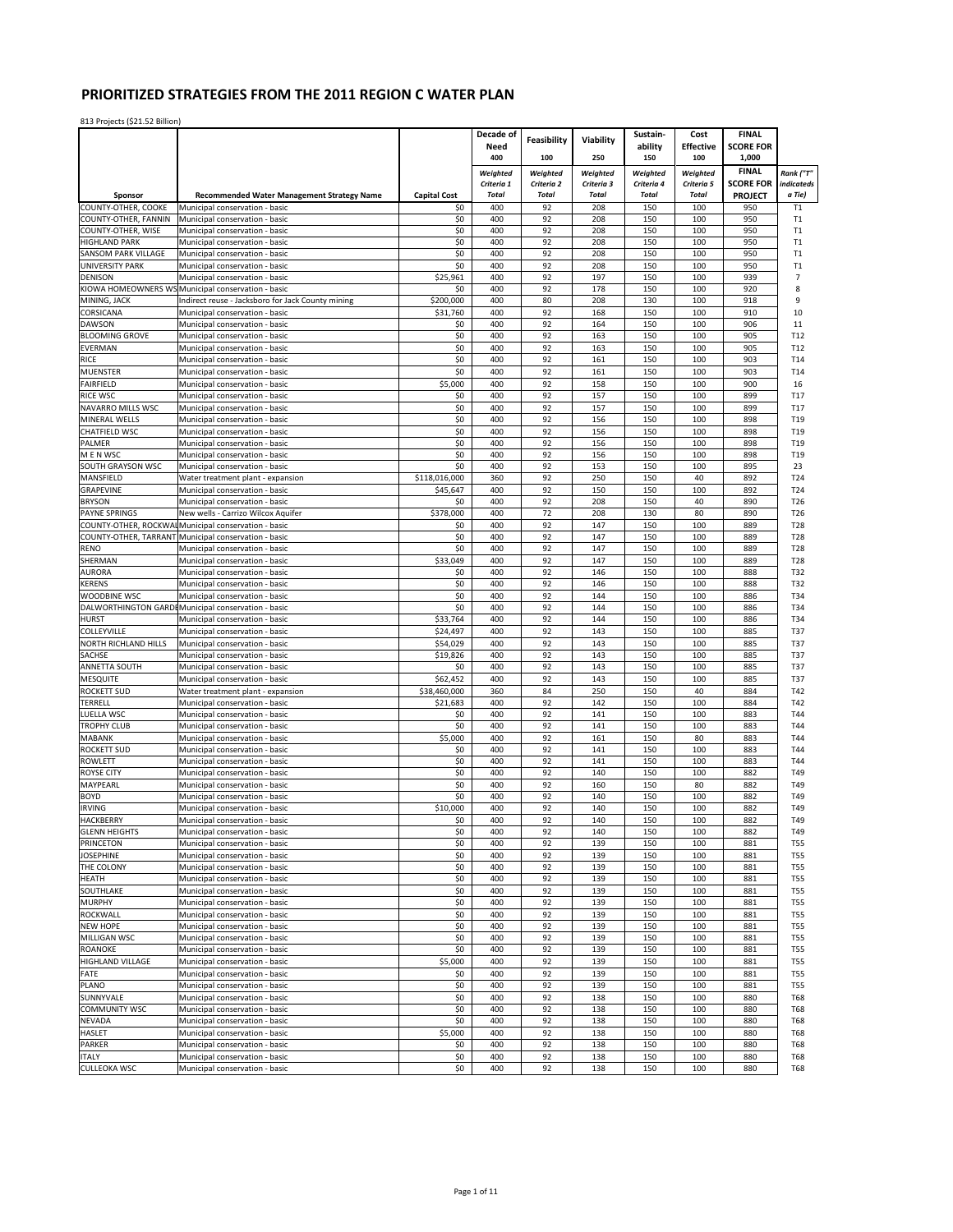|                                    |                                                                  |                     | Decade of                  | Feasibility                | Viability                  | Sustain-                   | Cost                       | <b>FINAL</b>                       |                          |
|------------------------------------|------------------------------------------------------------------|---------------------|----------------------------|----------------------------|----------------------------|----------------------------|----------------------------|------------------------------------|--------------------------|
|                                    |                                                                  |                     | Need                       |                            |                            | ability                    | <b>Effective</b>           | <b>SCORE FOR</b>                   |                          |
|                                    |                                                                  |                     | 400                        | 100                        | 250                        | 150                        | 100                        | 1,000                              |                          |
|                                    |                                                                  |                     | Weighted                   | Weighted                   | Weighted                   | Weighted                   | Weighted                   | <b>FINAL</b>                       | Rank ("T"                |
| Sponsor                            | <b>Recommended Water Management Strategy Name</b>                | <b>Capital Cost</b> | Criteria 1<br><b>Total</b> | Criteria 2<br><b>Total</b> | Criteria 3<br><b>Total</b> | Criteria 4<br><b>Total</b> | Criteria 5<br><b>Total</b> | <b>SCORE FOR</b><br><b>PROJECT</b> | indicateds<br>a Tie)     |
| <b>LAVON WSC</b>                   | Municipal conservation - basic                                   | \$0                 | 400                        | 92                         | 138                        | 150                        | 100                        | 880                                | <b>T68</b>               |
| ANNETTA                            | Municipal conservation - basic                                   | \$0                 | 400                        | 92                         | 138                        | 150                        | 100                        | 880                                | <b>T68</b>               |
| TALTY                              | Municipal conservation - basic                                   | \$0                 | 400                        | 92                         | 137                        | 150                        | 100                        | 879                                | <b>T77</b>               |
| MELISSA                            | Municipal conservation - basic                                   | \$5,000             | 400                        | 92                         | 137                        | 150                        | 100                        | 879                                | <b>T77</b>               |
| <b>MARILEE SUD</b>                 | Municipal conservation - basic                                   | \$0                 | 400                        | 92                         | 137                        | 150                        | 100                        | 879                                | <b>T77</b>               |
| RICHLAND HILLS                     | Municipal conservation - basic                                   | \$0                 | 400                        | 92                         | 137                        | 150                        | 100                        | 879                                | <b>T77</b>               |
| <b>OAK GROVE</b>                   | Municipal conservation - basic                                   | \$0                 | 400                        | 92                         | 137                        | 150                        | 100                        | 879                                | <b>T77</b>               |
| <b>EAST FORK SUD</b>               | Municipal conservation - basic                                   | \$0                 | 400                        | 92                         | 137                        | 150                        | 100                        | 879                                | <b>T77</b>               |
| COLLEGE MOUND WSC<br>ARGYLE WSC    | Municipal conservation - basic                                   | \$0<br>\$0          | 400<br>400                 | 92<br>92                   | 137<br>137                 | 150<br>150                 | 100<br>100                 | 879<br>879                         | <b>T77</b><br><b>T77</b> |
| HIGH POINT WSC                     | Municipal conservation - basic<br>Municipal conservation - basic | \$0                 | 400                        | 92                         | 137                        | 150                        | 100                        | 879                                | <b>T77</b>               |
| <b>GASTONIA-SCURRY SUD</b>         | Municipal conservation - basic                                   | \$0                 | 400                        | 92                         | 137                        | 150                        | 100                        | 879                                | <b>T77</b>               |
| PROSPER                            | Municipal conservation - basic                                   | \$0                 | 400                        | 92                         | 137                        | 150                        | 100                        | 879                                | <b>T77</b>               |
|                                    | SOUTHWEST FANNIN COUI Municipal conservation - basic             | \$0                 | 400                        | 92                         | 137                        | 150                        | 100                        | 879                                | <b>T77</b>               |
| <b>WESTWORTH VILLAGE</b>           | Municipal conservation - basic                                   | \$0                 | 400                        | 92                         | 137                        | 150                        | 100                        | 879                                | <b>T77</b>               |
| MANSFIELD                          | Municipal conservation - basic                                   | \$28,819            | 400                        | 92                         | 136                        | 150                        | 100                        | 878                                | T90                      |
|                                    | COUNTY-OTHER, KAUFMAI Municipal conservation - basic             | \$0                 | 400                        | 92                         | 136                        | 150                        | 100                        | 878                                | T90                      |
| POST OAK BEND CITY                 | Municipal conservation - basic                                   | \$0                 | 400                        | 92                         | 136                        | 150                        | 100                        | 878                                | T90                      |
| <b>BLACKLAND WSC</b>               | Municipal conservation - basic                                   | \$0                 | 400                        | 92                         | 136                        | 150                        | 100                        | 878                                | T90                      |
| PELICAN BAY                        | Municipal conservation - basic                                   | \$0                 | 400                        | 92                         | 136                        | 150                        | 100                        | 878                                | T90                      |
| <b>SCURRY</b>                      | Municipal conservation - basic                                   | \$0                 | 400                        | 92                         | 136                        | 150                        | 100                        | 878                                | T90                      |
| CROWLEY<br>SANCTUARY               | Municipal conservation - basic<br>Municipal conservation - basic | \$0<br>\$0          | 400<br>400                 | 92<br>92                   | 136<br>135                 | 150<br>150                 | 100<br>100                 | 878<br>877                         | T90<br>T97               |
| OREST HILL                         | Municipal conservation - basic                                   | \$0                 | 400                        | 92                         | 135                        | 150                        | 100                        | 877                                | T97                      |
| MCLENDON-CHISHOLM                  | Municipal conservation - basic                                   | \$0                 | 400                        | 92                         | 135                        | 150                        | 100                        | 877                                | T97                      |
| <b>RIVER OAKS</b>                  | Municipal conservation - basic                                   | \$0                 | 400                        | 92                         | 135                        | 150                        | 100                        | 877                                | T97                      |
| <b>SEVEN POINTS</b>                | Municipal conservation - basic                                   | \$0                 | 400                        | 92                         | 135                        | 150                        | 100                        | 877                                | T97                      |
| WEST WISE RURAL SUD                | Municipal conservation - basic                                   | \$0                 | 400                        | 92                         | 135                        | 150                        | 100                        | 877                                | T97                      |
| <b>PARADISE</b>                    | Municipal conservation - basic                                   | \$0                 | 400                        | 92                         | 135                        | 150                        | 100                        | 877                                | T97                      |
| <b>WATAUGA</b>                     | Municipal conservation - basic                                   | \$0                 | 400                        | 92                         | 135                        | 150                        | 100                        | 877                                | T97                      |
| LUCAS                              | Municipal conservation - basic                                   | \$0                 | 400                        | 92                         | 135                        | 150                        | 100                        | 877                                | T97                      |
| <b>KEMP</b>                        | Municipal conservation - basic                                   | \$0                 | 400                        | 92                         | 135                        | 150                        | 100                        | 877                                | T97                      |
| BARDWELL                           | Municipal conservation - basic                                   | \$0                 | 400                        | 92                         | 135                        | 150                        | 100                        | 877                                | T97                      |
| TOOL<br><b>NEW FAIRVIEW</b>        | Municipal conservation - basic<br>Municipal conservation - basic | \$0<br>\$0          | 400<br>400                 | 92<br>92                   | 134<br>134                 | 150<br>150                 | 100<br>100                 | 876<br>876                         | T108<br>T108             |
| KRUM                               | Municipal conservation - basic                                   | \$0                 | 400                        | 92                         | 134                        | 150                        | 100                        | 876                                | T108                     |
| LADONIA                            | Municipal conservation - basic                                   | \$0                 | 400                        | 92                         | 134                        | 150                        | 100                        | 876                                | T108                     |
| <b>BARTONVILLE WSC</b>             | Municipal conservation - basic                                   | \$0                 | 400                        | 92                         | 134                        | 150                        | 100                        | 876                                | T108                     |
| TWO WAY SUD                        | Municipal conservation - basic                                   | \$0                 | 400                        | 92                         | 134                        | 150                        | 100                        | 876                                | T108                     |
| <b>MELISSA</b>                     | Conveyance project (1)                                           | \$1,916,000         | 360                        | 84                         | 182                        | 150                        | 100                        | 876                                | T108                     |
| <b>BELLS</b>                       | Municipal conservation - basic                                   | \$0                 | 400                        | 92                         | 134                        | 150                        | 100                        | 876                                | T108                     |
| ARLINGTON                          | Municipal conservation - basic                                   | \$0                 | 400                        | 92                         | 134                        | 150                        | 100                        | 876                                | T108                     |
| CORSICANA                          | Conveyance project (1)                                           | \$28,160,000        | 360                        | 92                         | 233                        | 150                        | 40                         | 875                                | T117                     |
| MINING, WISE                       | Direct reuse                                                     | \$0                 | 360                        | 92                         | 173                        | 150                        | 100                        | 875                                | T117                     |
| KRUGERVILLE                        | Municipal conservation - basic                                   | \$0                 | 400                        | 92                         | 133                        | 150                        | 100                        | 875                                | T117                     |
| <b>HALTOM CITY</b><br><b>HOWE</b>  | Municipal conservation - basic                                   | \$0<br>\$0          | 400<br>400                 | 92<br>92                   | 133<br>133                 | 150<br>150                 | 100<br>100                 | 875<br>875                         | T117                     |
| <b>WILLOW PARK</b>                 | Municipal conservation - basic<br>Municipal conservation - basic | \$0                 | 400                        | 92                         | 133                        | 150                        | 100                        | 875                                | T117<br>T117             |
| COLLINSVILLE                       | Municipal conservation - basic                                   | \$0                 | 400                        | 92                         | 133                        | 150                        | 100                        | 875                                | T117                     |
| WESTON                             | Municipal conservation - basic                                   | \$0                 | 400                        | 92                         | 132                        | 150                        | 100                        | 874                                | T124                     |
| LINCOLN PARK                       | Municipal conservation - basic                                   | \$0                 | 400                        | 92                         | 132                        | 150                        | 100                        | 874                                | T124                     |
| <b>VALLEY VIEW</b>                 | Municipal conservation - basic                                   | \$0                 | 400                        | 92                         | 132                        | 150                        | 100                        | 874                                | T124                     |
| <b>MUSTANG SUD</b>                 | Municipal conservation - basic                                   | \$0                 | 400                        | 92                         | 132                        | 150                        | 100                        | 874                                | T124                     |
| LEONARD                            | Municipal conservation - basic                                   | \$0                 | 400                        | 92                         | 132                        | 150                        | 100                        | 874                                | T124                     |
| <b>BOLIVAR WSC</b>                 | Municipal conservation - basic                                   | \$0                 | 400                        | 92                         | 132                        | 150                        | 100                        | 874                                | T124                     |
| COUNTY-OTHER, DENTON               | Municipal conservation - basic                                   | \$0                 | 400                        | 92                         | 131                        | 150                        | 100                        | 873                                | T130                     |
| <b>NEWARK</b><br>SOUTHMAYD         | Municipal conservation - basic<br>Municipal conservation - basic | \$0<br>\$0          | 400<br>400                 | 92<br>92                   | 131<br>131                 | 150<br>150                 | 100<br>100                 | 873<br>873                         | T130<br>T130             |
| AUBREY                             | Municipal conservation - basic                                   | \$0                 | 400                        | 92                         | 131                        | 150                        | 100                        | 873                                | T130                     |
| <b>GUNTER</b>                      | Municipal conservation - basic                                   | \$0                 | 400                        | 92                         | 131                        | 150                        | 100                        | 873                                | T130                     |
| <b>SHADY SHORES</b>                | Municipal conservation - basic                                   | \$0                 | 400                        | 92                         | 131                        | 150                        | 100                        | 873                                | T130                     |
| <b>BLUE RIDGE</b>                  | Municipal conservation - basic                                   | \$0                 | 400                        | 92                         | 130                        | 150                        | 100                        | 872                                | T136                     |
| <b>DENTON</b>                      | Water treatment plant - expansion                                | \$265,434,000       | 360                        | 72                         | 250                        | 150                        | 40                         | 872                                | T136                     |
| <b>ABLES SPRINGS WSC</b>           | Municipal conservation - basic                                   | \$0                 | 400                        | 92                         | 130                        | 150                        | 100                        | 872                                | T136                     |
| LEWISVILLE                         | Water treatment plant - expansion                                | \$53,666,000        | 400                        | 60                         | 221                        | 150                        | 40                         | 871                                | 139                      |
| <b>IRRIGATION, KAUFMAN</b>         | Golf course conservation                                         | \$0                 | 400                        | 92                         | 148                        | 150                        | 80                         | 870                                | T140                     |
| <b>PROSPER</b>                     | Municipal conservation - expanded                                | \$5,000             | 400                        | 92                         | 128                        | 150                        | 100                        | 870                                | T140                     |
| <b>HIGHLAND VILLAGE</b>            | Municipal conservation - expanded                                | \$5,000             | 400                        | 92                         | 128                        | 150                        | 100                        | 870                                | T140                     |
| <b>IRRIGATION, TARRANT</b>         | Golf course conservation                                         | \$0                 | 400                        | 92                         | 148                        | 150                        | 80                         | 870                                | T140                     |
| <b>HUDSON OAKS</b>                 | Municipal conservation - basic                                   | \$5,000             | 400                        | 92                         | 147                        | 150                        | 80                         | 869                                | 144                      |
| <b>ALVORD</b><br><b>BLUE MOUND</b> | Municipal conservation - basic                                   | \$0                 | 400<br>400                 | 92                         | 125<br>125                 | 150<br>150                 | 100<br>100                 | 867<br>867                         | T145                     |
| COUNTY-OTHER, COLLIN               | Municipal conservation - basic<br>Municipal conservation - basic | \$0<br>\$0          | 400                        | 92<br>92                   | 125                        | 150                        | 100                        | 867                                | T145<br>T145             |
| COUNTY-OTHER, DALLAS               | Municipal conservation - basic                                   | \$0                 | 400                        | 92                         | 125                        | 150                        | 100                        | 867                                | T145                     |
| COUNTY-OTHER, ELLIS                | Municipal conservation - basic                                   | \$0                 | 400                        | 92                         | 125                        | 150                        | 100                        | 867                                | T145                     |
|                                    | COUNTY-OTHER, FREESTON Municipal conservation - basic            | \$0                 | 400                        | 92                         | 125                        | 150                        | 100                        | 867                                | T145                     |
|                                    | COUNTY-OTHER, GRAYSON Municipal conservation - basic             | \$0                 | 400                        | 92                         | 125                        | 150                        | 100                        | 867                                | T145                     |
|                                    | COUNTY-OTHER, HENDERS Municipal conservation - basic             | \$0                 | 400                        | 92                         | 125                        | 150                        | 100                        | 867                                | T145                     |
|                                    | COUNTY-OTHER, NAVARRO Municipal conservation - basic             | \$0                 | 400                        | 92                         | 125                        | 150                        | 100                        | 867                                | T145                     |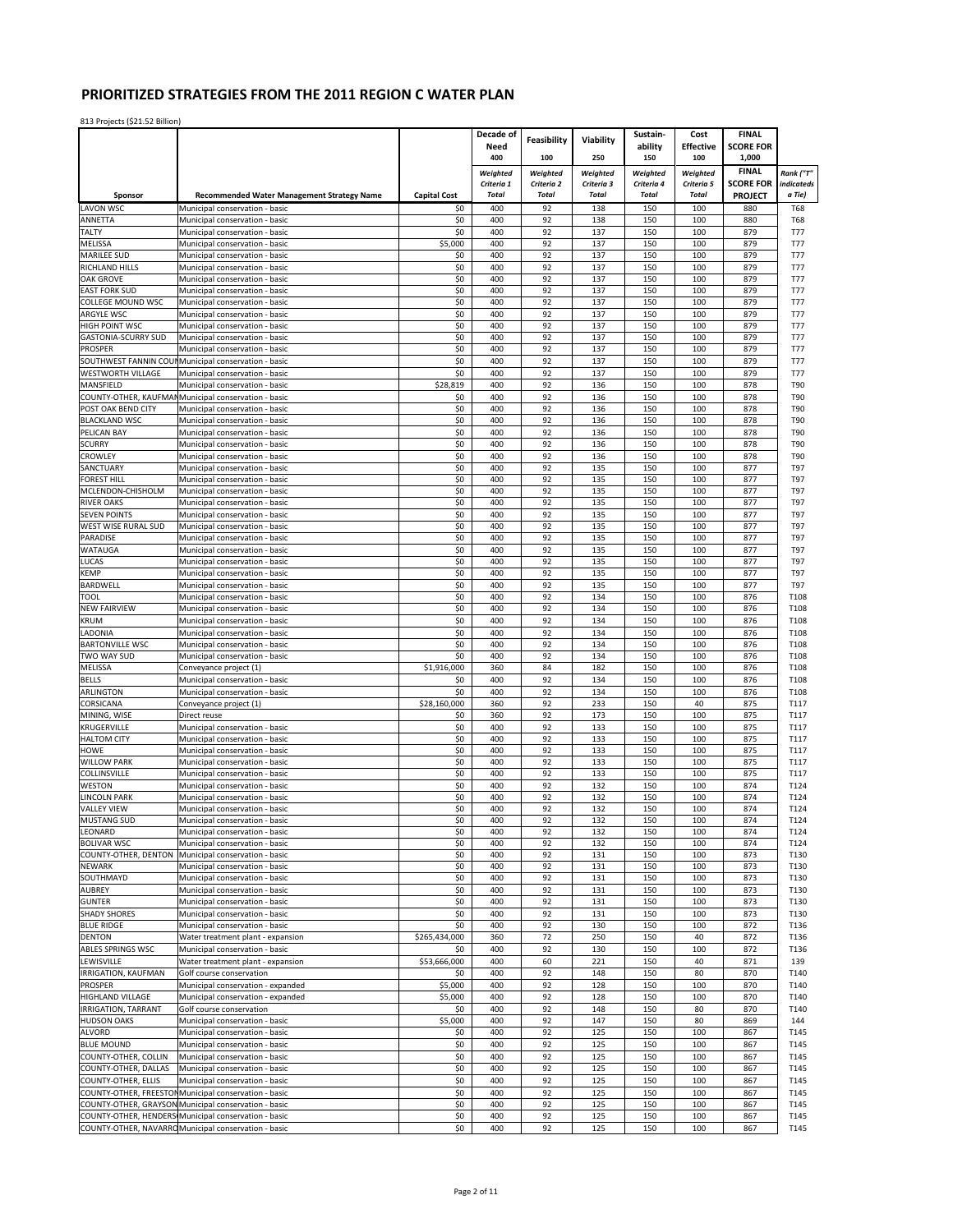|                                    |                                                                                      |                         | Decade of              | <b>Feasibility</b>     | Viability           | Sustain-               | Cost                | <b>FINAL</b>                       |                      |
|------------------------------------|--------------------------------------------------------------------------------------|-------------------------|------------------------|------------------------|---------------------|------------------------|---------------------|------------------------------------|----------------------|
|                                    |                                                                                      |                         | Need                   |                        |                     | ability                | <b>Effective</b>    | <b>SCORE FOR</b>                   |                      |
|                                    |                                                                                      |                         | 400                    | 100                    | 250                 | 150                    | 100                 | 1,000                              |                      |
|                                    |                                                                                      |                         | Weighted<br>Criteria 1 | Weighted<br>Criteria 2 | Weighted            | Weighted<br>Criteria 4 | Weighted            | <b>FINAL</b>                       | Rank ("T"            |
| Sponsor                            | Recommended Water Management Strategy Name                                           | <b>Capital Cost</b>     | <b>Total</b>           | <b>Total</b>           | Criteria 3<br>Total | <b>Total</b>           | Criteria 5<br>Total | <b>SCORE FOR</b><br><b>PROJECT</b> | indicateds<br>a Tie) |
| COUNTY-OTHER, PARKER               | Municipal conservation - basic                                                       | \$0                     | 400                    | 92                     | 125                 | 150                    | 100                 | 867                                | T145                 |
| <b>ECTOR</b>                       | Municipal conservation - basic                                                       | \$0                     | 400                    | 92                     | 125                 | 150                    | 100                 | 867                                | T145                 |
| <b>EUSTACE</b>                     | Municipal conservation - basic                                                       | \$0                     | 400                    | 92                     | 125                 | 150                    | 100                 | 867                                | T145                 |
| <b>FROST</b>                       | Municipal conservation - basic                                                       | \$0                     | 400                    | 92                     | 125                 | 150                    | 100                 | 867                                | T145                 |
| <b>JACKSBORO</b>                   | Municipal conservation - basic                                                       | \$0                     | 400                    | 92                     | 125                 | 150                    | 100                 | 867                                | T145                 |
| JOHNSON COUNTY SUD<br>LINDSAY      | Municipal conservation - basic<br>Municipal conservation - basic                     | \$0<br>\$0              | 400<br>400             | 92<br>92               | 125<br>125          | 150<br>150             | 100<br>100          | 867<br>867                         | T145<br>T145         |
| <b>LOG CABIN</b>                   | Municipal conservation - basic                                                       | \$0                     | 400                    | 92                     | 125                 | 150                    | 100                 | 867                                | T145                 |
| MALAKOFF                           | Municipal conservation - basic                                                       | \$0                     | 400                    | 92                     | 125                 | 150                    | 100                 | 867                                | T145                 |
| <b>MILFORD</b>                     | Municipal conservation - basic                                                       | \$0                     | 400                    | 92                     | 125                 | 150                    | 100                 | 867                                | T145                 |
| PANTEGO                            | Municipal conservation - basic                                                       | \$0                     | 400                    | 92                     | 125                 | 150                    | 100                 | 867                                | T145                 |
| PECAN HILL                         | Municipal conservation - basic                                                       | \$0                     | 400                    | 92                     | 125                 | 150                    | 100                 | 867                                | T145                 |
| SAVOY<br><b>TEAGUE</b>             | Municipal conservation - basic                                                       | \$0                     | 400<br>400             | 92<br>92               | 125<br>125          | 150<br>150             | 100<br>100          | 867<br>867                         | T145                 |
| TRINIDAD                           | Municipal conservation - basic<br>Municipal conservation - basic                     | \$0<br>\$0              | 400                    | 92                     | 125                 | 150                    | 100                 | 867                                | T145<br>T145         |
| VIRGINIA HILL WSC                  | Municipal conservation - basic                                                       | \$0                     | 400                    | 92                     | 125                 | 150                    | 100                 | 867                                | T145                 |
| <b>RED OAK</b>                     | Municipal conservation - basic                                                       | \$0                     | 400                    | 92                     | 145                 | 150                    | 80                  | 867                                | T145                 |
| <b>FORT WORTH</b>                  | Municipal conservation - basic                                                       | \$0                     | 400                    | 92                     | 125                 | 150                    | 100                 | 867                                | T145                 |
| KELLER                             | Municipal conservation - basic                                                       | \$0                     | 400                    | 92                     | 145                 | 150                    | 80                  | 867                                | T145                 |
| TRINITY RIVER AUTHORITY            | TRA Denton Creek wastewater treatment plant reuse                                    | \$9,506,000             | 360                    | 92                     | 184                 | 130                    | 100                 | 866                                | 173                  |
| <b>MIDLOTHIAN</b>                  | Water treatment plant - expansion                                                    | \$66,150,000            | 360                    | 72                     | 243                 | 150                    | 40                  | 865                                | 174                  |
| NORTH COLLIN WSC<br>DANVILLE WSC   | Municipal conservation - basic<br>Municipal conservation - basic                     | \$0<br>\$0              | 400<br>400             | 92<br>92               | 142<br>142          | 150<br>150             | 80<br>80            | 864<br>864                         | T175<br>T175         |
| EAST CEDAR CREEK FWSD              | Water treatment plant - expansion                                                    | \$14,540,000            | 360                    | 84                     | 250                 | 150                    | 20                  | 864                                | T175                 |
| <b>FORNEY</b>                      | Municipal conservation - basic                                                       | \$0                     | 400                    | 92                     | 141                 | 150                    | 80                  | 863                                | T178                 |
| <b>BEDFORD</b>                     | Municipal conservation - basic                                                       | \$0                     | 400                    | 92                     | 141                 | 150                    | 80                  | 863                                | T178                 |
| R-C-H WSC                          | Municipal conservation - basic                                                       | \$0                     | 400                    | 92                     | 141                 | 150                    | 80                  | 863                                | T178                 |
| <b>SAINT PAUL</b>                  | Municipal conservation - basic                                                       | \$0                     | 400                    | 92                     | 141                 | 150                    | 80                  | 863                                | T178                 |
| <b>EDGECLIFF</b>                   | Municipal conservation - basic                                                       | \$0                     | 400                    | 92                     | 141                 | 150                    | 80                  | 863                                | T178                 |
| SAGINAW<br>LOWRY CROSSING          | Municipal conservation - basic<br>Municipal conservation - basic                     | \$0<br>\$0              | 400<br>400             | 92<br>92               | 141<br>141          | 150<br>150             | 80<br>80            | 863<br>863                         | T178<br>T178         |
| <b>FARMERSVILLE</b>                | Municipal conservation - basic                                                       | \$0                     | 400                    | 92                     | 140                 | 150                    | 80                  | 862                                | T185                 |
| WHITESBORO                         | Municipal conservation - basic                                                       | \$5,000                 | 400                    | 92                     | 140                 | 150                    | 80                  | 862                                | T185                 |
| <b>WESTOVER HILLS</b>              | Municipal conservation - basic                                                       | \$18,461                | 400                    | 92                     | 140                 | 150                    | 80                  | 862                                | T185                 |
| FORNEY LAKE WSC                    | Municipal conservation - basic                                                       | \$0                     | 400                    | 92                     | 140                 | 150                    | 80                  | 862                                | T185                 |
| MT ZION WSC                        | Municipal conservation - basic                                                       | \$0                     | 400                    | 92                     | 139                 | 150                    | 80                  | 861                                | T189                 |
| WAXAHACHIE                         | Municipal conservation - basic                                                       | \$0                     | 400                    | 92                     | 139                 | 150                    | 80                  | 861                                | T189                 |
| <b>RUNAWAY BAY</b>                 | Municipal conservation - basic                                                       | \$0                     | 400                    | 92                     | 139                 | 150                    | 80                  | 861                                | T189                 |
| AZLE<br><b>ATHENS</b>              | Municipal conservation - basic                                                       | \$5,000                 | 400<br>400             | 92<br>92               | 119<br>138          | 150<br>150             | 100<br>80           | 861<br>860                         | T189<br>193          |
| <b>BONHAM</b>                      | Municipal conservation - basic<br>Municipal conservation - basic                     | \$25,600<br>\$0         | 400                    | 92                     | 137                 | 150                    | 80                  | 859                                | T194                 |
| NORTHLAKE                          | Municipal conservation - basic                                                       | \$0                     | 400                    | 92                     | 137                 | 150                    | 80                  | 859                                | T194                 |
| <b>POTTSBORO</b>                   | Municipal conservation - basic                                                       | \$5,000                 | 400                    | 92                     | 137                 | 150                    | 80                  | 859                                | T194                 |
| <b>DOUBLE OAK</b>                  | Municipal conservation - basic                                                       | \$0                     | 400                    | 92                     | 136                 | 150                    | 80                  | 858                                | T197                 |
| SPRINGTOWN                         | New wells - Trinity Aquifer                                                          | \$408,750               | 400                    | 72                     | 176                 | 130                    | 80                  | 858                                | T197                 |
| <b>RHOME</b>                       | Municipal conservation - basic                                                       | \$0                     | 400                    | 92                     | 136                 | 150                    | 80                  | 858                                | T197                 |
| <b>JUSTIN</b><br>WHITEWRIGHT       | Municipal conservation - basic<br>Municipal conservation - basic                     | \$19,324<br>\$0         | 400<br>400             | 92<br>92               | 136<br>135          | 150<br>150             | 80<br>80            | 858<br>857                         | T197<br>T201         |
| <b>ALEDO</b>                       | Municipal conservation - basic                                                       | \$5,000                 | 400                    | 92                     | 135                 | 150                    | 80                  | 857                                | T201                 |
| <b>GUN BARREL CITY</b>             | Municipal conservation - basic                                                       | \$0                     | 400                    | 92                     | 135                 | 150                    | 80                  | 857                                | T201                 |
| <b>LAKE DALLAS</b>                 | Municipal conservation - basic                                                       | \$0                     | 400                    | 92                     | 135                 | 150                    | 80                  | 857                                | T201                 |
| <b>HICKORY CREEK</b>               | Municipal conservation - basic                                                       | \$0                     | 400                    | 92                     | 135                 | 150                    | 80                  | 857                                | T201                 |
| <b>COPPER CANYON</b>               | Municipal conservation - basic                                                       | \$0                     | 400                    | 92                     | 135                 | 150                    | 80                  | 857                                | T201                 |
| NORTH TEXAS MWD                    | <b>Facility improvements</b><br>DENTON COUNTY FWSD #1 Municipal conservation - basic | \$2,295,829,800<br>\$0  | 400<br>400             | 100<br>92              | 167<br>135          | 130<br>150             | 60<br>80            | 857<br>857                         | T201<br>T201         |
| <b>BARTONVILLE</b>                 | Municipal conservation - basic                                                       | \$0                     | 400                    | 92                     | 135                 | 150                    | 80                  | 857                                | T201                 |
| <b>DALLAS</b>                      | Water treatment plant - expansion                                                    | \$1,068,033,000         | 360                    | 72                     | 234                 | 150                    | 40                  | 856                                | T210                 |
| ARGYLE                             | Municipal conservation - basic                                                       | \$0                     | 400                    | 92                     | 134                 | 150                    | 80                  | 856                                | T210                 |
| PONDER                             | Municipal conservation - basic                                                       | \$0                     | 400                    | 92                     | 133                 | 150                    | 80                  | 855                                | T212                 |
| <b>GAINESVILLE</b>                 | Cooke County project                                                                 | \$50,280,000            | 360                    | 100                    | 245                 | 150                    | 0                   | 855                                | T212                 |
| CELINA                             | Municipal conservation - basic                                                       | \$5,000                 | 400                    | 92                     | 133                 | 150                    | 80                  | 855                                | T212                 |
| CORSICANA<br>ANNA                  | Municipal conservation - expanded<br>Municipal conservation - basic                  | \$5,000<br>\$0          | 400<br>400             | 92<br>92               | 131<br>111          | 150<br>150             | 80<br>100           | 853<br>853                         | T215<br>T215         |
| <b>FLOWER MOUND</b>                | Municipal conservation - basic                                                       | \$42,253                | 400                    | 92                     | 110                 | 150                    | 100                 | 852                                | T217                 |
| <b>DALLAS</b>                      | Municipal conservation - basic                                                       | \$0                     | 400                    | 92                     | 110                 | 150                    | 100                 | 852                                | T217                 |
| <b>GRAPEVINE</b>                   | Municipal conservation - expanded                                                    | \$8,412                 | 400                    | 92                     | 129                 | 150                    | 80                  | 851                                | T219                 |
| LAKESIDE                           | Municipal conservation - expanded                                                    | \$5,000                 | 400                    | 92                     | 129                 | 150                    | 80                  | 851                                | T219                 |
| <b>IRRIGATION, ELLIS</b>           | New wells - Woodbine Aquifer                                                         | \$2,487,000             | 400                    | 72                     | 208                 | 130                    | 40                  | 850                                | T221                 |
| <b>WORTHAM</b><br><b>POTTSBORO</b> | Water treatment plant - expansion<br>Municipal conservation - expanded               | \$4,662,000<br>\$5,000  | 400<br>400             | 92<br>92               | 208<br>127          | 130<br>150             | 20<br>80            | 850<br>849                         | T221<br>T223         |
| <b>ROCKETT SUD</b>                 | Municipal conservation - expanded                                                    | \$5,000                 | 400                    | 92                     | 127                 | 150                    | 80                  | 849                                | T223                 |
| ALEDO                              | Municipal conservation - expanded                                                    | \$5,000                 | 400                    | 92                     | 127                 | 150                    | 80                  | 849                                | T223                 |
| LADONIA                            | Municipal conservation - expanded                                                    | \$0                     | 400                    | 92                     | 127                 | 150                    | 80                  | 849                                | T223                 |
| ARGYLE WSC                         | Supplemental wells                                                                   | \$2,836,000             | 400                    | 72                     | 167                 | 130                    | 80                  | 849                                | T223                 |
| SHERMAN                            | Supplemental wells                                                                   | \$33,882,000            | 400                    | 72                     | 167                 | 130                    | 80                  | 849                                | T223                 |
| <b>MARILEE SUD</b>                 | Municipal conservation - expanded                                                    | \$0                     | 400                    | 92                     | 127                 | 150                    | 80                  | 849                                | T223                 |
| WESTON<br>WAXAHACHIE               | Municipal conservation - expanded<br>Water treatment plant - expansion               | \$5,000<br>\$38,452,000 | 400<br>360             | 92<br>84               | 126<br>214          | 150<br>150             | 80<br>40            | 848<br>848                         | T230<br>T230         |
| <b>KRUM</b>                        | Municipal conservation - expanded                                                    | \$5,000                 | 400                    | 92                     | 126                 | 150                    | 80                  | 848                                | T230                 |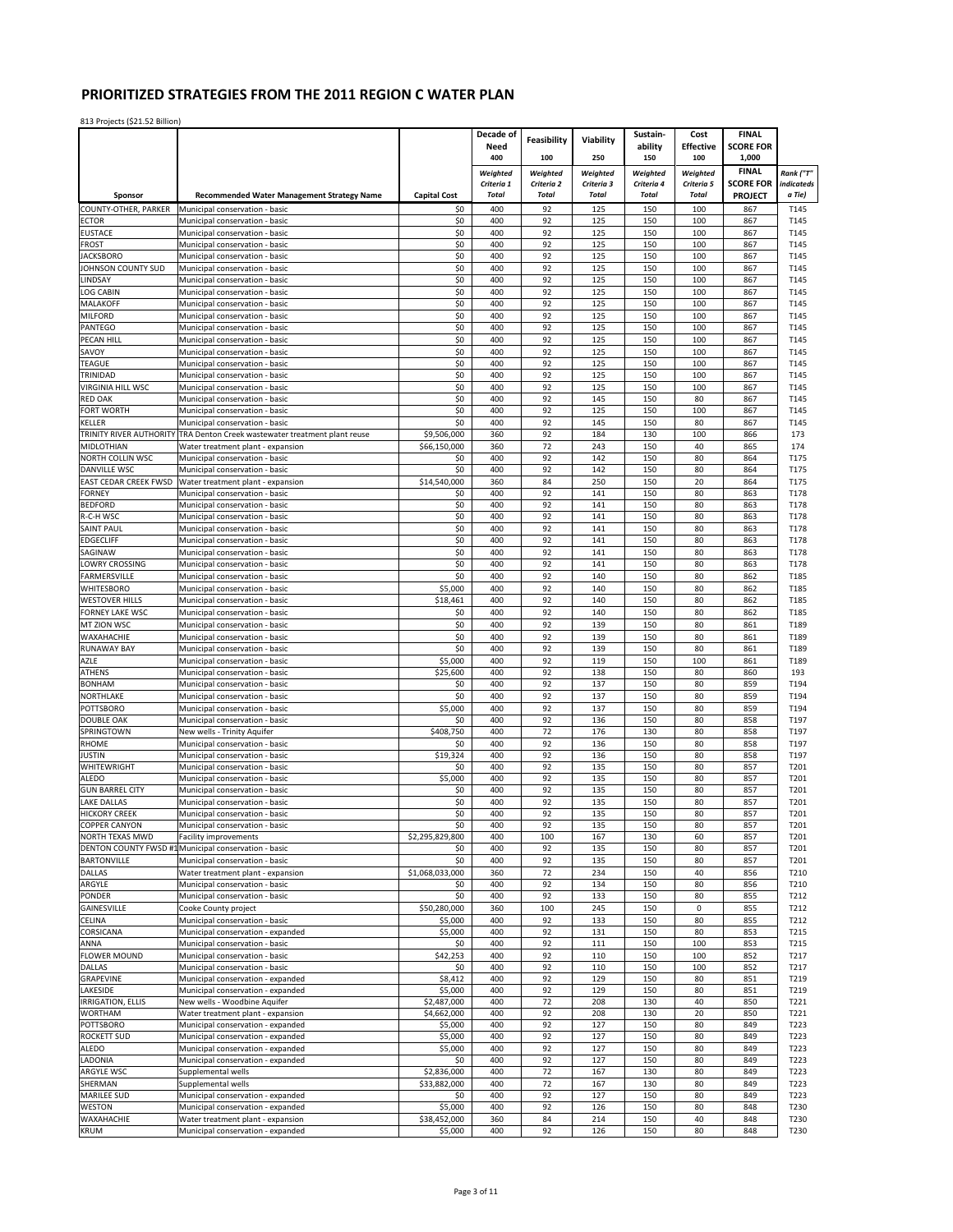|                                                  |                                                                     |                          | Decade of    | Feasibility  | Viability    | Sustain-     | Cost             | <b>FINAL</b>     |              |
|--------------------------------------------------|---------------------------------------------------------------------|--------------------------|--------------|--------------|--------------|--------------|------------------|------------------|--------------|
|                                                  |                                                                     |                          | Need         |              |              | ability      | <b>Effective</b> | <b>SCORE FOR</b> |              |
|                                                  |                                                                     |                          | 400          | 100          | 250          | 150          | 100              | 1,000            |              |
|                                                  |                                                                     |                          | Weighted     | Weighted     | Weighted     | Weighted     | Weighted         | <b>FINAL</b>     | Rank ("T"    |
|                                                  |                                                                     |                          | Criteria 1   | Criteria 2   | Criteria 3   | Criteria 4   | Criteria 5       | <b>SCORE FOR</b> | indicateds   |
| Sponsor                                          | <b>Recommended Water Management Strategy Name</b>                   | <b>Capital Cost</b>      | <b>Total</b> | <b>Total</b> | <b>Total</b> | <b>Total</b> | Total            | <b>PROJECT</b>   | a Tie)       |
| <b>HOWE</b>                                      | Municipal conservation - expanded                                   | \$5,000                  | 400          | 92           | 126          | 150          | 80               | 848              | T230         |
| COLLINSVILLE<br>CHICO                            | Municipal conservation - expanded                                   | \$5,000<br>\$0           | 400<br>400   | 92<br>92     | 126<br>106   | 150<br>150   | 80<br>100        | 848<br>848       | T230<br>T230 |
| <b>BOLIVAR WSC</b>                               | Municipal conservation - basic<br>Municipal conservation - expanded | \$5,000                  | 400          | 92           | 126          | 150          | 80               | 848              | T230         |
| <b>MUSTANG SUD</b>                               | Municipal conservation - expanded                                   | \$5,000                  | 400          | 92           | 126          | 150          | 80               | 848              | T230         |
| <b>BLUE RIDGE</b>                                | Municipal conservation - expanded                                   | \$5,000                  | 400          | 92           | 126          | 150          | 80               | 848              | T230         |
| <b>ABLES SPRINGS WSC</b>                         | Municipal conservation - expanded                                   | \$5,000                  | 400          | 92           | 126          | 150          | 80               | 848              | T230         |
| <b>WALNUT CREEK SUD</b>                          | Municipal conservation - basic                                      | \$0                      | 400          | 92           | 105          | 150          | 100              | 847              | T240         |
| <b>EAST CEDAR CREEK FWSD</b>                     | Municipal conservation - basic                                      | \$0                      | 400          | 92           | 125          | 150          | 80               | 847              | T240         |
| IRRIGATION, COLLIN                               | Golf course conservation                                            | \$0                      | 400          | 92           | 125          | 150          | 80               | 847              | T240         |
| IRRIGATION, DALLAS                               | Golf course conservation                                            | \$0                      | 400          | 92           | 125          | 150          | 80               | 847              | T240         |
| IRRIGATION, DALLAS                               | Supplemental wells                                                  | \$316,000                | 400          | 92           | 125          | 130          | 100              | 847              | T240         |
| LIVESTOCK, DALLAS                                | Supplemental wells                                                  | \$186,000                | 400          | 92           | 125          | 130          | 100              | 847              | T240         |
| LIVESTOCK, JACK                                  | Supplemental wells                                                  | \$43,000                 | 400          | 92           | 125          | 130          | 100              | 847              | T240         |
| LIVESTOCK, KAUFMAN                               | Supplemental wells                                                  | \$56,000                 | 400          | 92           | 125          | 130          | 100              | 847              | T240         |
| LIVESTOCK, NAVARRO                               | Supplemental wells                                                  | \$105,000                | 400          | 92           | 125          | 130          | 100              | 847              | T240         |
| LIVESTOCK, ROCKWALL                              | Supplemental wells                                                  | \$28,000                 | 400          | 92           | 125          | 130          | 100              | 847              | T240         |
| MINING, DALLAS                                   | Supplemental wells                                                  | \$316,000                | 400          | 92           | 125          | 130          | 100              | 847              | T240         |
| MINING, NAVARRO                                  | Supplemental wells                                                  | \$348,000                | 400          | 92           | 125          | 130          | 100              | 847              | T240         |
| WEST CEDAR CREEK MUD                             | Municipal conservation - basic                                      | \$0                      | 400          | 92           | 104          | 150          | 100              | 846              | T252         |
| TRINITY RIVER AUTHORITY Indirect reuse           |                                                                     | \$0                      | 360          | 84           | 172          | 130          | 100              | 846              | T252         |
| <b>MCKINNEY</b>                                  | Municipal conservation - basic                                      | \$53,573                 | 400          | 92           | 103          | 150          | 100              | 845              | T254         |
| <b>FERRIS</b>                                    | Municipal conservation - basic                                      | \$0                      | 400          | 92           | 103          | 150          | 100              | 845              | T254         |
| LAKESIDE                                         | Municipal conservation - basic                                      | \$18,728                 | 400          | 92           | 162          | 150          | 40               | 844              | 256          |
| <b>FRISCO</b>                                    | Municipal conservation - basic                                      | \$38,971                 | 400          | 92           | 101          | 150          | 100              | 843              | T257         |
| TRINITY RIVER AUTHORITY                          | Conveyance project (1)                                              | \$50,912,000             | 400          | 88           | 205          | 150          | $\pmb{0}$        | 843              | T257         |
| <b>BENBROOK</b>                                  | Municipal conservation - basic                                      | \$5,000                  | 400          | 92           | 121          | 150          | 80               | 843              | T257         |
| RICHARDSON                                       | Municipal conservation - expanded                                   | \$10,000                 | 400          | 92           | 100          | 150          | 100              | 842              | T260         |
| <b>CEDAR HILL</b>                                | Municipal conservation - basic                                      | \$31,256                 | 400          | 92<br>92     | 100          | 150<br>150   | 100<br>100       | 842              | T260         |
| <b>WILMER</b><br>LEWISVILLE                      | Municipal conservation - basic<br>Municipal conservation - basic    | \$0<br>\$61,895          | 400<br>400   | 92           | 100<br>100   | 150          | 100              | 842<br>842       | T260<br>T260 |
| GARLAND                                          | Municipal conservation - basic                                      | \$81,051                 | 400          | 92           | 97           | 150          | 100              | 839              | T264         |
| KAUFMAN                                          | Municipal conservation - basic                                      | \$22,543                 | 400          | 92           | 97           | 150          | 100              | 839              | T264         |
| DUNCANVILLE                                      | Municipal conservation - basic                                      | \$0                      | 400          | 92           | 117          | 150          | 80               | 839              | T264         |
| ALLEN                                            | Municipal conservation - basic                                      | \$8,711                  | 400          | 92           | 97           | 150          | 100              | 839              | T264         |
| <b>FAIRVIEW</b>                                  | Municipal conservation - expanded                                   | \$5,000                  | 400          | 92           | 97           | 150          | 100              | 839              | T264         |
| <b>WALNUT CREEK SUD</b>                          | Conveyance project (1)                                              | \$10,093,000             | 360          | 84           | 184          | 130          | 80               | 838              | T269         |
| <b>CORINTH</b>                                   | Municipal conservation - basic                                      | \$0                      | 400          | 92           | 116          | 150          | 80               | 838              | T269         |
| WYLIE                                            | Municipal conservation - basic                                      | \$5,000                  | 400          | 92           | 115          | 150          | 80               | 837              | T271         |
| UPPER TRINITY REGIONAL                           | Lake Ralph Hall                                                     | \$286,401,000            | 360          | 80           | 207          | 150          | 40               | 837              | T271         |
| UPPER TRINITY REGIONAL                           | Lake Ralph Hall - indirect reuse                                    | \$0                      | 360          | 80           | 207          | 150          | 40               | 837              | T271         |
| TRINITY RIVER AUTHORITY TRA Las Colinas reuse    |                                                                     | \$14,530,000             | 360          | 92           | 175          | 130          | 80               | 837              | T271         |
| <b>TOM BEAN</b>                                  | Municipal conservation - basic                                      | \$5,000                  | 400          | 92           | 174          | 150          | 20               | 836              | 275          |
|                                                  | DENTON COUNTY FWSD #1 Municipal conservation - expanded             | \$5,000                  | 400          | 92           | 93           | 150          | 100              | 835              | T276         |
| <b>FRISCO</b>                                    | Municipal conservation - expanded                                   | \$38,971                 | 400          | 92           | 93           | 150          | 100              | 835              | T276         |
| COPPELL                                          | Municipal conservation - basic                                      | \$7,192                  | 400          | 92           | 91           | 150          | 100              | 833              | T278         |
| <b>GREATER TEXOMA UTILITY</b>                    | Grayson County project                                              | \$136,016,000            | 400          | 80           | 203          | 150          | $\pmb{0}$        | 833              | T278         |
| FORT WORTH                                       | Water treatment plant - expansion                                   | \$772,646,000            | 360          | 92           | 190          | 150          | 40               | 832              | T280         |
| <b>GRAND PRAIRIE</b>                             | Municipal conservation - basic                                      | \$10,000                 | 400          | 92           | 110          | 150          | 80               | 832              | T280         |
| <b>FAIRVIEW</b>                                  | Municipal conservation - basic                                      | \$5,000                  | 400          | 92           | 89           | 150          | 100              | 831              | 282          |
| CARROLLTON                                       | Municipal conservation - basic                                      | \$10,000                 | 400          | 92           | 88           | 150          | 100              | 830              | T283         |
|                                                  | GREATER TEXOMA UTILITY Additional SEP Supply (Lake Texoma)          | \$24,780,000             | 360          | 92           | 208          | 130          | 40               | 830              | T283         |
| <b>VAN ALSTYNE</b>                               | Municipal conservation - basic                                      | \$0                      | 400          | 92           | 108          | 150          | 80               | 830              | T283         |
| CARROLLTON                                       | Additional DWU Supplies                                             | \$13,894,400             | 400          | 84           | 196          | 150          | 0                | 830              | T283         |
| LEWISVILLE                                       | Additional DWU Supplies                                             | \$13,614,000             | 400          | 84           | 196          | 150          | 0                | 830              | T283         |
| THE COLONY                                       | <b>Additional DWU Supplies</b>                                      | \$15,699,000             | 400          | 84           | 196          | 150          | $\mathbf 0$      | 830              | T283         |
| WISE COUNTY WSD                                  | Water treatment plant - expansion                                   | \$14,540,000             | 360          | 84           | 216          | 150          | 20               | 830              | T283         |
| WHITE SETTLEMENT                                 | Municipal conservation - basic                                      | \$27,254                 | 400          | 92           | 136          | 100          | 100              | 828              | 290          |
| COUNTY-OTHER, DALLAS                             | Supplemental wells                                                  | \$794,000                | 400          | 92           | 125          | 130          | 80               | 827              | T291         |
| COUNTY-OTHER, DENTON                             | Supplemental wells                                                  | \$1,170,000              | 400          | 72           | 125          | 130          | 100              | 827              | T291         |
| COUNTY-OTHER, KAUFMAN Supplemental wells         |                                                                     | \$404,000                | 400          | 92           | 125          | 130          | 80               | 827              | T291         |
| <b>FAIRFIELD</b>                                 | Supplemental wells<br>Supplemental wells                            | \$2,556,000              | 400<br>400   | 72<br>72     | 125<br>125   | 130<br>130   | 100              | 827<br>827       | T291         |
| IRRIGATION, DENTON<br><b>IRRIGATION, GRAYSON</b> | Supplemental wells                                                  | \$116,000                |              |              |              |              | 100              |                  | T291         |
| <b>IRRIGATION, PARKER</b>                        | Supplemental wells                                                  | \$10,032,000<br>\$28,000 | 400<br>400   | 72<br>72     | 125<br>125   | 130<br>130   | 100<br>100       | 827<br>827       | T291<br>T291 |
| IRRIGATION, WISE                                 | Supplemental wells                                                  | \$35,000                 | 400          | 72           | 125          | 130          | 100              | 827              | T291         |
| KIOWA HOMEOWNERS WS Supplemental wells           |                                                                     | \$1,948,000              | 400          | 72           | 125          | 130          | 100              | 827              | T291         |
| LIVESTOCK, COOKE                                 | Supplemental wells                                                  | \$4,614,000              | 400          | 72           | 125          | 130          | 100              | 827              | T291         |
| LIVESTOCK, DENTON                                | Supplemental wells                                                  | \$116,000                | 400          | 72           | 125          | 130          | 100              | 827              | T291         |
| LIVESTOCK, FANNIN                                | Supplemental wells                                                  | \$1,472,000              | 400          | 72           | 125          | 130          | 100              | 827              | T291         |
| LIVESTOCK, GRAYSON                               | Supplemental wells                                                  | \$1,025,000              | 400          | 72           | 125          | 130          | 100              | 827              | T291         |
| LIVESTOCK, HENDERSON                             | Supplemental wells                                                  | \$56,000                 | 400          | 72           | 125          | 130          | 100              | 827              | T291         |
| LIVESTOCK, PARKER                                | Supplemental wells                                                  | \$28,000                 | 400          | 72           | 125          | 130          | 100              | 827              | T291         |
| LIVESTOCK, TARRANT                               | Supplemental wells                                                  | \$75,000                 | 400          | 72           | 125          | 130          | 100              | 827              | T291         |
| LIVESTOCK, WISE                                  | Supplemental wells                                                  | \$35,000                 | 400          | 72           | 125          | 130          | 100              | 827              | T291         |
| MANUFACTURING, COLLIN Supplemental wells         |                                                                     | \$506,000                | 400          | 72           | 125          | 130          | 100              | 827              | T291         |
| MANUFACTURING, HENDEI Supplemental wells         |                                                                     | \$315,000                | 400          | 72           | 125          | 130          | 100              | 827              | T291         |
| MINING, GRAYSON                                  | Supplemental wells                                                  | \$2,885,000              | 400          | 72           | 125          | 130          | 100              | 827              | T291         |
| MINING, HENDERSON                                | Supplemental wells                                                  | \$82,000                 | 400          | 72           | 125          | 130          | 100              | 827              | T291         |
| MINING, PARKER                                   | Supplemental wells                                                  | \$38,000                 | 400          | 72           | 125          | 130          | 100              | 827              | T291         |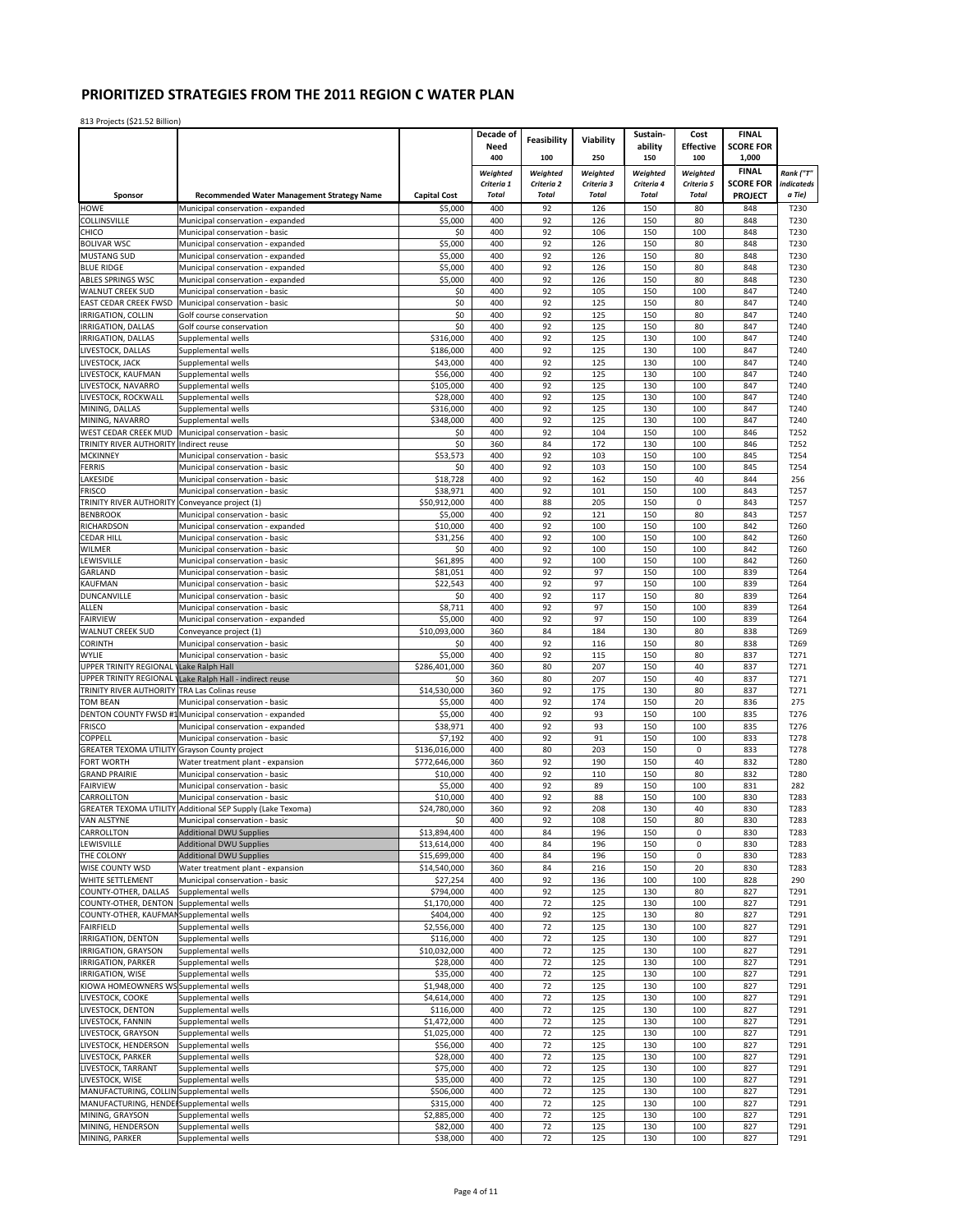|                                          |                                                                        |                          | Decade of                  | Feasibility                | Viability                  | Sustain-                   | Cost                       | <b>FINAL</b>                       |                      |
|------------------------------------------|------------------------------------------------------------------------|--------------------------|----------------------------|----------------------------|----------------------------|----------------------------|----------------------------|------------------------------------|----------------------|
|                                          |                                                                        |                          | Need                       |                            |                            | ability                    | <b>Effective</b>           | <b>SCORE FOR</b>                   |                      |
|                                          |                                                                        |                          | 400                        | 100                        | 250                        | 150                        | 100                        | 1,000                              |                      |
|                                          |                                                                        |                          | Weighted                   | Weighted                   | Weighted                   | Weighted                   | Weighted                   | <b>FINAL</b>                       | Rank ("T"            |
| Sponsor                                  | <b>Recommended Water Management Strategy Name</b>                      | <b>Capital Cost</b>      | Criteria 1<br><b>Total</b> | Criteria 2<br><b>Total</b> | Criteria 3<br><b>Total</b> | Criteria 4<br><b>Total</b> | Criteria 5<br><b>Total</b> | <b>SCORE FOR</b><br><b>PROJECT</b> | indicateds<br>a Tie) |
| MINING. WISE                             | Supplemental wells                                                     | \$49,000                 | 400                        | 72                         | 125                        | 130                        | 100                        | 827                                | T291                 |
| <b>PROSPER</b>                           | Supplemental wells                                                     | \$4.583.166              | 400                        | 72                         | 125                        | 130                        | 100                        | 827                                | T291                 |
| THE COLONY                               | Supplemental wells                                                     | \$4,218,000              | 400                        | 72                         | 125                        | 130                        | 100                        | 827                                | T291                 |
|                                          | BUENA VISTA - BETHEL SUL Municipal conservation - basic                | \$0                      | 400                        | 92                         | 85                         | 150                        | 100                        | 827                                | T291                 |
| RICHARDSON                               | Municipal conservation - basic                                         | \$10,000                 | 400                        | 92                         | 83                         | 150                        | 100                        | 825                                | T317                 |
| <b>ENNIS</b>                             | Municipal conservation - basic                                         | \$27,821                 | 400                        | 92                         | 143                        | 150                        | 40                         | 825                                | T317                 |
| CRANDALL                                 | Municipal conservation - basic                                         | \$19,942<br>\$0          | 400<br>400                 | 92<br>92                   | 103<br>103                 | 150<br>150                 | 80<br>80                   | 825<br>825                         | T317<br>T317         |
| IRRIGATION, ROCKWALL<br>LANCASTER        | Golf course conservation<br>Purchase from water provider (1)           | \$2,373,000              | 360                        | 76                         | 198                        | 150                        | 40                         | 824                                | T321                 |
| SHERMAN                                  | Grayson County project                                                 | \$146,071,000            | 360                        | 64                         | 250                        | 150                        | $\pmb{0}$                  | 824                                | T321                 |
| SEAGOVILLE                               | Municipal conservation - basic                                         | \$0                      | 400                        | 92                         | 81                         | 150                        | 100                        | 823                                | T323                 |
| <b>TRENTON</b>                           | Municipal conservation - basic                                         | \$0                      | 400                        | 92                         | 141                        | 150                        | 40                         | 823                                | T323                 |
| <b>WALNUT CREEK SUD</b>                  | Water treatment plant - expansion                                      | \$50,890,000             | 360                        | 72                         | 221                        | 150                        | 20                         | 823                                | T323                 |
| <b>MUENSTER</b>                          | Subordination agreement - future-only sources                          | \$8,217,000              | 360                        | 92                         | 241                        | 130                        | $\pmb{0}$                  | 823                                | T323                 |
| ADDISON                                  | Municipal conservation - basic                                         | \$0                      | 400                        | 92                         | 79                         | 150                        | 100                        | 821                                | T327                 |
| <b>JUSTIN</b>                            | Municipal conservation - expanded                                      | \$5,000                  | 400                        | 92                         | 99                         | 150                        | 80                         | 821                                | T327                 |
| <b>TIOGA</b><br>COUNTY-OTHER, JACK       | Municipal conservation - basic<br>Municipal conservation - basic       | \$18,528<br>\$0          | 400<br>400                 | 92<br>92                   | 137<br>77                  | 150<br>150                 | 40<br>100                  | 819<br>819                         | T329<br>T329         |
| GAINESVILLE                              | Municipal conservation - basic                                         | \$0                      | 400                        | 92                         | 77                         | 150                        | 100                        | 819                                | T329                 |
| <b>EULESS</b>                            | Municipal conservation - basic                                         | \$48,804                 | 400                        | 92                         | 95                         | 150                        | 80                         | 817                                | T332                 |
| <b>DECATUR</b>                           | Municipal conservation - basic                                         | \$5,000                  | 400                        | 92                         | 95                         | 150                        | 80                         | 817                                | T332                 |
| <b>FARMERS BRANCH</b>                    | Municipal conservation - basic                                         | \$5,502                  | 400                        | 92                         | 94                         | 150                        | 80                         | 816                                | 334                  |
| PILOT POINT                              | New wells - Trinity Aquifer                                            | \$443,000                | 400                        | 72                         | 133                        | 130                        | 80                         | 815                                | T335                 |
| COUNTY-OTHER, JACK                       | Conveyance project (1)                                                 | \$4,602,000              | 400                        | 92                         | 173                        | 150                        | 0                          | 815                                | T335                 |
| <b>BURLESON</b>                          | Conveyance project (2)                                                 | \$2,592,000              | 360                        | 84                         | 180                        | 150                        | 40                         | 814                                | T337                 |
| <b>HONEY GROVE</b>                       | Municipal conservation - basic                                         | \$5,000                  | 400                        | 92                         | 152                        | 150                        | 20                         | 814                                | T337                 |
| MIDLOTHIAN                               | Municipal conservation - basic                                         | \$23,236                 | 400                        | 92                         | 91                         | 150                        | 80                         | 813                                | T339                 |
| <b>COMBINE WSC</b><br><b>BRIDGEPORT</b>  | Municipal conservation - basic                                         | \$0<br>\$0               | 400<br>400                 | 92<br>92                   | 71<br>91                   | 150<br>150                 | 100<br>80                  | 813<br>813                         | T339<br>T339         |
| GARLAND                                  | Municipal conservation - basic<br>Municipal conservation - expanded    | \$10,000                 | 400                        | 92                         | 91                         | 150                        | 80                         | 813                                | T339                 |
| FILES VALLEY WSC                         | Municipal conservation - basic                                         | \$0                      | 400                        | 92                         | 71                         | 150                        | 100                        | 813                                | T339                 |
| <b>MCKINNEY</b>                          | Municipal conservation - expanded                                      | \$10,000                 | 400                        | 92                         | 90                         | 150                        | 80                         | 812                                | 344                  |
| <b>BRIDGEPORT</b>                        | Municipal conservation - expanded                                      | \$5,000                  | 400                        | 92                         | 89                         | 150                        | 80                         | 811                                | T345                 |
| <b>DENTON</b>                            | Municipal conservation - basic                                         | \$10,000                 | 400                        | 92                         | 69                         | 150                        | 100                        | 811                                | T345                 |
| COMBINE                                  | Municipal conservation - basic                                         | \$0                      | 400                        | 92                         | 69                         | 150                        | 100                        | 811                                | T345                 |
| ALLEN                                    | Municipal conservation - expanded                                      | \$8,711                  | 400                        | 92                         | 88                         | 150                        | 80                         | 810                                | 348                  |
| <b>ENNIS</b>                             | Municipal conservation - expanded                                      | \$5,000                  | 400                        | 92                         | 127                        | 150                        | 40                         | 809                                | T349                 |
| MANUFACTURING, GRAYS                     | Manufacturing conservation                                             | \$0                      | 400                        | 92                         | 87                         | 150                        | 80                         | 809                                | T349                 |
| <b>ATHENS</b>                            | Municipal conservation - expanded                                      | \$5,000                  | 400                        | 92                         | 127                        | 150                        | 40                         | 809                                | T349                 |
| MANUFACTURING, PARKER                    | Manufacturing conservation                                             | \$0<br>\$10,842,000      | 360<br>400                 | 92<br>72                   | 127<br>167                 | 150<br>130                 | 80<br>40                   | 809<br>809                         | T349                 |
| <b>BOLIVAR WSC</b><br><b>HUTCHINS</b>    | Supplemental wells<br>Municipal conservation - basic                   | \$0                      | 400                        | 92                         | 86                         | 150                        | 80                         | 808                                | T349<br>T354         |
| PONDER                                   | Municipal conservation - expanded                                      | \$5,000                  | 400                        | 92                         | 126                        | 150                        | 40                         | 808                                | T354                 |
| TWO WAY SUD                              | Municipal conservation - expanded                                      | \$5,000                  | 400                        | 92                         | 126                        | 150                        | 40                         | 808                                | T354                 |
| <b>TRENTON</b>                           | Municipal conservation - expanded                                      | \$5,000                  | 400                        | 92                         | 126                        | 150                        | 40                         | 808                                | T354                 |
| LEONARD                                  | Municipal conservation - expanded                                      | \$0                      | 400                        | 92                         | 126                        | 150                        | 40                         | 808                                | T354                 |
| <b>NFWARK</b>                            | Municipal conservation - expanded                                      | \$5,000                  | 400                        | 92                         | 126                        | 150                        | 40                         | 808                                | T354                 |
| <b>FLOWER MOUND</b>                      | Municipal conservation - expanded                                      | \$10,000                 | 400                        | 92                         | 66                         | 150                        | 100                        | 808                                | T354                 |
| <b>WILLOW PARK</b>                       | Municipal conservation - expanded                                      | \$5,000                  | 400                        | 92                         | 126                        | 150                        | 40                         | 808                                | T354                 |
| <b>GUNTER</b><br><b>AUBREY</b>           | Municipal conservation - expanded<br>Municipal conservation - expanded | \$5,000<br>\$0           | 400<br>400                 | 92<br>92                   | 126<br>126                 | 150<br>150                 | 40<br>40                   | 808<br>808                         | T354<br>T354         |
| <b>HICKORY CREEK SUD</b>                 | Municipal conservation - basic                                         | \$0                      | 400                        | 92                         | 126                        | 150                        | 40                         | 808                                | T354                 |
| <b>BALCH SPRINGS</b>                     | Municipal conservation - basic                                         | \$0                      | 400                        | 92                         | 65                         | 150                        | 100                        | 807                                | T365                 |
| COUNTY-OTHER, COLLIN                     | Supplemental wells                                                     | \$595,000                | 400                        | 72                         | 125                        | 130                        | 80                         | 807                                | T365                 |
| COUNTY-OTHER, COOKE                      | Supplemental wells                                                     | \$6,354,000              | 400                        | 72                         | 125                        | 130                        | 80                         | 807                                | T365                 |
| COUNTY-OTHER, GRAYSON                    | Supplemental wells                                                     | \$31,620,000             | 400                        | 72                         | 125                        | 130                        | 80                         | 807                                | T365                 |
| COUNTY-OTHER, HENDERS Supplemental wells |                                                                        | \$404,000                | 400                        | 72                         | 125                        | 130                        | 80                         | 807                                | T365                 |
| COUNTY-OTHER, WISE<br>HIGHLAND VILLAGE   | Supplemental wells<br>Supplemental wells                               | \$348,000<br>\$4,992,000 | 400<br>400                 | 72<br>72                   | 125<br>125                 | 130<br>130                 | 80<br>80                   | 807<br>807                         | T365<br>T365         |
| <b>HONEY GROVE</b>                       | Supplemental wells                                                     | \$1,844,000              | 400                        | 72                         | 125                        | 130                        | 80                         | 807                                | T365                 |
| IRRIGATION, DENTON                       | TRA Denton Creek wastewater treatment plant reuse                      | \$0                      | 360                        | 92                         | 125                        | 130                        | 100                        | 807                                | T365                 |
| IRRIGATION, FANNIN                       | Supplemental wells                                                     | \$5,123,000              | 400                        | 72                         | 125                        | 130                        | 80                         | 807                                | T365                 |
| IRRIGATION, WISE                         | Golf course conservation                                               | \$0                      | 360                        | 92                         | 125                        | 150                        | 80                         | 807                                | T365                 |
| LEONARD                                  | Supplemental wells                                                     | \$2,442,000              | 400                        | 72                         | 125                        | 130                        | 80                         | 807                                | T365                 |
| LIVESTOCK, ELLIS                         | Supplemental wells                                                     | \$388,000                | 400                        | 72                         | 125                        | 130                        | 80                         | 807                                | T365                 |
| MANUFACTURING, WISE                      | Supplemental wells                                                     | \$259,000                | 400                        | 72                         | 125                        | 130                        | 80                         | 807                                | T365                 |
| MINING, DENTON<br>MINING, ELLIS          | Supplemental wells<br>Supplemental wells                               | \$267,000<br>\$388,000   | 400<br>400                 | 72<br>72                   | 125<br>125                 | 130<br>130                 | 80<br>80                   | 807<br>807                         | T365<br>T365         |
| NORTHLAKE                                | Supplemental wells                                                     | \$500,000                | 400                        | 72                         | 125                        | 130                        | 80                         | 807                                | T365                 |
| <b>RED OAK</b>                           | Supplemental wells                                                     | \$1,749,000              | 400                        | 72                         | 125                        | 130                        | 80                         | 807                                | T365                 |
| <b>TEAGUE</b>                            | Supplemental wells                                                     | \$2,324,000              | 400                        | 72                         | 125                        | 130                        | 80                         | 807                                | T365                 |
| TWO WAY SUD                              | Supplemental wells                                                     | \$7,387,000              | 400                        | 72                         | 125                        | 130                        | 80                         | 807                                | T365                 |
| WESTON                                   | Supplemental wells                                                     | \$1,168,000              | 400                        | 72                         | 125                        | 130                        | 80                         | 807                                | T365                 |
| <b>WHITESBORO</b>                        | Supplemental wells                                                     | \$2,708,000              | 400                        | 72                         | 125                        | 130                        | 80                         | 807                                | T365                 |
| <b>IRVING</b>                            | Municipal conservation - expanded                                      | \$10,000                 | 400                        | 92                         | 85                         | 150                        | 80                         | 807                                | T365                 |
| KAUFMAN                                  | Municipal conservation - expanded                                      | \$5,000                  | 400                        | 92                         | 83                         | 150                        | 80                         | 805                                | T388                 |
| <b>CROSS ROADS</b><br>LITTLE ELM         | Municipal conservation - basic<br>Municipal conservation - basic       | \$0<br>\$5,000           | 400<br>400                 | 92<br>92                   | 83<br>83                   | 150<br>150                 | 80<br>80                   | 805<br>805                         | T388<br>T388         |
| LANCASTER                                | Municipal conservation - basic                                         | \$0                      | 400                        | 92                         | 62                         | 150                        | 100                        | 804                                | 391                  |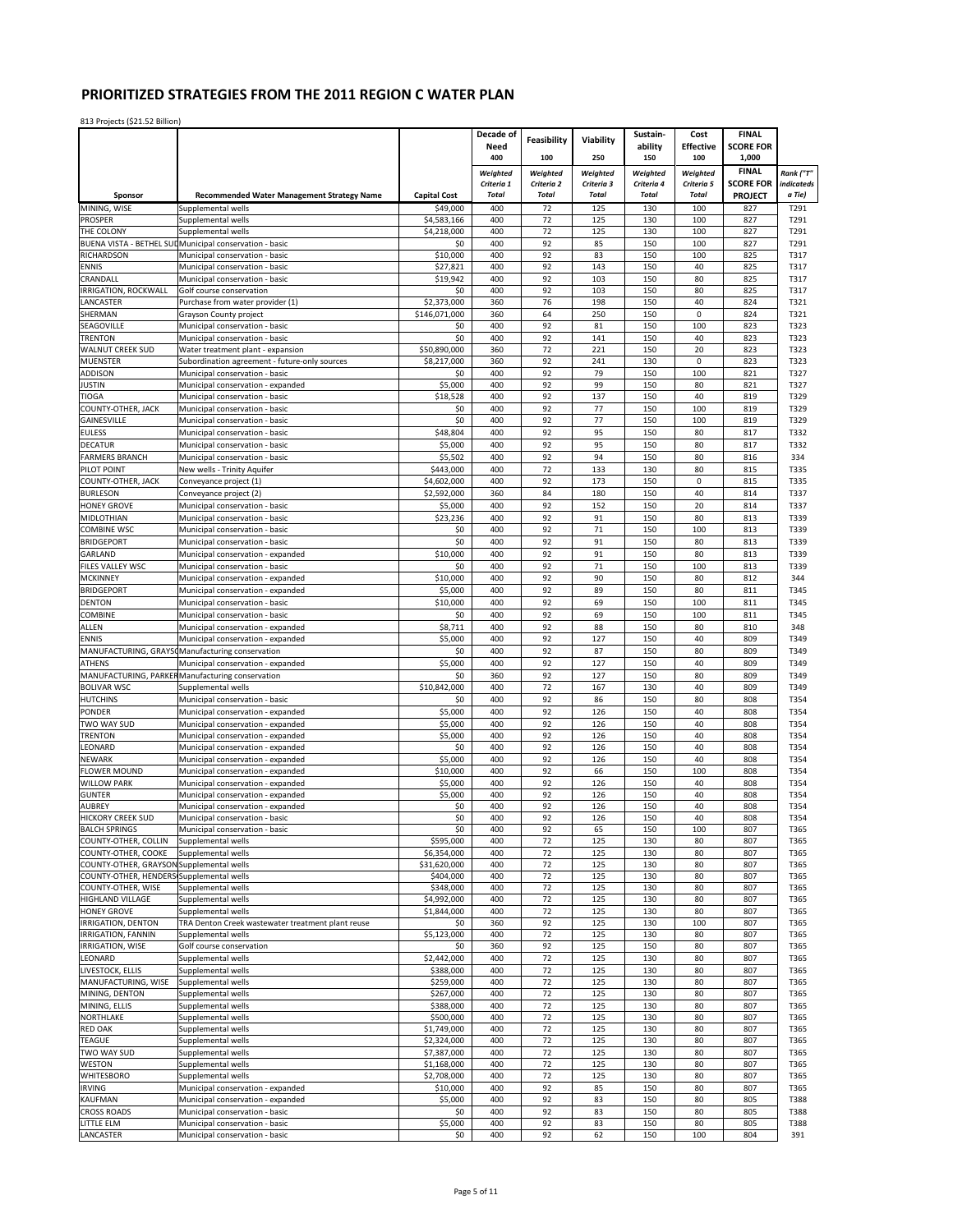|                                               |                                                                     |                            | Decade of                  |                            |                            | Sustain-                   | Cost                       | <b>FINAL</b>                       |                      |
|-----------------------------------------------|---------------------------------------------------------------------|----------------------------|----------------------------|----------------------------|----------------------------|----------------------------|----------------------------|------------------------------------|----------------------|
|                                               |                                                                     |                            | Need                       | Feasibility                | Viability                  | ability                    | <b>Effective</b>           | <b>SCORE FOR</b>                   |                      |
|                                               |                                                                     |                            | 400                        | 100                        | 250                        | 150                        | 100                        | 1,000                              |                      |
|                                               |                                                                     |                            | Weighted                   | Weighted                   | Weighted                   | Weighted                   | Weighted                   | <b>FINAL</b>                       | Rank ("T"            |
| Sponsor                                       | <b>Recommended Water Management Strategy Name</b>                   | <b>Capital Cost</b>        | Criteria 1<br><b>Total</b> | Criteria 2<br><b>Total</b> | Criteria 3<br><b>Total</b> | Criteria 4<br><b>Total</b> | Criteria 5<br><b>Total</b> | <b>SCORE FOR</b><br><b>PROJECT</b> | indicateds<br>a Tie) |
| <b>COCKRELL HILL</b>                          | Municipal conservation - basic                                      | \$0                        | 400                        | 92                         | 61                         | 150                        | 100                        | 803                                | 392                  |
| LADONIA                                       | Purchase from water provider (3)                                    | \$12,966,000               | 360                        | 84                         | 208                        | 150                        | $\mathbf{0}$               | 802                                | T393                 |
| OAK LEAF                                      | Municipal conservation - basic                                      | \$0                        | 400                        | 92                         | 80                         | 150                        | 80                         | 802                                | T393                 |
| KENNEDALE                                     | Municipal conservation - basic                                      | \$0                        | 400                        | 92                         | 80                         | 150                        | 80                         | 802                                | T393                 |
| SPRINGTOWN                                    | Water treatment plant - new                                         | \$8,188,000                | 360                        | 84                         | 227                        | 130                        | 0                          | 801                                | T396                 |
| NORTH TEXAS MWD                               | Lower Bois d'Arc Creek Reservoir                                    | \$615,498,000              | 360                        | 76                         | 175                        | 150                        | 40                         | 801                                | T396                 |
| COPPELL                                       | Municipal conservation - expanded                                   | \$7,192                    | 400                        | 92                         | 59                         | 150                        | 100                        | 801                                | T396                 |
| COUNTY-OTHER, NAVARRO Supplemental wells      |                                                                     | \$558,000                  | 360                        | 84                         | 125                        | 130                        | 100                        | 799                                | T399                 |
|                                               | COMMUNITY WATER COM Municipal conservation - basic                  | \$0                        | 400                        | 92                         | 57                         | 150                        | 100                        | 799                                | T399                 |
| WYLIE                                         | Municipal conservation - expanded                                   | \$5,001                    | 400                        | 92<br>92                   | 76                         | 150                        | 80                         | 798                                | T401                 |
| <b>BETHESDA WSC</b><br><b>RUNAWAY BAY</b>     | Municipal conservation - basic<br>Water treatment plant - expansion | \$0<br>\$2,735,000         | 400<br>360                 | 84                         | 56<br>204                  | 150<br>130                 | 100<br>20                  | 798<br>798                         | T401<br>T401         |
| PILOT POINT                                   | Municipal conservation - basic                                      | \$0                        | 400                        | 92                         | 56                         | 150                        | 100                        | 798                                | T401                 |
| <b>OVILLA</b>                                 | Municipal conservation - basic                                      | \$0                        | 400                        | 92                         | 75                         | 150                        | 80                         | 797                                | T405                 |
| PANTEGO                                       | Municipal conservation - expanded                                   | \$5,000                    | 400                        | 92                         | 125                        | 100                        | 80                         | 797                                | T405                 |
| CORINTH                                       | Municipal conservation - expanded                                   | \$5,000                    | 400                        | 92                         | 75                         | 150                        | 80                         | 797                                | T405                 |
| WEATHERFORD                                   | Municipal conservation - basic                                      | \$5,000                    | 400                        | 92                         | 74                         | 150                        | 80                         | 796                                | 408                  |
| WEST CEDAR CREEK MUD                          | Municipal conservation - expanded                                   | \$5,000                    | 400                        | 92                         | 73                         | 150                        | 80                         | 795                                | T409                 |
| TARRANT COUNTY IRRIGAT                        | Additional direct reuse                                             | \$4,587,000                | 360                        | 92                         | 173                        | 130                        | 40                         | 795                                | T409                 |
| MOUNTAIN PEAK SUD                             | Municipal conservation - basic                                      | \$0                        | 400                        | 92                         | 73                         | 150                        | 80                         | 795                                | T409                 |
| ABLES SPRINGS WSC                             | Additional Delivery Capacity for NTMWD Supplies (Lower Boi          | \$3,567,000                | 360                        | 76                         | 208                        | 150                        | $\pmb{0}$                  | 794                                | T412                 |
| <b>AURORA</b>                                 | Purchase from water provider (2)                                    | \$1,439,000                | 360                        | 76<br>76                   | 208<br>208                 | 150<br>150                 | $\pmb{0}$<br>0             | 794<br>794                         | T412                 |
| <b>BLUE RIDGE</b><br>M E N WSC                | Conveyance project (3)<br>Purchase from water provider (1)          | \$2,294,000<br>\$3,002,000 | 360<br>360                 | 76                         | 208                        | 150                        | $\mathbf 0$                | 794                                | T412<br>T412         |
| MIDLOTHIAN                                    | Municipal conservation - expanded                                   | \$5,000                    | 400                        | 92                         | 52                         | 150                        | 100                        | 794                                | T412                 |
| SANGER                                        | Municipal conservation - basic                                      | \$0                        | 400                        | 92                         | 70                         | 150                        | 80                         | 792                                | 417                  |
| TERRELL                                       | Conveyance project (1)                                              | \$32,551,000               | 400                        | 92                         | 149                        | 150                        | $\mathbf 0$                | 791                                | T418                 |
| <b>NORTH HUNT WSC</b>                         | Municipal conservation - basic                                      | \$0                        | 400                        | 92                         | 49                         | 150                        | 100                        | 791                                | T418                 |
| CRESSON                                       | Municipal conservation - basic                                      | \$0                        | 400                        | 92                         | 48                         | 150                        | 100                        | 790                                | T420                 |
| CORSICANA                                     | Water treatment plant - new                                         | \$32,388,400               | 360                        | 100                        | 160                        | 130                        | 40                         | 790                                | T420                 |
| SPRINGTOWN                                    | Municipal conservation - basic                                      | \$19,443                   | 400                        | 92                         | 67                         | 150                        | 80                         | 789                                | T422                 |
| <b>BURLESON</b>                               | Municipal conservation - basic                                      | \$0                        | 400                        | 92                         | 47                         | 150                        | 100                        | 789                                | T422                 |
| CADDO BASIN SUD                               | Municipal conservation - basic                                      | \$0                        | 400                        | 92                         | 46                         | 150                        | 100                        | 788                                | T424                 |
| TIOGA                                         | Municipal conservation - expanded                                   | \$5,000                    | 400                        | 92                         | 126                        | 150                        | 20                         | 788                                | T424                 |
| <b>BENBROOK</b>                               | Municipal conservation - expanded                                   | \$5,000                    | 400                        | 92                         | 66                         | 150                        | 80                         | 788                                | T424                 |
| <b>BELLS</b>                                  | Municipal conservation - expanded                                   | \$5,000                    | 400                        | 92                         | 126                        | 150                        | 20                         | 788                                | T424                 |
| FROST                                         | Supplemental wells                                                  | \$558,000                  | 400                        | 92                         | 125                        | 130                        | 40                         | 787                                | T428                 |
| <b>WESTON</b>                                 | Purchase from water provider (3)                                    | \$27,722,000               | 360                        | 76                         | 201                        | 150                        | $\pmb{0}$                  | 787                                | T428                 |
| LITTLE ELM                                    | New wells - Trinity Aquifer                                         | \$421,000                  | 400                        | 72                         | 104                        | 130                        | 80                         | 786                                | 430                  |
| <b>ATHENS</b><br>SPRINGTOWN                   | Supplemental wells                                                  | \$1,959,000<br>\$1,421,000 | 400<br>400                 | 72<br>72                   | 83<br>83                   | 130<br>130                 | 100<br>100                 | 785<br>785                         | T431<br>T431         |
| BETHEL-ASH WSC                                | Supplemental wells<br>Municipal conservation - basic                | \$0                        | 400                        | 92                         | 43                         | 150                        | 100                        | 785                                | T431                 |
| KENNEDALE                                     | New wells - Trinity Aquifer                                         | \$717,000                  | 400                        | 72                         | 142                        | 130                        | 40                         | 784                                | T434                 |
| CASH SUD                                      | Municipal conservation - basic                                      | \$0                        | 400                        | 92                         | 42                         | 150                        | 100                        | 784                                | T434                 |
|                                               | MANUFACTURING, DENTOINew wells - Trinity Aquifer                    | \$717,000                  | 400                        | 72                         | 142                        | 130                        | 40                         | 784                                | T434                 |
| <b>PAYNE SPRINGS</b>                          | Municipal conservation - basic                                      | \$0                        | 400                        | 92                         | 61                         | 150                        | 80                         | 783                                | 437                  |
| <b>DAWSON</b>                                 | Water treatment plant - new                                         | \$1,044,000                | 360                        | 84                         | 208                        | 130                        | $\pmb{0}$                  | 782                                | 438                  |
| TRINITY RIVER AUTHORITY                       | TRA Tarrant County project                                          | \$59,008,000               | 360                        | 80                         | 191                        | 150                        | 0                          | 781                                | T439                 |
| <b>NEWARK</b>                                 | Conveyance project (2)                                              | \$2,376,000                | 360                        | 84                         | 187                        | 150                        | 0                          | 781                                | T439                 |
| <b>WORTHAM</b>                                | Municipal conservation - basic                                      | \$0                        | 400                        | 92                         | 138                        | 150                        | $\pmb{0}$                  | 780                                | 441                  |
| GAINESVILLE                                   | Overdraft Trinity Aquifer - existing wells                          | \$0                        | 400                        | 80                         | 149                        | 50                         | 100                        | 779                                | T442                 |
| COUNTY-OTHER, FREESTON Supplemental wells     | Supplemental wells                                                  | \$463,000                  | 360                        | 64                         | 125                        | 130                        | 100                        | 779                                | T442                 |
| IRRIGATION, FREESTONE<br>LIVESTOCK, FREESTONE | Supplemental wells                                                  | \$75,000<br>\$75,000       | 360<br>360                 | 64<br>64                   | 125<br>125                 | 130<br>130                 | 100<br>100                 | 779<br>779                         | T442<br>T442         |
| MINING, FREESTONE                             | Supplemental wells                                                  | \$118,000                  | 360                        | 64                         | 125                        | 130                        | 100                        | 779                                | T442                 |
| MINING, TARRANT                               | Supplemental wells                                                  | \$156,000                  | 360                        | 64                         | 125                        | 130                        | 100                        | 779                                | T442                 |
| SARDIS-LONE ELM WSC                           | Municipal conservation - basic                                      | \$0                        | 400                        | 92                         | 57                         | 150                        | 80                         | 779                                | T442                 |
| <b>FARMERS BRANCH</b>                         | Municipal conservation - expanded                                   | \$5,502                    | 400                        | 92                         | 57                         | 150                        | 80                         | 779                                | T442                 |
| CARROLLTON                                    | Municipal conservation - expanded                                   | \$10,000                   | 400                        | 92                         | 57                         | 150                        | 80                         | 779                                | T442                 |
| <b>NEW FAIRVIEW</b>                           | Purchase from water provider (1)                                    | \$2,518,400                | 360                        | 76                         | 192                        | 150                        | $\pmb{0}$                  | 778                                | 451                  |
| <b>IRRIGATION, ELLIS</b>                      | Golf course conservation                                            | \$0                        | 400                        | 92                         | 55                         | 150                        | 80                         | 777                                | T452                 |
| <b>AZLE</b>                                   | Municipal conservation - expanded                                   | \$5,000                    | 400                        | 92                         | 55                         | 150                        | 80                         | 777                                | T452                 |
| <b>OAK POINT</b>                              | Municipal conservation - basic                                      | \$5,000                    | 400                        | 92                         | 54                         | 150                        | 80                         | 776                                | 454                  |
| MANSFIELD                                     | Water treatment plant - new                                         | \$41,080,000               | 360                        | 84                         | 160                        | 130                        | 40                         | 774                                | T455                 |
| SARDIS-LONE ELM WSC                           | Purchase from water provider (1)                                    | \$9,467,000                | 360                        | 76                         | 188                        | 150                        | $\pmb{0}$                  | 774                                | T455                 |
| CORSICANA                                     | Water treatment plant - expansion                                   | \$19,970,000               | 360                        | 84                         | 160                        | 130                        | 40                         | 774                                | T455                 |
| UPPER TRINITY REGIONAL                        | Facility improvements - reuse sources                               | \$590,686,000              | 400                        | 100                        | 83                         | 130                        | 60                         | 773                                | 458                  |
| LITTLE ELM                                    | Municipal conservation - expanded                                   | \$5,000                    | 400                        | 92                         | 50                         | 150                        | 80                         | 772                                | 459                  |
| DE SOTO<br><b>BLACKLAND WSC</b>               | Municipal conservation - basic                                      | \$0<br>\$3,067,000         | 400<br>360                 | 92<br>76                   | 89<br>185                  | 150<br>150                 | 40<br>$\pmb{0}$            | 771<br>771                         | T460<br>T460         |
| OVILLA                                        | Purchase from water provider (3)<br>Conveyance project (2)          | \$6,169,000                | 360                        | 84                         | 176                        | 150                        | 0                          | 770                                | 462                  |
| BARDWELL                                      | Municipal conservation - expanded                                   | \$5,000                    | 400                        | 92                         | 126                        | 150                        | $\pmb{0}$                  | 768                                | T463                 |
| WEATHERFORD                                   | Water treatment plant - expansion                                   | \$36,422,000               | 280                        | 68                         | 250                        | 150                        | 20                         | 768                                | T463                 |
| WHITEWRIGHT                                   | Municipal conservation - expanded                                   | \$5,000                    | 400                        | 92                         | 126                        | 150                        | 0                          | 768                                | T463                 |
| AZLE                                          | Water treatment plant - expansion                                   | \$20,892,000               | 360                        | 84                         | 194                        | 130                        | $\pmb{0}$                  | 768                                | T463                 |
| AZLE                                          | Water treatment plant - new                                         | \$14,964,000               | 360                        | 84                         | 194                        | 130                        | 0                          | 768                                | T463                 |
| <b>ALVORD</b>                                 | Supplemental wells                                                  | \$1,508,000                | 400                        | 72                         | 125                        | 130                        | 40                         | 767                                | T468                 |
| <b>AUBREY</b>                                 | Supplemental wells                                                  | \$1,794,000                | 400                        | 72                         | 125                        | 130                        | 40                         | 767                                | T468                 |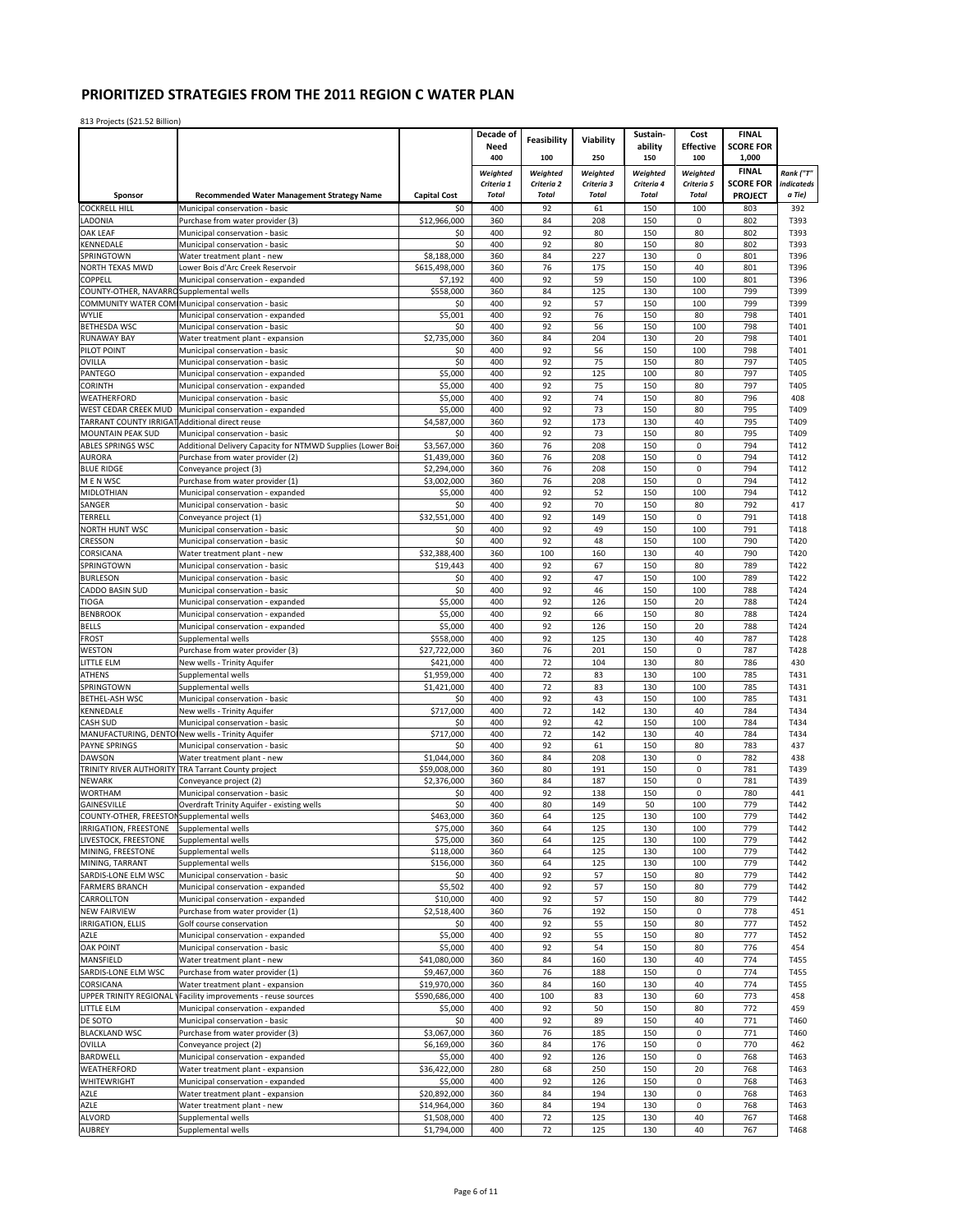|                                                        |                                                                                                     |                             | Decade of              | Feasibility            | Viability              | Sustain-               | Cost                     | <b>FINAL</b>              |                            |
|--------------------------------------------------------|-----------------------------------------------------------------------------------------------------|-----------------------------|------------------------|------------------------|------------------------|------------------------|--------------------------|---------------------------|----------------------------|
|                                                        |                                                                                                     |                             | Need<br>400            | 100                    | 250                    | ability                | <b>Effective</b><br>100  | <b>SCORE FOR</b><br>1,000 |                            |
|                                                        |                                                                                                     |                             |                        |                        |                        | 150                    |                          | <b>FINAL</b>              |                            |
|                                                        |                                                                                                     |                             | Weighted<br>Criteria 1 | Weighted<br>Criteria 2 | Weighted<br>Criteria 3 | Weighted<br>Criteria 4 | Weighted<br>Criteria 5   | <b>SCORE FOR</b>          | Rank ("T"<br>indicateds    |
| Sponsor                                                | <b>Recommended Water Management Strategy Name</b>                                                   | <b>Capital Cost</b>         | <b>Total</b>           | <b>Total</b>           | <b>Total</b>           | <b>Total</b>           | <b>Total</b>             | <b>PROJECT</b>            | a Tie)                     |
| <b>AURORA</b>                                          | Supplemental wells                                                                                  | \$1,512,000                 | 400                    | 72                     | 125                    | 130                    | 40                       | 767                       | T468                       |
| <b>BELLS</b>                                           | Supplemental wells                                                                                  | \$2,033,000                 | 400                    | 72                     | 125                    | 130                    | 40                       | 767                       | T468                       |
| <b>BLUE MOUND</b>                                      | Supplemental wells                                                                                  | \$1,528,168                 | 400                    | 72                     | 125                    | 130                    | 40                       | 767                       | T468                       |
| <b>BLUE RIDGE</b><br>CELINA                            | Supplemental wells<br>Supplemental wells                                                            | \$1,528,000<br>\$2,838,000  | 400<br>400             | 72<br>72               | 125<br>125             | 130<br>130             | 40<br>40                 | 767<br>767                | T468<br>T468               |
| COLLINSVILLE                                           | Supplemental wells                                                                                  | \$2,990,000                 | 400                    | 72                     | 125                    | 130                    | 40                       | 767                       | T468                       |
| COUNTY-OTHER, PARKER                                   | Supplemental wells                                                                                  | \$331,000                   | 400                    | 72                     | 125                    | 130                    | 40                       | 767                       | T468                       |
| <b>ECTOR</b>                                           | Supplemental wells                                                                                  | \$1,332,000                 | 400                    | 72                     | 125                    | 130                    | 40                       | 767                       | T468                       |
| <b>GUNTER</b><br>IRRIGATION, DENTON                    | Supplemental wells<br>New wells - Trinity Aquifer                                                   | \$2,475,000<br>\$717,000    | 400<br>400             | 72<br>72               | 125<br>125             | 130<br>130             | 40<br>40                 | 767<br>767                | T468<br>T468               |
| <b>ITALY</b>                                           | Supplemental wells                                                                                  | \$2,434,000                 | 400                    | 72                     | 125                    | 130                    | 40                       | 767                       | T468                       |
| LINDSAY                                                | Supplemental wells                                                                                  | \$1,380,000                 | 400                    | 72                     | 125                    | 130                    | 40                       | 767                       | T468                       |
| <b>LOG CABIN</b>                                       | Supplemental wells                                                                                  | \$1,400,000                 | 400                    | 72                     | 125                    | 130                    | 40                       | 767                       | T468                       |
| LUELLA WSC                                             | Supplemental wells                                                                                  | \$4,214,000                 | 400                    | 72                     | 125                    | 130                    | 40                       | 767                       | T468                       |
| MALAKOFF<br>MANUFACTURING, DENTO Supplemental wells    | Supplemental wells                                                                                  | \$1,512,000<br>\$504,000    | 400<br>400             | 72<br>72               | 125<br>125             | 130<br>130             | 40<br>40                 | 767<br>767                | T468<br>T468               |
| MANUFACTURING, ELLIS                                   | Supplemental wells                                                                                  | \$13,358,000                | 400                    | 72                     | 125                    | 130                    | 40                       | 767                       | T468                       |
| MANUFACTURING, HENDE                                   | Manufacturing conservation                                                                          | \$0                         | 320                    | 92                     | 125                    | 150                    | 80                       | 767                       | T468                       |
| MANUFACTURING, PARKER Supplemental wells               |                                                                                                     | \$242,000                   | 400                    | 72                     | 125                    | 130                    | 40                       | 767                       | T468                       |
| <b>MARILEE SUD</b><br>MAYPEARL                         | Supplemental wells<br>Supplemental wells                                                            | \$4,307,000<br>\$1,559,000  | 400<br>400             | 72<br>72               | 125<br>125             | 130<br>130             | 40<br>40                 | 767<br>767                | T468<br>T468               |
| <b>NEW FAIRVIEW</b>                                    | Supplemental wells                                                                                  | \$1,340,000                 | 400                    | 72                     | 125                    | 130                    | 40                       | 767                       | T468                       |
| PANTEGO                                                | Supplemental wells                                                                                  | \$3,510,000                 | 400                    | 72                     | 125                    | 130                    | 40                       | 767                       | T468                       |
| SOUTH GRAYSON WSC                                      | Supplemental wells                                                                                  | \$14,471,000                | 400                    | 72                     | 125                    | 130                    | 40                       | 767                       | T468                       |
| STEAM ELECTRIC POWER,                                  | New wells - Trinity Aquifer                                                                         | \$717.000                   | 400                    | 72                     | 125                    | 130                    | 40                       | 767                       | T468                       |
| TIOGA<br><b>VIRGINIA HILL WSC</b>                      | Supplemental wells                                                                                  | \$1,830,000                 | 400                    | 72<br>72               | 125<br>125             | 130<br>130             | 40<br>40                 | 767<br>767                | T468                       |
| SARDIS-LONE ELM WSC                                    | Supplemental wells<br>Municipal conservation - expanded                                             | \$3,096,000<br>\$5,000      | 400<br>400             | 92                     | 44                     | 150                    | 80                       | 766                       | T468<br>T497               |
| LAKESIDE                                               | New wells - Trinity Aquifer                                                                         | \$662,000                   | 280                    | 48                     | 208                    | 130                    | 100                      | 766                       | T497                       |
|                                                        | BUENA VISTA - BETHEL SUL Municipal conservation - expanded                                          | \$5,000                     | 400                    | 92                     | 44                     | 150                    | 80                       | 766                       | T497                       |
| GAINESVILLE                                            | Supplemental wells                                                                                  | \$5,648,000                 | 400                    | 72                     | 83                     | 130                    | 80                       | 765                       | T500                       |
| HOWE                                                   | Supplemental wells                                                                                  | \$2,286,000                 | 400                    | 72                     | 83                     | 130                    | 80                       | 765                       | T500                       |
| <b>MUENSTER</b><br>NORTH RICHLAND HILLS                | Supplemental wells<br>Supplemental wells                                                            | \$2,150,000<br>\$502,000    | 400<br>400             | 72<br>72               | 83<br>83               | 130<br>130             | 80<br>80                 | 765<br>765                | <b>T500</b><br><b>T500</b> |
| <b>DECATUR</b>                                         | Municipal conservation - expanded                                                                   | \$5,000                     | 400                    | 92                     | 83                     | 150                    | 40                       | 765                       | <b>T500</b>                |
| <b>GRAND PRAIRIE</b>                                   | Supplemental wells                                                                                  | \$3,000,000                 | 400                    | 92                     | 42                     | 130                    | 100                      | 764                       | T505                       |
| IRRIGATION, KAUFMAN                                    | Supplemental wells                                                                                  | \$56,000                    | 400                    | 92                     | 42                     | 130                    | 100                      | 764                       | <b>T505</b>                |
| MINING, JACK                                           | Supplemental wells                                                                                  | \$63,000                    | 400                    | 92                     | 42                     | 130                    | 100                      | 764                       | <b>T505</b>                |
| <b>BLOOMING GROVE</b><br>COLLEGE MOUND WSC             | New wells - Trinity Aquifer                                                                         | \$1,495,400<br>\$2,569,000  | 360<br>360             | 64<br>76               | 208<br>175             | 130<br>150             | $\pmb{0}$<br>0           | 762<br>761                | 508<br>T509                |
| <b>FERRIS</b>                                          | Purchase from water provider (3)<br>Municipal conservation - expanded                               | \$5,000                     | 400                    | 92                     | 79                     | 150                    | 40                       | 761                       | T509                       |
| <b>BENBROOK</b>                                        | Water treatment plant - expansion                                                                   | \$17,046,000                | 360                    | 84                     | 167                    | 150                    | $\pmb{0}$                | 761                       | T509                       |
| PELICAN BAY                                            | Purchase from water provider (1)                                                                    | \$1,430,400                 | 360                    | 76                     | 174                    | 150                    | $\pmb{0}$                | 760                       | 512                        |
| IRRIGATION, COLLIN                                     | Supplemental wells                                                                                  | \$608,000                   | 360                    | 64                     | 125                    | 130                    | 80                       | 759                       | T513                       |
| STEAM ELECTRIC POWER, I Supplemental wells<br>CRANDALL |                                                                                                     | \$374,000<br>\$5,000        | 360<br>400             | 64<br>92               | 125<br>76              | 130<br>150             | 80<br>40                 | 759<br>758                | T513<br>515                |
| VAN ALSTYNE                                            | Municipal conservation - expanded<br>Municipal conservation - expanded                              | \$0                         | 400                    | 92                     | 75                     | 150                    | 40                       | 757                       | 516                        |
| WEATHERFORD                                            | <b>Facility improvements</b>                                                                        | \$545,000                   | 280                    | 76                     | 230                    | 130                    | 40                       | 756                       | T517                       |
| ANNETTA                                                | Conveyance project (2)                                                                              | \$1,522,100                 | 360                    | 64                     | 182                    | 150                    | 0                        | 756                       | T517                       |
| ANNETTA SOUTH                                          | East Parker County System - Pipeline from Weatherford                                               | \$1,713,900                 | 360                    | 64                     | 182                    | 150                    | 0                        | 756                       | T517                       |
| <b>WILLOW PARK</b>                                     | Purchase from water provider (1)<br>GREATER TEXOMA UTILITY Collin-Grayson Municipal Alliance System | \$3,558,100<br>\$77,366,000 | 360<br>360             | 64<br>96               | 182<br>149             | 150<br>150             | 0<br>0                   | 756<br>755                | T517<br>521                |
| NORTHLAKE                                              | Additional water from Fort Worth                                                                    | \$3,774,000                 | 360                    | 76                     | 168                    | 150                    | 0                        | 754                       | T522                       |
| ROANOKE                                                | Additional water from Fort Worth                                                                    | \$1,258,000                 | 360                    | 76                     | 168                    | 150                    | 0                        | 754                       | T522                       |
| <b>TROPHY CLUB</b>                                     | Additional from Fort Worth (TRWD)                                                                   | \$1,258,000                 | 360                    | 76                     | 168                    | 150                    | $\mathbf 0$              | 754                       | T522                       |
| <b>HEBRON</b><br>R-C-H WSC                             | Municipal conservation - basic<br>Purchase from water provider (3)                                  | \$0<br>\$2,416,000          | 360                    | 92<br>76               | 72<br>167              | 150<br>150             | 80<br>$\mathbf 0$        | 754<br>753                | T522                       |
| <b>BRANDON-IRENE WSC</b>                               | Municipal conservation - basic                                                                      | \$0                         | 360<br>360             | 92                     | 51                     | 150                    | 100                      | 753                       | T526<br>T526               |
| <b>WALNUT CREEK SUD</b>                                | Municipal conservation - expanded                                                                   | \$5,000                     | 400                    | 92                     | 70                     | 150                    | 40                       | 752                       | T528                       |
| <b>DALLAS</b>                                          | Dallas Water Utilities reuse                                                                        | \$82,920,000                | 360                    | 80                     | 102                    | 130                    | 80                       | 752                       | T528                       |
| <b>DALLAS</b>                                          | Additional pipeline from Lake Tawakoni (more Lake Fork sup                                          | \$496,243,000               | 360                    | 100                    | 151                    | 100                    | 40                       | 751                       | T530                       |
| <b>GRAND PRAIRIE</b>                                   | Purchase from water provider (1)<br>TRINITY RIVER AUTHORITY TRA Kaufman County reuse                | \$33,724,000<br>\$9,761,000 | 360<br>360             | 76<br>92               | 185<br>168             | 130<br>130             | $\pmb{0}$<br>$\mathbf 0$ | 751<br>750                | T530<br>532                |
| FLO COMMUNITY WSC                                      | Municipal conservation - basic                                                                      | \$0                         | 360                    | 92                     | 47                     | 150                    | 100                      | 749                       | T533                       |
| SARDIS-LONE ELM WSC                                    | Overdraft Trinity Aquifer - existing wells                                                          | \$0                         | 400                    | 80                     | 119                    | 50                     | 100                      | 749                       | T533                       |
| <b>RED OAK</b>                                         | Conveyance project (2)                                                                              | \$8,012,000                 | 360                    | 84                     | 155                    | 150                    | $\mathbf 0$              | 749                       | T533                       |
| <b>GUN BARREL CITY</b>                                 | Water treatment plant - new<br>New wells - Woodbine Aquifer                                         | \$11,576,000                | 360<br>400             | 84                     | 175                    | 130                    | 0                        | 749<br>748                | T533                       |
| COUNTY-OTHER, DENTON<br><b>CROWLEY</b>                 | Conveyance project (2)                                                                              | \$1,639,000<br>\$621,000    | 360                    | 72<br>84               | 126<br>154             | 130<br>150             | 20<br>$\pmb{0}$          | 748                       | T537<br>T537               |
| <b>DECATUR</b>                                         | Additional Wise County WSD                                                                          | \$13,391,000                | 360                    | 76                     | 162                    | 150                    | 0                        | 748                       | T537                       |
| ANNA                                                   | Municipal conservation - expanded                                                                   | \$5,000                     | 400                    | 92                     | 65                     | 150                    | 40                       | 747                       | T540                       |
| ALEDO                                                  | Supplemental wells                                                                                  | \$2,232,000                 | 400                    | 72                     | 125                    | 130                    | 20                       | 747                       | T540                       |
| <b>BARDWELL</b>                                        | Supplemental wells                                                                                  | \$581,000                   | 400                    | 72                     | 125                    | 130                    | 20                       | 747                       | T540                       |
| COUNTY-OTHER, ELLIS<br><b>EUSTACE</b>                  | Supplemental wells<br>Supplemental wells                                                            | \$8,826,000<br>\$1,035,000  | 400<br>400             | 72<br>72               | 125<br>125             | 130<br>130             | 20<br>20                 | 747<br>747                | T540<br>T540               |
| LAKESIDE                                               | Supplemental wells                                                                                  | \$2,065,000                 | 400                    | 72                     | 125                    | 130                    | 20                       | 747                       | T540                       |
| MINING, DENTON                                         | New wells - Trinity Aquifer                                                                         | \$1,064,000                 | 400                    | 72                     | 125                    | 130                    | 20                       | 747                       | T540                       |
| PALMER                                                 | Supplemental wells                                                                                  | \$1,152,000                 | 400                    | 72                     | 125                    | 130                    | 20                       | 747                       | T540                       |
| PONDER                                                 | Supplemental wells                                                                                  | \$1,902,000                 | 400                    | 72                     | 125                    | 130                    | 20                       | 747                       | T540                       |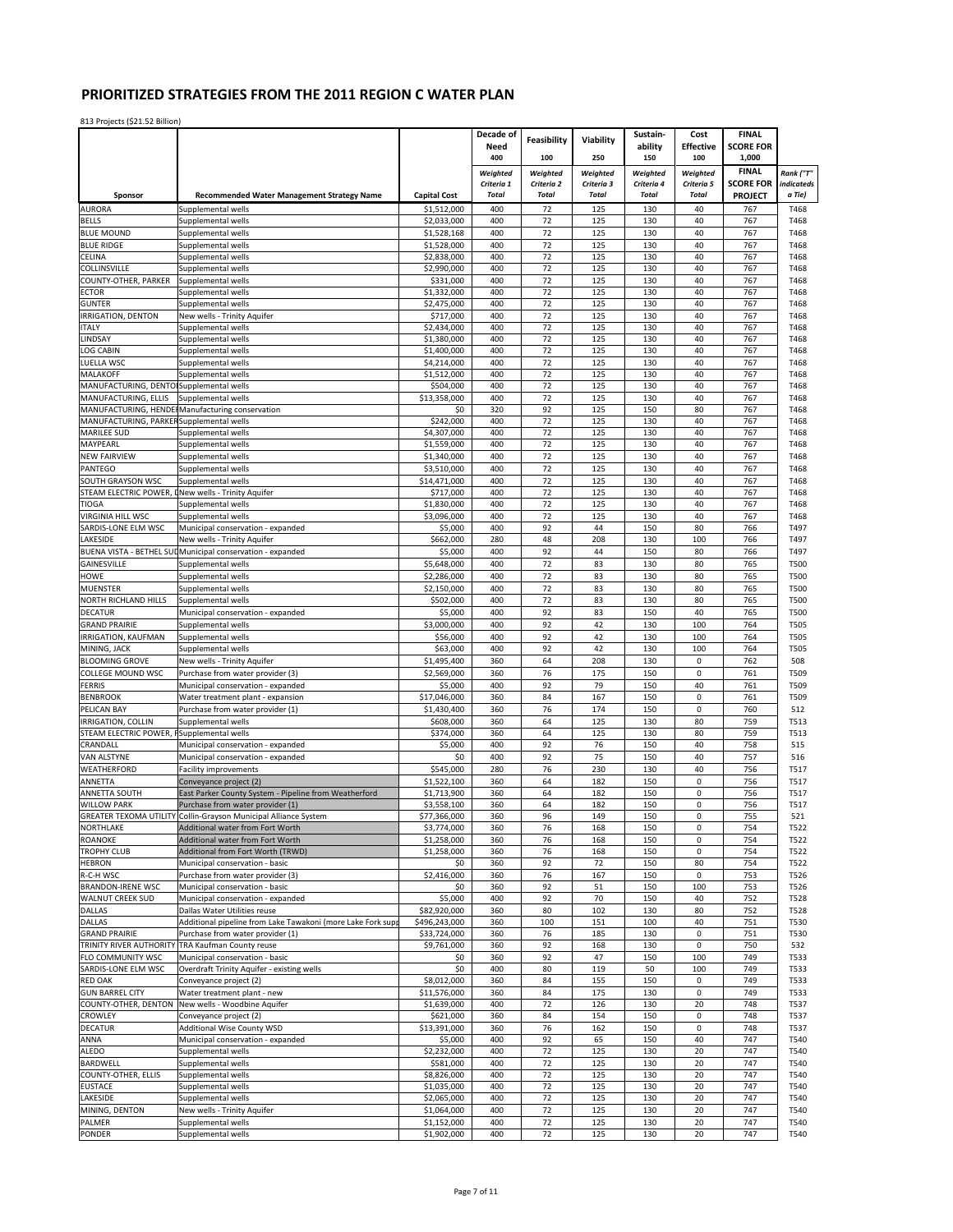|                                                 |                                                                                      |                           | Decade of                  | Feasibility                | Viability                  | Sustain-                   | Cost                       | <b>FINAL</b>                       |                      |
|-------------------------------------------------|--------------------------------------------------------------------------------------|---------------------------|----------------------------|----------------------------|----------------------------|----------------------------|----------------------------|------------------------------------|----------------------|
|                                                 |                                                                                      |                           | Need                       |                            |                            | ability                    | <b>Effective</b>           | <b>SCORE FOR</b>                   |                      |
|                                                 |                                                                                      |                           | 400                        | 100                        | 250                        | 150                        | 100                        | 1,000                              |                      |
|                                                 |                                                                                      |                           | Weighted                   | Weighted                   | Weighted                   | Weighted                   | Weighted                   | <b>FINAL</b>                       | Rank ("T"            |
| Sponsor                                         | <b>Recommended Water Management Strategy Name</b>                                    | <b>Capital Cost</b>       | Criteria 1<br><b>Total</b> | Criteria 2<br><b>Total</b> | Criteria 3<br><b>Total</b> | Criteria 4<br><b>Total</b> | Criteria 5<br><b>Total</b> | <b>SCORE FOR</b><br><b>PROJECT</b> | indicateds<br>a Tie) |
| POTTSBORO                                       | Supplemental wells                                                                   | \$1,125,000               | 400                        | 72                         | 125                        | 130                        | 20                         | 747                                | T540                 |
| SOUTHMAYD                                       | Supplemental wells                                                                   | \$1,519,000               | 400                        | 72                         | 125                        | 130                        | 20                         | 747                                | T540                 |
| WHITEWRIGHT                                     | Supplemental wells                                                                   | \$6,181,000               | 400                        | 72                         | 125                        | 130                        | 20                         | 747                                | T540                 |
| MACBEE SUD                                      | Municipal conservation - basic                                                       | \$0                       | 360                        | 92                         | 45                         | 150                        | 100                        | 747                                | T540                 |
| <b>DALLAS</b>                                   | Lake Palestine connection (integrated pipeline with TRWD)                            | \$887,954,000             | 360                        | 100                        | 187                        | 100                        | 0                          | 747                                | T540                 |
| TARRANT REGIONAL WD                             | TRWD third pipeline and reuse                                                        | \$914,424,000             | 360                        | 100                        | 187                        | 100                        | $\pmb{0}$                  | 747                                | T540                 |
| <b>GLENN HEIGHTS</b>                            | Supplemental wells                                                                   | \$1,659,000               | 400                        | 92                         | 83                         | 130                        | 40                         | 745                                | 555                  |
| SOUTHLAKE                                       | Conveyance project (2)                                                               | \$9,427,000               | 360                        | 84                         | 150                        | 150                        | $\mathbf 0$                | 744                                | T556                 |
| <b>BEDFORD</b>                                  | Supplemental wells                                                                   | \$2,062,000               | 400                        | 72                         | 42                         | 130                        | 100                        | 744                                | T556                 |
| CARROLLTON                                      | Supplemental wells                                                                   | \$1,173,000               | 400                        | 92                         | 42                         | 130                        | 80                         | 744                                | T556                 |
| COUNTY-OTHER, JACK                              | Supplemental wells                                                                   | \$372.000                 | 400                        | 92                         | 42                         | 130                        | 80                         | 744                                | T556                 |
| <b>EULESS</b>                                   | Supplemental wells                                                                   | \$2,250,000               | 400                        | 72                         | 42                         | 130                        | 100                        | 744                                | T556                 |
| <b>HURST</b>                                    | Supplemental wells                                                                   | \$5,958,000               | 400<br>400                 | 72<br>72                   | 42<br>42                   | 130<br>130                 | 100<br>100                 | 744<br>744                         | T556<br>T556         |
| IRRIGATION, COOKE<br>IRRIGATION, ELLIS          | Supplemental wells<br>Supplemental wells                                             | \$1,678,000<br>\$394,000  | 400                        | 72                         | 42                         | 130                        | 100                        | 744                                | T556                 |
| IRRIGATION, TARRANT                             | Supplemental wells                                                                   | \$75,000                  | 400                        | 72                         | 42                         | 130                        | 100                        | 744                                | T556                 |
| MANUFACTURING, COOKE                            | Supplemental wells                                                                   | \$1,584,000               | 400                        | 72                         | 42                         | 130                        | 100                        | 744                                | T556                 |
| MANUFACTURING, GRAYSO                           | Supplemental wells                                                                   | \$12,982,000              | 400                        | 72                         | 42                         | 130                        | 100                        | 744                                | T556                 |
| MINING, COOKE                                   | Supplemental wells                                                                   | \$420,000                 | 400                        | 72                         | 42                         | 130                        | 100                        | 744                                | T556                 |
| <b>DENTON</b>                                   | Municipal conservation - expanded                                                    | \$10,000                  | 400                        | 92                         | 61                         | 150                        | 40                         | 743                                | T568                 |
| LAKE WORTH                                      | New wells - Trinity Aquifer                                                          | \$416.000                 | 400                        | 72                         | 121                        | 130                        | 20                         | 743                                | T568                 |
| BUENA VISTA - BETHEL SUI Conveyance project (2) |                                                                                      | \$8,798,000               | 360                        | 84                         | 149                        | 150                        | $\mathbf 0$                | 743                                | T568                 |
| CRANDALL                                        | Purchase from water provider (1)                                                     | \$6,104,000               | 360                        | 76                         | 157                        | 150                        | $\mathsf 0$                | 743                                | T568                 |
| <b>IRRIGATION, COOKE</b>                        | Golf course conservation                                                             | \$0                       | 360                        | 92                         | 59                         | 150                        | 80                         | 741                                | 572                  |
| MIDLOTHIAN<br><b>TEAGUE</b>                     | Water treatment plant - new<br>New wells - Carrizo Wilcox Aquifer                    | \$30,590,000<br>\$902,000 | 360<br>360                 | 92<br>64                   | 138<br>125                 | 130<br>150                 | 20<br>40                   | 740<br>739                         | 573<br>574           |
| <b>ATHENS</b>                                   | New wells - Carrizo Wilcox Aquifer                                                   | \$0                       | 360                        | 64                         | 84                         | 150                        | 80                         | 738                                | 575                  |
| <b>TOM BEAN</b>                                 | Municipal conservation - expanded                                                    | \$5,000                   | 400                        | 92                         | 55                         | 150                        | 40                         | 737                                | T576                 |
| LEWISVILLE                                      | Municipal conservation - expanded                                                    | \$61,985                  | 400                        | 92                         | 55                         | 150                        | 40                         | 737                                | T576                 |
| <b>BRIDGEPORT</b>                               | Conveyance Project                                                                   | \$6,258,000               | 360                        | 76                         | 151                        | 150                        | 0                          | 737                                | T576                 |
| MOUNTAIN PEAK SUD                               | Overdraft Trinity Aquifer - existing wells                                           | \$0                       | 400                        | 80                         | 105                        | 50                         | 100                        | 735                                | T579                 |
| FORT WORTH                                      | Water treatment plant - new                                                          | \$100,617,000             | 360                        | 72                         | 133                        | 130                        | 40                         | 735                                | T579                 |
| STEAM ELECTRIC POWER,                           | Direct reuse                                                                         | \$10,315,000              | 320                        | 76                         | 169                        | 150                        | 20                         | 735                                | T579                 |
| IRRIGATION, COOKE                               | Overdraft Trinity Aquifer - existing wells                                           | \$0                       | 400                        | 80                         | 125                        | 50                         | 80                         | 735                                | T579                 |
| <b>BRIDGEPORT</b>                               | Water treatment plant - new                                                          | \$11,576,000              | 360                        | 84                         | 159                        | 130                        | 0                          | 733                                | 583                  |
| <b>CROSS ROADS</b>                              | Municipal conservation - expanded                                                    | \$0                       | 400                        | 92                         | 48                         | 150                        | 40                         | 730                                | T584                 |
| WEATHERFORD                                     | Municipal conservation - expanded                                                    | \$5,000<br>\$0            | 400                        | 92<br>92                   | 48                         | 150<br>150                 | 40<br>80                   | 730<br>730                         | T584                 |
| MANUFACTURING, DALLAS<br>MANUFACTURING, TARRA   | Manufacturing conservation                                                           | \$0                       | 360<br>360                 | 92                         | 48<br>48                   | 150                        | 80                         | 730                                | T584<br>T584         |
| MANUFACTURING, DENTOI                           | Manufacturing conservation<br>Manufacturing conservation                             | \$0                       | 360                        | 92                         | 47                         | 150                        | 80                         | 729                                | <b>T588</b>          |
| MANUFACTURING, COOKE                            | Manufacturing conservation                                                           | \$0                       | 360                        | 92                         | 47                         | 150                        | 80                         | 729                                | <b>T588</b>          |
| MANUFACTURING, NAVAR                            | Manufacturing conservation                                                           | \$0                       | 360                        | 92                         | 47                         | 150                        | 80                         | 729                                | <b>T588</b>          |
| <b>PAYNE SPRINGS</b>                            | Municipal conservation - expanded                                                    | \$5,000                   | 400                        | 92                         | 47                         | 150                        | 40                         | 729                                | <b>T588</b>          |
| MANUFACTURING, KAUFM                            | Manufacturing conservation                                                           | \$0                       | 360                        | 92                         | 46                         | 150                        | 80                         | 728                                | T592                 |
| MANUFACTURING, COLLIN                           | Manufacturing conservation                                                           | \$0                       | 360                        | 92                         | 46                         | 150                        | 80                         | 728                                | T592                 |
| DALLAS                                          | Main Stem Trinity pump station (Lake Ray Hubbard indirect re                         | \$142,567,000             | 360                        | 72                         | 116                        | 100                        | 80                         | 728                                | T592                 |
| NORTH TEXAS MWD                                 | Main stem pump station (additional East Fork) NTMWD                                  | \$0                       | 360                        | 72                         | 116                        | 100                        | 80                         | 728                                | T592                 |
| MOUNTAIN PEAK SUD                               | Municipal conservation - expanded                                                    | \$5,000                   | 400                        | 92                         | 46                         | 150                        | 40                         | 728                                | T592                 |
| TRINITY RIVER AUTHORITY                         | TRA 10-Mile Creek reuse project                                                      | \$14,895,000              | 320                        | 76<br>92                   | 122                        | 130<br>150                 | 80<br>80                   | 728                                | T592                 |
| PARKER<br><b>MURPHY</b>                         | Municipal conservation - expanded<br>Municipal conservation - expanded               | \$0<br>\$0                | 360<br>360                 | 92                         | 45<br>45                   | 150                        | 80                         | 727<br>727                         | T598<br>T598         |
| MANSFIELD                                       | Municipal conservation - expanded                                                    | \$0                       | 400                        | 92                         | 45                         | 150                        | 40                         | 727                                | T598                 |
| ANNETTA                                         | suppiementai wells                                                                   | \$3,610,000               | 400                        | 72                         | 125                        | 130                        |                            | 727                                | T598                 |
| ANNETTA SOUTH                                   | Supplemental wells                                                                   | \$3,610,000               | 400                        | 72                         | 125                        | 130                        | 0                          | 727                                | T598                 |
| <b>LINCOLN PARK</b>                             | Supplemental wells                                                                   | \$500,000                 | 400                        | 72                         | 125                        | 130                        | 0                          | 727                                | T598                 |
| <b>NEWARK</b>                                   | Supplemental wells                                                                   | \$2,382,000               | 400                        | 72                         | 125                        | 130                        | 0                          | 727                                | T598                 |
| PELICAN BAY                                     | Supplemental wells                                                                   | \$3,940,000               | 400                        | 72                         | 125                        | 130                        | 0                          | 727                                | T598                 |
| SOUTHWEST FANNIN COUP                           | Supplemental wells                                                                   | \$9,451,000               | 400                        | 72                         | 125                        | 130                        | 0                          | 727                                | T598                 |
| <b>WILLOW PARK</b>                              | Supplemental wells                                                                   | \$5,633,000               | 400                        | 72                         | 125                        | 130                        | $\mathsf 0$                | 727                                | T598                 |
| PLANO                                           | Municipal conservation - expanded                                                    | \$0                       | 360                        | 92                         | 45                         | 150                        | 80                         | 727                                | T598                 |
| SUNNYVALE                                       | Municipal conservation - expanded                                                    | \$0                       | 360                        | 92                         | 45                         | 150                        | 80                         | 727                                | T598                 |
| <b>TALTY</b><br>SPRINGTOWN                      | Municipal conservation - expanded<br>Municipal conservation - expanded               | \$0<br>\$5,000            | 360<br>400                 | 92<br>92                   | 44<br>44                   | 150<br>150                 | 80<br>40                   | 726<br>726                         | T610<br>T610         |
| SPRINGTOWN                                      | Water treatment plant - expansion                                                    | \$4,094,000               | 280                        | 68                         | 227                        | 130                        | 20                         | 725                                | T612                 |
| <b>BARTONVILLE WSC</b>                          | Supplemental wells                                                                   | \$6,016,000               | 400                        | 72                         | 83                         | 130                        | 40                         | 725                                | T612                 |
| <b>DENISON</b>                                  | Supplemental wells                                                                   | \$2,416,000               | 400                        | 72                         | 83                         | 130                        | 40                         | 725                                | T612                 |
| <b>MUSTANG SUD</b>                              | Supplemental wells                                                                   | \$4,444,000               | 400                        | 72                         | 83                         | 130                        | 40                         | 725                                | T612                 |
| OVILLA                                          | Municipal conservation - expanded                                                    | \$0                       | 400                        | 92                         | 43                         | 150                        | 40                         | 725                                | T612                 |
| MANUFACTURING, WISE                             | Manufacturing conservation                                                           | \$0                       | 360                        | 92                         | 43                         | 150                        | 80                         | 725                                | T612                 |
| <b>WORTHAM</b>                                  | Purchase from water provider (1)                                                     | \$6,488,000               | 360                        | 64                         | 170                        | 130                        | $\pmb{0}$                  | 724                                | T618                 |
| <b>WORTHAM</b>                                  | <b>Tarrant Regional Water District</b>                                               | \$6,255,000               | 360                        | 64                         | 170                        | 130                        | $\pmb{0}$                  | 724                                | T618                 |
| <b>ADDISON</b>                                  | Municipal conservation - expanded                                                    | \$0                       | 360                        | 92                         | 42                         | 150                        | 80                         | 724                                | T618                 |
| COLLEYVILLE                                     | Municipal conservation - expanded                                                    | \$0                       | 360                        | 92                         | 42                         | 130                        | 100                        | 724                                | T618                 |
| SOUTHLAKE                                       | Municipal conservation - expanded<br>MANUFACTURING, ROCKW Manufacturing conservation | \$0<br>\$0                | 360<br>320                 | 92<br>92                   | 42<br>62                   | 130<br>150                 | 100<br>100                 | 724<br>724                         | T618<br>T618         |
| SANGER                                          | Municipal conservation - expanded                                                    | \$0                       | 360                        | 92                         | 42                         | 150                        | 80                         | 724                                | T618                 |
| <b>BENBROOK</b>                                 | Supplemental wells                                                                   | \$4,886,000               | 400                        | 72                         | 42                         | 130                        | 80                         | 724                                | T618                 |
| <b>BETHEL-ASH WSC</b>                           | Supplemental wells                                                                   | \$3,712,000               | 400                        | 72                         | 42                         | 130                        | 80                         | 724                                | T618                 |
| <b>BOYD</b>                                     | Supplemental wells                                                                   | \$760,000                 | 400                        | 72                         | 42                         | 130                        | 80                         | 724                                | T618                 |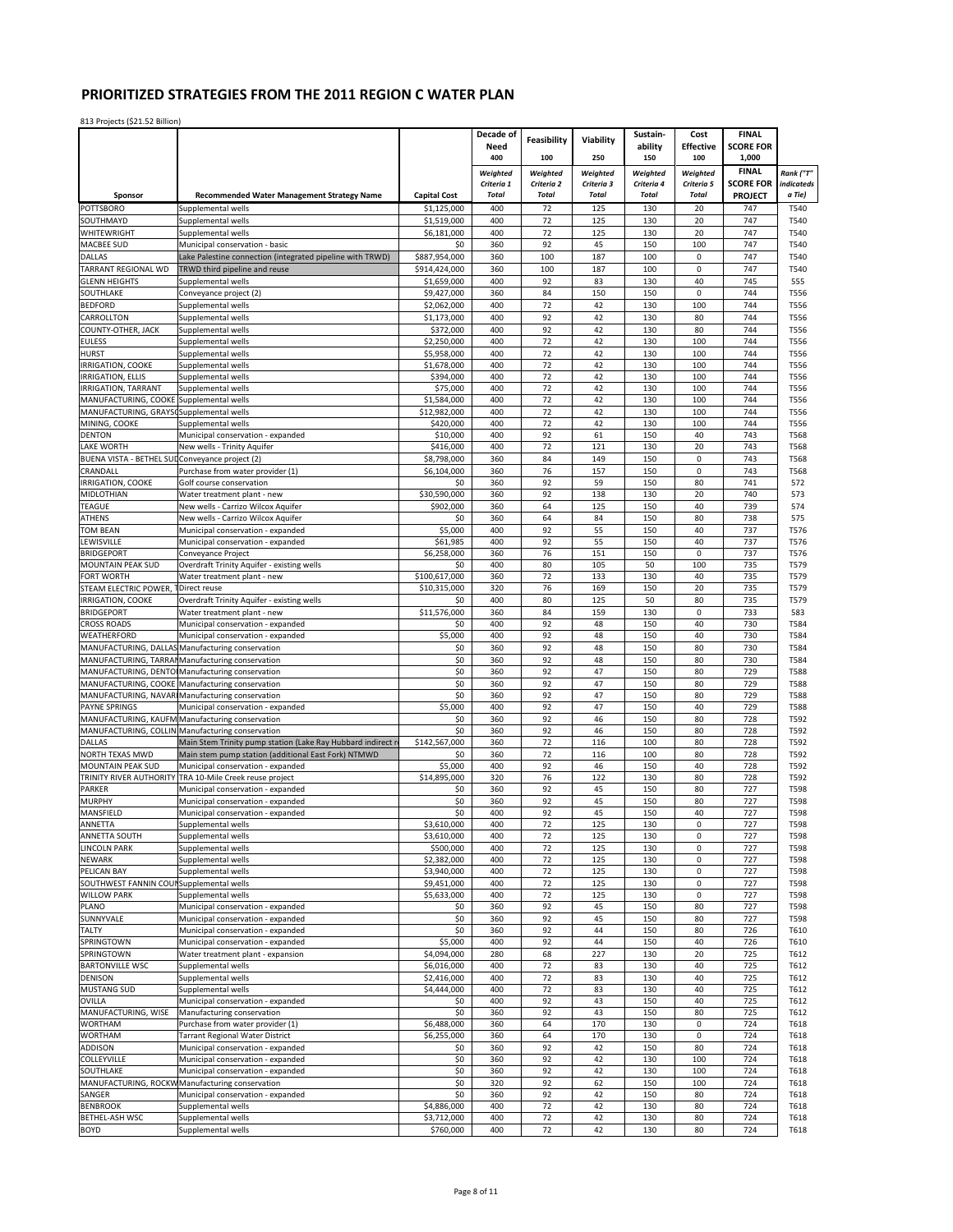|                                               |                                                                        |                            | Decade of                  | Feasibility                | Viability                  | Sustain-                   | Cost                       | <b>FINAL</b>                       |                      |
|-----------------------------------------------|------------------------------------------------------------------------|----------------------------|----------------------------|----------------------------|----------------------------|----------------------------|----------------------------|------------------------------------|----------------------|
|                                               |                                                                        |                            | Need                       |                            |                            | ability                    | <b>Effective</b>           | <b>SCORE FOR</b>                   |                      |
|                                               |                                                                        |                            | 400                        | 100                        | 250                        | 150                        | 100                        | 1,000                              |                      |
|                                               |                                                                        |                            | Weighted                   | Weighted                   | Weighted                   | Weighted                   | Weighted                   | <b>FINAL</b>                       | Rank ("T"            |
| Sponsor                                       | <b>Recommended Water Management Strategy Name</b>                      | <b>Capital Cost</b>        | Criteria 1<br><b>Total</b> | Criteria 2<br><b>Total</b> | Criteria 3<br><b>Total</b> | Criteria 4<br><b>Total</b> | Criteria 5<br><b>Total</b> | <b>SCORE FOR</b><br><b>PROJECT</b> | indicateds<br>a Tie) |
| BUENA VISTA - BETHEL SUL Supplemental wells   |                                                                        | \$3,732,000                | 400                        | 72                         | 42                         | 130                        | 80                         | 724                                | T618                 |
| <b>CORINTH</b>                                | Supplemental wells                                                     | \$541,600                  | 400                        | 72                         | 42                         | 130                        | 80                         | 724                                | T618                 |
| COUNTY-OTHER, FANNIN                          | Supplemental wells                                                     | \$13,498,000               | 400                        | 72                         | 42                         | 130                        | 80                         | 724                                | T618                 |
| COUNTY-OTHER, TARRANT Supplemental wells      |                                                                        | \$463,000                  | 400                        | 72                         | 42                         | 130                        | 80                         | 724                                | T618                 |
| DALWORTHINGTON GARDI Supplemental wells       |                                                                        | \$1,165,000                | 400                        | 72                         | 42                         | 130                        | 80                         | 724                                | T618                 |
| <b>FERRIS</b>                                 | Supplemental wells                                                     | \$1,300,000                | 400                        | 72                         | 42                         | 130                        | 80                         | 724                                | T618                 |
| FLO COMMUNITY WSC                             | Supplemental wells                                                     | \$2,305,000                | 400<br>400                 | 72<br>72                   | 42                         | 130<br>130                 | 80<br>80                   | 724<br>724                         | T618                 |
| <b>JUSTIN</b><br>KENNEDALE                    | Supplemental wells<br>Supplemental wells                               | \$2,188,000<br>\$4,732,000 | 400                        | 72                         | 42<br>42                   | 130                        | 80                         | 724                                | T618<br>T618         |
| RICHLAND HILLS                                | Supplemental wells                                                     | \$3,381,000                | 400                        | 72                         | 42                         | 130                        | 80                         | 724                                | T618                 |
| SANGER                                        | Supplemental wells                                                     | \$3,360,000                | 400                        | 72                         | 42                         | 130                        | 80                         | 724                                | T618                 |
| SARDIS-LONE ELM WSC                           | Supplemental wells                                                     | \$7,278,000                | 400                        | 72                         | 42                         | 130                        | 80                         | 724                                | T618                 |
| TROPHY CLUB                                   | Supplemental wells                                                     | \$2,179,000                | 400                        | 72                         | 42                         | 130                        | 80                         | 724                                | T618                 |
| <b>VAN ALSTYNE</b>                            | Supplemental wells                                                     | \$4,422,000                | 400                        | 72                         | 42                         | 130                        | 80                         | 724                                | T618                 |
| WOODBINE WSC                                  | Supplemental wells                                                     | \$3,852,000                | 400                        | 72                         | 42                         | 130                        | 80                         | 724                                | T618                 |
| WILMER<br>EAST CEDAR CREEK FWSD               | Municipal conservation - expanded                                      | \$5,000<br>\$5,000         | 400<br>400                 | 92<br>92                   | 61<br>60                   | 150<br>150                 | 20<br>20                   | 723<br>722                         | 643<br>644           |
| LAKE WORTH                                    | Municipal conservation - expanded<br>Municipal conservation - basic    | \$0                        | 400                        | 92                         | 79                         | 150                        | $\mathbf 0$                | 721                                | 645                  |
| NORTH TEXAS MWD                               | Lake Texoma - authorized (blend)                                       | \$336,356,000              | 320                        | 100                        | 150                        | 150                        | 0                          | 720                                | 646                  |
| NORTH RICHLAND HILLS                          | Conveyance project (1)                                                 | \$11,803,000               | 360                        | 84                         | 125                        | 150                        | 0                          | 719                                | T647                 |
| FORT WORTH                                    | Direct reuse                                                           | \$182,699,000              | 400                        | 100                        | 69                         | 150                        | 0                          | 719                                | T647                 |
| MOUNTAIN PEAK SUD                             | New wells - Woodbine Aquifer                                           | \$876,000                  | 360                        | 64                         | 145                        | 130                        | 20                         | 719                                | T647                 |
| LIVESTOCK, COLLIN                             | Supplemental wells                                                     | \$304,000                  | 360                        | 64                         | 125                        | 130                        | 40                         | 719                                | T647                 |
| <b>MILFORD</b>                                | Supplemental wells                                                     | \$958,000                  | 360                        | 64                         | 125                        | 130                        | 40                         | 719                                | T647                 |
| SAVOY                                         | Supplemental wells                                                     | \$1,368,000                | 360                        | 64                         | 125                        | 130                        | 40                         | 719                                | T647                 |
| STEAM ELECTRIC POWER,                         | <b>FSupplemental wells</b>                                             | \$1,186,000                | 360                        | 64                         | 125                        | 130                        | 40                         | 719                                | T647                 |
| <b>VALLEY VIEW</b><br><b>IRVING</b>           | Supplemental wells<br>Direct reuse                                     | \$456,000<br>\$58,628,000  | 360<br>360                 | 64<br>80                   | 125<br>108                 | 130<br>150                 | 40<br>20                   | 719<br>718                         | T647<br>655          |
| <b>DENISON</b>                                | Conveyance project (1)                                                 | \$13,847,000               | 360                        | 84                         | 83                         | 130                        | 60                         | 717                                | T656                 |
| LAKE CITIES MUNICIPAL UT Supplemental wells   |                                                                        | \$2,355,000                | 360                        | 64                         | 83                         | 130                        | 80                         | 717                                | T656                 |
| CHICO                                         | Municipal conservation - expanded                                      | \$0                        | 400                        | 92                         | 70                         | 150                        | $\pmb{0}$                  | 712                                | 658                  |
| NAVARRO MILLS WSC                             | New wells - Woodbine Aquifer                                           | \$1,200,000                | 360                        | 64                         | 153                        | 130                        | $\pmb{0}$                  | 707                                | 659                  |
|                                               | STEAM ELECTRIC POWER, I Purchase from water provider (1)               | \$14,103,000               | 280                        | 48                         | 208                        | 150                        | 20                         | 706                                | T660                 |
| DE SOTO                                       | Municipal conservation - expanded                                      | \$0                        | 400                        | 92                         | 44                         | 150                        | 20                         | 706                                | T660                 |
| <b>GRAND PRAIRIE</b>                          | Municipal conservation - expanded                                      | \$0                        | 400                        | 92                         | 44                         | 150                        | 20                         | 706                                | T660                 |
| DUNCANVILLE<br><b>CEDAR HILL</b>              | Municipal conservation - expanded<br>Municipal conservation - expanded | \$0<br>\$0                 | 400<br>400                 | 92<br>92                   | 44<br>43                   | 150<br>150                 | 20<br>20                   | 706<br>705                         | T660<br>T664         |
| PALO PINTO MWD #1                             | Redistribution of supplies                                             | \$0                        | 200                        | 100                        | 175                        | 130                        | 100                        | 705                                | T664                 |
| <b>HEATH</b>                                  | Municipal conservation - expanded                                      | \$0                        | 320                        | 92                         | 42                         | 150                        | 100                        | 704                                | T666                 |
| <b>OAK POINT</b>                              | Municipal conservation - expanded                                      | \$0                        | 320                        | 92                         | 42                         | 150                        | 100                        | 704                                | T666                 |
| ARGYLE                                        | Municipal conservation - expanded                                      | \$0                        | 320                        | 92                         | 42                         | 150                        | 100                        | 704                                | T666                 |
| <b>CASH SUD</b>                               | Municipal conservation - expanded                                      | \$0                        | 400                        | 92                         | 42                         | 150                        | 20                         | 704                                | T666                 |
| COUNTY-OTHER, ROCKWAI Supplemental wells      |                                                                        | \$331,000                  | 400                        | 92                         | 42                         | 130                        | 40                         | 704                                | T666                 |
| MANUFACTURING, DALLAS Supplemental wells      |                                                                        | \$1,410,000                | 400                        | 92                         | 42                         | 130                        | 40                         | 704                                | T666                 |
| <b>WILMER</b>                                 | Supplemental wells                                                     | \$2,977,000                | 400                        | 92                         | 42                         | 130                        | 40                         | 704                                | T666                 |
| SOUTHMAYD<br>PANTEGO                          | New wells - Woodbine Aquifer<br>Conveyance project (2)                 | \$366,000<br>\$1.072.000   | 360<br>360                 | 64<br>84                   | 125<br>125                 | 130<br>130                 | 20<br>0                    | 699<br>699                         | T673<br>T673         |
|                                               | DALWORTHINGTON GARDI Municipal conservation - expanded                 | \$0                        | 360                        | 92                         | 50                         | 150                        | 40                         | 692                                | 675                  |
| NORTH TEXAS MWD                               | Marvin Nichols Reservoir                                               | \$830,894,000              | 320                        | 44                         | 177                        | 150                        | 0                          | 691                                | T676                 |
| TARRANT REGIONAL WD                           | Marvin Nichols Reservoir                                               | \$2,371,116,000            | 320                        | 44                         | 177                        | 150                        | $\mathbf{0}$               | 691                                | T676                 |
| TERRELL                                       | Marvin Nichols Reservoir                                               | \$0                        | 320                        | 44                         | 177                        | 150                        | $\pmb{0}$                  | 691                                | T676                 |
| UPPER TRINITY REGIONAL                        | <b>Marvin Nichols Reservoir</b>                                        | \$143,042,000              | 320                        | 44                         | 177                        | 150                        | 0                          | 691                                | T676                 |
| NORTH RICHLAND HILLS                          | Municipal conservation - expanded                                      | \$0                        | 360                        | 92                         | 48                         | 150                        | 40                         | 690                                | 680                  |
| <b>KELLER</b>                                 | Municipal conservation - expanded                                      | \$0                        | 360                        | 92                         | 47                         | 150                        | 40                         | 689                                | T681                 |
| <b>TROPHY CLUB</b>                            | Municipal conservation - expanded                                      | \$0                        | 360                        | 92                         | 47                         | 150                        | 40                         | 689                                | T681                 |
| <b>MABANK</b><br>ROCKWALL                     | Water treatment plant - expansion - reuse sources                      | \$4,094,000                | 280<br>360                 | 68                         | 189                        | 130<br>150                 | 20                         | 687<br>687                         | T683<br>T683         |
| SACHSE                                        | Municipal conservation - expanded<br>Municipal conservation - expanded | \$0<br>\$0                 | 360                        | 92<br>92                   | 45<br>45                   | 150                        | 40<br>40                   | 687                                | T683                 |
| <b>ROWLETT</b>                                | Municipal conservation - expanded                                      | \$0                        | 360                        | 92                         | 44                         | 150                        | 40                         | 686                                | T686                 |
| STEAM ELECTRIC POWER, FConveyance project (3) |                                                                        | \$2,099,000                | 280                        | 48                         | 208                        | 150                        | $\mathbf 0$                | 686                                | T686                 |
| FORNEY LAKE WSC                               | Municipal conservation - expanded                                      | \$0                        | 360                        | 92                         | 44                         | 150                        | 40                         | 686                                | T686                 |
| KENNEDALE                                     | Municipal conservation - expanded                                      | \$0                        | 400                        | 92                         | 44                         | 150                        | $\mathbf 0$                | 686                                | T686                 |
| <b>NEW HOPE</b>                               | Municipal conservation - expanded                                      | \$0                        | 360                        | 92                         | 44                         | 150                        | 40                         | 686                                | T686                 |
| <b>LAKE WORTH</b>                             | Municipal conservation - expanded                                      | \$0                        | 400                        | 92                         | 43                         | 150                        | $\mathbf 0$                | 685                                | T691                 |
| NEVADA                                        | Municipal conservation - expanded                                      | \$0                        | 360                        | 92                         | 43                         | 150                        | 40                         | 685                                | T691                 |
| <b>BETHEL-ASH WSC</b>                         | Municipal conservation - expanded                                      | \$5,000                    | 400                        | 92                         | 42                         | 150                        | $\pmb{0}$                  | 684                                | T693                 |
| CELINA<br>DALLAS                              | Municipal conservation - expanded                                      | \$0<br>\$0                 | 360<br>400                 | 92<br>92                   | 42<br>42                   | 150<br>150                 | 40<br>0                    | 684<br>684                         | T693<br>T693         |
| <b>IRVING</b>                                 | Municipal conservation - expanded<br><b>Facility improvements</b>      | \$9,092,000                | 360                        | 92                         | 42                         | 130                        | 60                         | 684                                | T693                 |
| ANNA                                          | Supplemental wells                                                     | \$1,381,000                | 400                        | 72                         | 42                         | 130                        | 40                         | 684                                | T693                 |
| <b>BETHESDA WSC</b>                           | Supplemental wells                                                     | \$10,476,000               | 400                        | 72                         | 42                         | 130                        | 40                         | 684                                | T693                 |
| CHICO                                         | Supplemental wells                                                     | \$2,239,000                | 400                        | 72                         | 42                         | 130                        | 40                         | 684                                | T693                 |
| <b>EVERMAN</b>                                | Supplemental wells                                                     | \$3,524,000                | 400                        | 72                         | 42                         | 130                        | 40                         | 684                                | T693                 |
| <b>KRUM</b>                                   | Supplemental wells                                                     | \$2,266,000                | 400                        | 72                         | 42                         | 130                        | 40                         | 684                                | T693                 |
| <b>LAKE WORTH</b>                             | Supplemental wells                                                     | \$1,951,000                | 400                        | 72                         | 42                         | 130                        | 40                         | 684                                | T693                 |
| LITTLE ELM                                    | Supplemental wells                                                     | \$2,004,000                | 400                        | 72                         | 42                         | 130                        | 40                         | 684                                | T693                 |
| <b>MELISSA</b>                                | Supplemental wells                                                     | \$1,330,000                | 400<br>400                 | 72<br>72                   | 42<br>42                   | 130<br>130                 | 40<br>40                   | 684<br>684                         | T693<br>T693         |
| MOUNTAIN PEAK SUD<br>PILOT POINT              | Supplemental wells<br>Supplemental wells                               | \$3,458,000<br>\$4,002,000 | 400                        | 72                         | 42                         | 130                        | 40                         | 684                                | T693                 |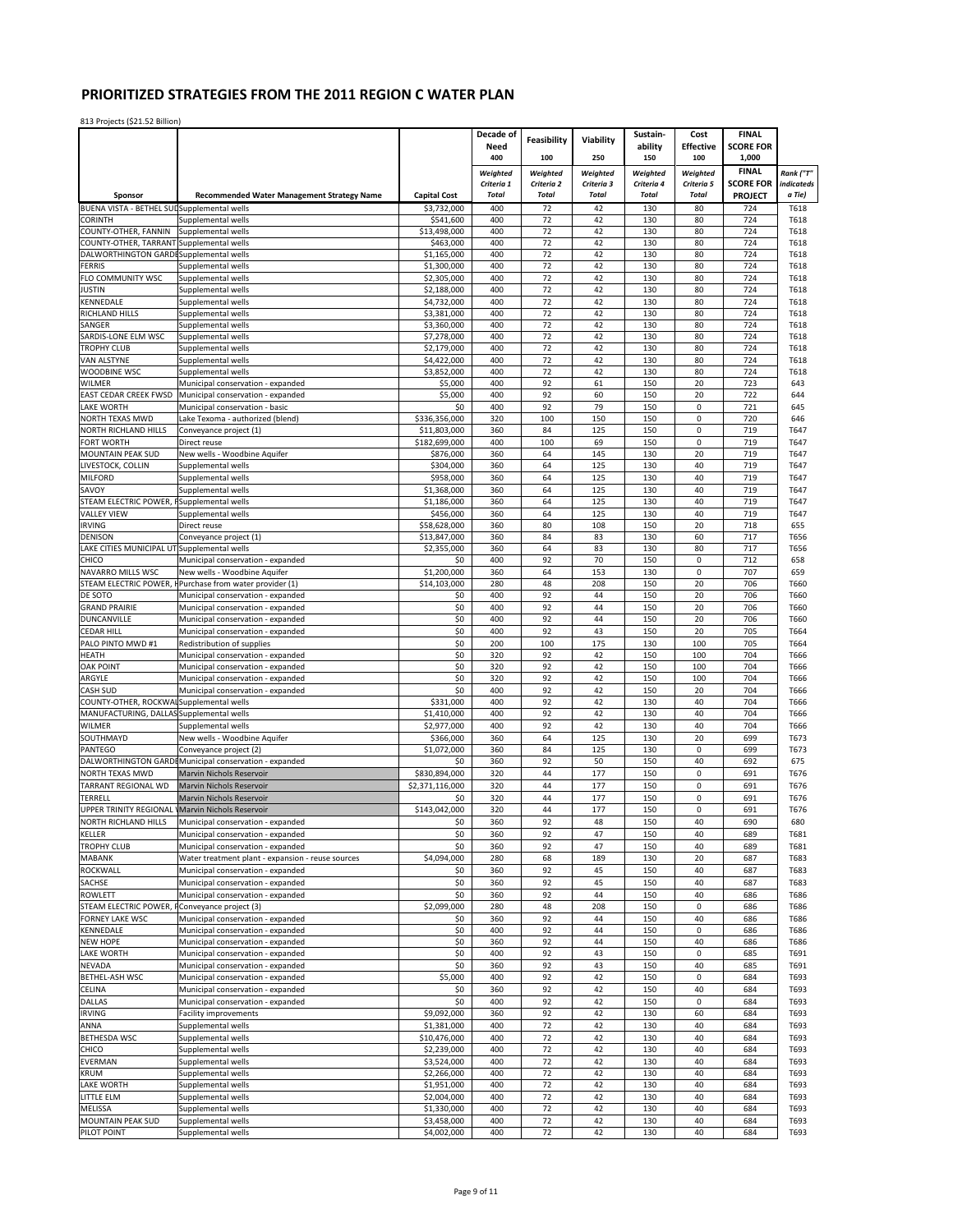|                                           |                                                                                              |                               | Decade of                  | Feasibility                | Viability                  | Sustain-                   | Cost                       | <b>FINAL</b>                       |                      |
|-------------------------------------------|----------------------------------------------------------------------------------------------|-------------------------------|----------------------------|----------------------------|----------------------------|----------------------------|----------------------------|------------------------------------|----------------------|
|                                           |                                                                                              |                               | Need                       |                            |                            | ability                    | <b>Effective</b>           | <b>SCORE FOR</b>                   |                      |
|                                           |                                                                                              |                               | 400                        | 100                        | 250                        | 150                        | 100                        | 1,000                              |                      |
|                                           |                                                                                              |                               | Weighted                   | Weighted                   | Weighted                   | Weighted                   | Weighted                   | <b>FINAL</b>                       | Rank ("T"            |
| Sponsor                                   | <b>Recommended Water Management Strategy Name</b>                                            | <b>Capital Cost</b>           | Criteria 1<br><b>Total</b> | Criteria 2<br><b>Total</b> | Criteria 3<br><b>Total</b> | Criteria 4<br><b>Total</b> | Criteria 5<br><b>Total</b> | <b>SCORE FOR</b><br><b>PROJECT</b> | indicateds<br>a Tie) |
| <b>RHOME</b>                              | Supplemental wells                                                                           | \$1,182,000                   | 400                        | 72                         | 42                         | 130                        | 40                         | 684                                | T693                 |
| <b>SANSOM PARK VILLAGE</b>                | Supplemental wells                                                                           | \$3,456,000                   | 400                        | 72                         | 42                         | 130                        | 40                         | 684                                | T693                 |
| <b>TOM BEAN</b>                           | Supplemental wells                                                                           | \$1,196,000                   | 400                        | 72                         | 42                         | 130                        | 40                         | 684                                | T693                 |
| WEST WISE RURAL SUD                       | Water treatment plant - new                                                                  | \$4,871,000                   | 280                        | 68                         | 204                        | 130                        | 0                          | 682                                | 710                  |
| COUNTY-OTHER, ELLIS                       | New wells - Woodbine Aquifer                                                                 | \$7,975,000                   | 360                        | 64                         | 125                        | 130                        | 0                          | 679                                | 711                  |
| <b>IRVING</b><br><b>ENNIS</b>             | Oklahoma water to Irving<br>Water treatment plant - expansion                                | \$194,825,000<br>\$33,960,000 | 320<br>200                 | 44<br>56                   | 184<br>250                 | 130<br>150                 | $\mathbf 0$<br>20          | 678<br>676                         | 712<br>T713          |
| <b>IRVING</b>                             | Conveyance project (2)                                                                       | \$12,879,000                  | 360                        | 84                         | 42                         | 130                        | 60                         | 676                                | T713                 |
| WEST CEDAR CREEK MUD                      | Water treatment plant - expansion - reuse sources                                            | \$28,656,000                  | 200                        | 64                         | 241                        | 150                        | 20                         | 675                                | 715                  |
| ANNA                                      | Purchase from water provider (1)                                                             | \$0                           | 160                        | 76                         | 186                        | 150                        | 100                        | 672                                | T716                 |
| <b>HONEY GROVE</b>                        | Municipal conservation - expanded                                                            | \$0                           | 360                        | 92                         | 70                         | 150                        | $\mathbf 0$                | 672                                | T716                 |
| NORTH TEXAS MWD                           | Fannin County project                                                                        | \$38,471,000                  | 360                        | 76                         | 86                         | 150                        | $\mathsf 0$                | 672                                | T716                 |
| <b>FRISCO</b><br><b>ROANOKE</b>           | Direct reuse - Frisco<br>Municipal conservation - expanded                                   | \$31,448,606<br>\$0           | 360<br>360                 | 92<br>92                   | 70<br>48                   | 150<br>150                 | $\mathbf 0$<br>20          | 672<br>670                         | T716<br>T720         |
| <b>HURST</b>                              | Municipal conservation - expanded                                                            | \$0                           | 360                        | 92                         | 48                         | 150                        | 20                         | 670                                | T720                 |
| MAYPEARL                                  | Municipal conservation - expanded                                                            | \$0                           | 360                        | 92                         | 48                         | 150                        | 20                         | 670                                | T720                 |
| <b>BEDFORD</b>                            | Municipal conservation - expanded                                                            | \$0                           | 360                        | 92                         | 48                         | 150                        | 20                         | 670                                | T720                 |
| <b>EDGECLIFF</b>                          | Municipal conservation - expanded                                                            | \$0                           | 360                        | 92                         | 47                         | 150                        | 20                         | 669                                | T724                 |
| CELINA                                    | Purchase from water provider (3)                                                             | \$15,669,250                  | 360                        | 76                         | 83                         | 150                        | 0                          | 669                                | T724                 |
| <b>ARLINGTON</b><br><b>EULESS</b>         | Municipal conservation - expanded                                                            | \$0<br>\$0                    | 360<br>360                 | 92<br>92                   | 46<br>46                   | 150<br>150                 | 20<br>20                   | 668<br>668                         | T726<br>T726         |
| WAXAHACHIE                                | Municipal conservation - expanded<br>Municipal conservation - expanded                       | \$0                           | 360                        | 92                         | 46                         | 150                        | 20                         | 668                                | T726                 |
| <b>WHITESBORO</b>                         | Municipal conservation - expanded                                                            | \$0                           | 360                        | 92                         | 65                         | 150                        | $\mathsf 0$                | 667                                | T729                 |
| <b>RED OAK</b>                            | Municipal conservation - expanded                                                            | \$0                           | 360                        | 92                         | 45                         | 150                        | 20                         | 667                                | T729                 |
| <b>BETHESDA WSC</b>                       | Purchase from water provider (1)                                                             | \$16,334,000                  | 280                        | 48                         | 189                        | 150                        | $\mathsf 0$                | 667                                | T729                 |
| MT ZION WSC                               | Municipal conservation - expanded                                                            | \$0                           | 360                        | 92                         | 45                         | 130                        | 40                         | 667                                | T729                 |
| FORT WORTH<br><b>FORNEY</b>               | Municipal conservation - expanded                                                            | \$0<br>\$0                    | 360<br>360                 | 92<br>92                   | 44<br>44                   | 150<br>150                 | 20<br>20                   | 666<br>666                         | T733<br>T733         |
| <b>MESQUITE</b>                           | Municipal conservation - expanded<br>Municipal conservation - expanded                       | \$0                           | 360                        | 92                         | 44                         | 150                        | 20                         | 666                                | T733                 |
| <b>CROWLEY</b>                            | Supplemental wells                                                                           | \$4,014,000                   | 400                        | 72                         | 42                         | 130                        | 20                         | 664                                | T736                 |
| <b>HASLET</b>                             | Supplemental wells                                                                           | \$1,873,000                   | 400                        | 72                         | 42                         | 130                        | 20                         | 664                                | T736                 |
| ROANOKE                                   | Supplemental wells                                                                           | \$2,164,000                   | 400                        | 72                         | 42                         | 130                        | 20                         | 664                                | T736                 |
| WHITE SETTLEMENT                          | Supplemental wells                                                                           | \$3,969,000                   | 400                        | 72                         | 42                         | 130                        | 20                         | 664                                | T736                 |
| MINING, COOKE<br><b>GAINESVILLE</b>       | Overdraft Trinity Aquifer - new wells                                                        | \$269,000                     | 400                        | 60<br>92                   | 125                        | 50<br>100                  | 20<br>$\pmb{0}$            | 655<br>650                         | 740                  |
| SAGINAW                                   | Direct reuse<br>Municipal conservation - expanded                                            | \$1,828,000<br>\$0            | 360<br>360                 | 92                         | 98<br>46                   | 150                        | $\mathsf 0$                | 648                                | 741<br>T742          |
| CHICO                                     | Purchase from water provider (1)                                                             | \$3,005,000                   | 280                        | 48                         | 170                        | 150                        | $\pmb{0}$                  | 648                                | T742                 |
| <b>DECATUR</b>                            | Purchase from water provider (1)                                                             | \$0                           | 160                        | 76                         | 162                        | 150                        | 100                        | 648                                | T742                 |
| <b>HUTCHINS</b>                           | Municipal conservation - expanded                                                            | \$0                           | 360                        | 92                         | 45                         | 150                        | 0                          | 647                                | T745                 |
| <b>MABANK</b>                             | Municipal conservation - expanded                                                            | \$0                           | 360                        | 92                         | 45                         | 150                        | 0                          | 647                                | T745                 |
| R-C-H WSC<br>NORTH COLLIN WSC             | Municipal conservation - expanded<br>Municipal conservation - expanded                       | \$0<br>\$0                    | 360<br>360                 | 92<br>92                   | 44<br>44                   | 130<br>150                 | 20<br>$\mathbf 0$          | 646<br>646                         | T747<br>T747         |
| <b>DANVILLE WSC</b>                       | Municipal conservation - expanded                                                            | \$0                           | 360                        | 92                         | 44                         | 150                        | $\mathsf 0$                | 646                                | T747                 |
| <b>ROYSE CITY</b>                         | Municipal conservation - expanded                                                            | \$0                           | 360                        | 92                         | 44                         | 150                        | $\pmb{0}$                  | 646                                | T747                 |
| TERRELL                                   | Municipal conservation - expanded                                                            | \$0                           | 360                        | 92                         | 44                         | 150                        | $\pmb{0}$                  | 646                                | T747                 |
| <b>BONHAM</b>                             | Municipal conservation - expanded                                                            | \$0                           | 360                        | 92                         | 43                         | 150                        | 0                          | 645                                | 752                  |
| HACKBERRY                                 | Supplemental wells                                                                           | \$959,000                     | 400                        | 72                         | 42                         | 130                        | $\mathsf 0$                | 644                                | T753                 |
| <b>HUDSON OAKS</b><br><b>RENO</b>         | Supplemental wells<br>Supplemental wells                                                     | \$7,518,000<br>\$2,316,000    | 400<br>400                 | 72<br>72                   | 42<br>42                   | 130<br>130                 | 0<br>0                     | 644<br>644                         | T753<br>T753         |
| SABINE RIVER AUTHORITY                    | Toledo Bend project (Region I entities responsible for 20 perc                               | \$475,648,000                 | 160                        | 80                         | 250                        | 130                        | 20                         | 640                                | 756                  |
| <b>ENNIS</b>                              | Ennis reuse                                                                                  | \$31,779,000                  | 280                        | 56                         | 152                        | 150                        | 0                          | 638                                | 757                  |
| LADONIA                                   | Supplemental wells                                                                           | \$2,250,000                   | 360                        | 64                         | 42                         | 130                        | 40                         | 636                                | 758                  |
| WHITE SETTLEMENT                          | Municipal conservation - expanded                                                            | \$0                           | 400                        | 92                         | 42                         | 100                        | 0                          | 634                                | 759                  |
| UPPER TRINITY REGIONAL VDirect reuse      |                                                                                              | \$11,313,000                  | 320                        | 76                         | 87                         | 150                        | 0                          | 633                                | 760                  |
| STEAM ELECTRIC POWER, F                   | TRINITY RIVER AUTHORITY Purchase from water provider (1)<br>Purchase from water provider (2) | \$0<br>\$0                    | 200<br>360                 | 64<br>76                   | 167<br>42                  | 130<br>80                  | 60<br>60                   | 621<br>618                         | 761<br>762           |
| <b>DENISON</b>                            | Municipal conservation - expanded                                                            | \$0                           | 320                        | 92                         | 55                         | 150                        | $\pmb{0}$                  | 617                                | 763                  |
| KELLER                                    | Supplemental wells                                                                           | \$711,000                     | 360                        | 64                         | 42                         | 130                        | 20                         | 616                                | T764                 |
| NORTH HUNT WSC                            | Supplemental wells                                                                           | \$2,286,000                   | 360                        | 64                         | 42                         | 130                        | 20                         | 616                                | T764                 |
| <b>PAYNE SPRINGS</b>                      | Supplemental wells                                                                           | \$688,000                     | 360                        | 64                         | 42                         | 130                        | 20                         | 616                                | T764                 |
| <b>TRENTON</b>                            | Supplemental wells                                                                           | \$1,226,000                   | 360                        | 64                         | 42                         | 130                        | 20                         | 616                                | T764                 |
| SPRINGTOWN<br>WATAUGA                     | Conveyance project (3)<br>Conveyance project (2)                                             | \$2,072,400<br>\$0            | 280<br>160                 | 48<br>84                   | 137<br>167                 | 150<br>100                 | 0<br>100                   | 615<br>611                         | 768<br>769           |
| <b>FAIRFIELD</b>                          | New wells - Carrizo Wilcox Aquifer                                                           | \$573,000                     | 200                        | 36                         | 204                        | 130                        | 40                         | 610                                | 770                  |
| DALLAS                                    | Redistribution of supplies                                                                   | \$0                           | 160                        | 92                         | 105                        | 150                        | 100                        | 607                                | 771                  |
| FAIRFIELD                                 | Municipal conservation - expanded                                                            | \$0                           | 280                        | 92                         | 84                         | 150                        | $\pmb{0}$                  | 606                                | T772                 |
| GAINESVILLE                               | Municipal conservation - expanded                                                            | \$0                           | 320                        | 92                         | 44                         | 150                        | 0                          | 606                                | T772                 |
| <b>CEDAR HILL</b><br>COUNTY-OTHER, PARKER | Supplemental wells                                                                           | \$2,808,000                   | 280<br>160                 | 68<br>84                   | 42<br>125                  | 130<br>130                 | 80<br>100                  | 600<br>599                         | 774                  |
| <b>WATAUGA</b>                            | Conveyance project (1)<br>Conveyance project (3)                                             | \$0<br>\$0                    | 120                        | 48                         | 180                        | 150                        | 100                        | 598                                | 775<br>776           |
| FAIRFIELD                                 | Water treatment plant - new                                                                  | \$8,218,000                   | 200                        | 56                         | 208                        | 130                        | 0                          | 594                                | T777                 |
| STEAM ELECTRIC POWER,                     | Conveyance project (2)                                                                       | \$4,028,000                   | 200                        | 36                         | 208                        | 150                        | $\pmb{0}$                  | 594                                | T777                 |
| ELLIS COUNTY SEP                          | Waxahachie (TRWD)                                                                            | \$14,326,000                  | 200                        | 36                         | 208                        | 150                        | 0                          | 594                                | T777                 |
| <b>WALNUT CREEK SUD</b>                   | Water treatment plant - new                                                                  | \$11,576,000                  | 280                        | 68                         | 115                        | 130                        | $\pmb{0}$                  | 593                                | 780                  |
| SHERMAN<br>PANTEGO                        | Municipal conservation - expanded<br>Purchase from water provider (3)                        | \$0<br>\$1,072,000            | 280<br>280                 | 92<br>48                   | 46<br>125                  | 150<br>130                 | 20<br>$\pmb{0}$            | 588<br>583                         | 781<br>782           |
| ARLINGTON                                 | Water treatment plant - expansion                                                            | \$54,618,000                  | 200                        | 56                         | 156                        | 130                        | 40                         | 582                                | 783                  |
| <b>BRIDGEPORT</b>                         | Water treatment plant - expansion                                                            | \$14,540,000                  | 200                        | 56                         | 173                        | 150                        | $\mathsf 0$                | 579                                | 784                  |
|                                           | TRINITY RIVER AUTHORITY TRA Freestone County reuse                                           | \$17,266,000                  | 240                        | 64                         | 102                        | 130                        | 40                         | 576                                | 785                  |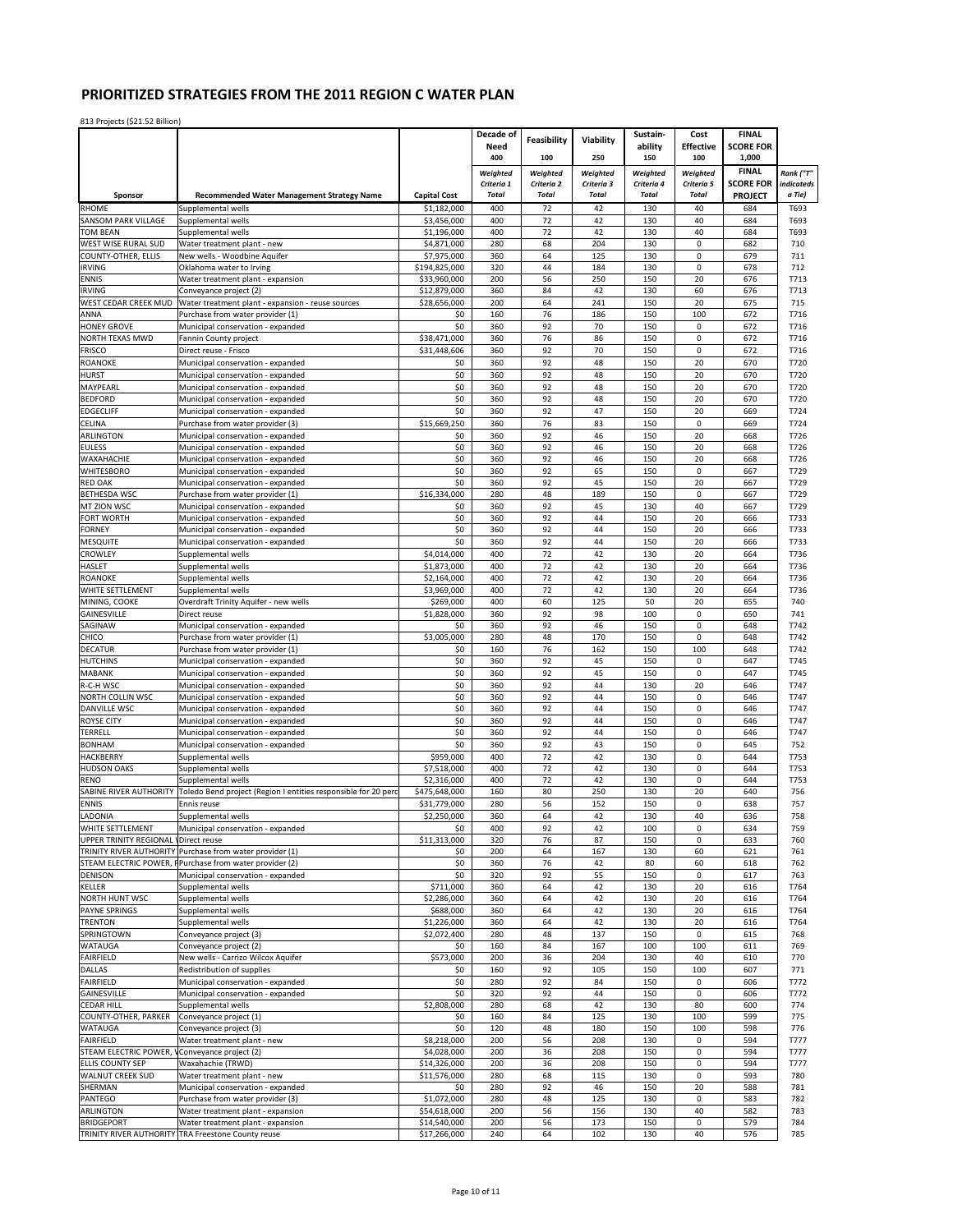|                                |                                                                     |                     | Decade of<br>Need<br>400               | <b>Feasibility</b><br>100              | Viability<br>250                       | Sustain-<br>ability<br>150             | Cost<br><b>Effective</b><br>100        | <b>FINAL</b><br><b>SCORE FOR</b><br>1,000          |                                   |
|--------------------------------|---------------------------------------------------------------------|---------------------|----------------------------------------|----------------------------------------|----------------------------------------|----------------------------------------|----------------------------------------|----------------------------------------------------|-----------------------------------|
| Sponsor                        | <b>Recommended Water Management Strategy Name</b>                   | <b>Capital Cost</b> | Weighted<br>Criteria 1<br><b>Total</b> | Weighted<br>Criteria 2<br><b>Total</b> | Weighted<br>Criteria 3<br><b>Total</b> | Weighted<br>Criteria 4<br><b>Total</b> | Weighted<br>Criteria 5<br><b>Total</b> | <b>FINAL</b><br><b>SCORE FOR</b><br><b>PROJECT</b> | Rank ("T"<br>indicateds<br>a Tie) |
| <b>MIDLOTHIAN</b>              | Purchase from water provider (1)                                    | \$0                 | 200                                    | 84                                     | 89                                     | 100                                    | 100                                    | 573                                                | T786                              |
| <b>BLOOMING GROVE</b>          | Municipal conservation - expanded                                   | 50                  | 280                                    | 92                                     | 51                                     | 130                                    | 20                                     | 573                                                | T786                              |
| <b>MUENSTER</b>                | Municipal conservation - expanded                                   | \$0                 | 280                                    | 92                                     | 49                                     | 150                                    | 0                                      | 571                                                | 788                               |
| <b>DALLAS</b>                  | Additional dry year supply                                          | \$1,750,000         | 200                                    | 80                                     | 137                                    | 50                                     | 100                                    | 567                                                | 789                               |
| <b>DALLAS</b>                  | Lake Wright Patman - reallocation of flood pool                     | \$896,478,000       | 240                                    | 40                                     | 156                                    | 130                                    | $\mathbf 0$                            | 566                                                | 790                               |
| ARGYLE WSC                     | Municipal conservation - expanded                                   | \$0                 | 280                                    | 92                                     | 43                                     | 150                                    | $\mathbf 0$                            | 565                                                | 791                               |
| <b>NORTH TEXAS MWD</b>         | Lake Texoma - interim purchase from GTUA                            | 50                  | 160                                    | 92                                     | 108                                    | 100                                    | 100                                    | 560                                                | 792                               |
| <b>CASH SUD</b>                | Water treatment plant - expansion                                   | \$7,270,000         | 280                                    | 68                                     | 61                                     | 130                                    | 20                                     | 559                                                | 793                               |
| <b>HICKORY CREEK SUD</b>       | Municipal conservation - expanded                                   | \$5,000             | 280                                    | 92                                     | 42                                     | 130                                    | 0                                      | 544                                                | 794                               |
|                                | MANUFACTURING. COOKE Water treatment plant - new                    | \$0                 | 120                                    | 68                                     | 104                                    | 150                                    | 100                                    | 542                                                | 795                               |
| LEWISVILLE                     | Water treatment plant - new                                         | \$31,621,000        | 200                                    | 56                                     | 155                                    | 130                                    | $\Omega$                               | 541                                                | 796                               |
| <b>DENISON</b>                 | Water treatment plant - expansion                                   | \$7,270,000         | 200                                    | 56                                     | 111                                    | 130                                    | 40                                     | 537                                                | 797                               |
|                                | BUENA VISTA - BETHEL SUI Overdraft Trinity Aquifer - existing wells | \$0                 | 200                                    | 80                                     | 105                                    | 50                                     | 100                                    | 535                                                | 798                               |
| <b>DALLAS</b>                  | Conveyance project (1)                                              | \$260,000,000       | 160                                    | 92                                     | 83                                     | 130                                    | 60                                     | 525                                                | T799                              |
| MELISSA                        | Municipal conservation - expanded                                   | \$0                 | 240                                    | 92                                     | 43                                     | 150                                    | 0                                      | 525                                                | T799                              |
| <b>DAWSON</b>                  | Municipal conservation - expanded                                   | \$0                 | 240                                    | 92                                     | 47                                     | 130                                    | $\Omega$                               | 509                                                | 801                               |
| <b>TRINITY RIVER AUTHORITY</b> | <b>TRA Ellis County reuse</b>                                       | \$10,384,000        | 200                                    | 64                                     | 88                                     | 130                                    | 20                                     | 502                                                | 802                               |
| <b>BARTONVILLE WSC</b>         | Municipal conservation - expanded                                   | \$0                 | 200                                    | 92                                     | 43                                     | 130                                    | $\mathbf 0$                            | 465                                                | 803                               |
| <b>NORTH TEXAS MWD</b>         | Toledo Bend project (Region I entities responsible for 20 perc      | \$929.822.000       | 160                                    | 44                                     | 128                                    | 130                                    | $\Omega$                               | 462                                                | T804                              |
| <b>TARRANT REGIONAL WD</b>     | Toledo Bend project (Region I entities responsible for 20 perc      | \$1,000,766,000     | 160                                    | 44                                     | 128                                    | 130                                    | $\Omega$                               | 462                                                | T804                              |
| <b>TERRELL</b>                 | Toledo Bend project (Region I entities responsible for 20 perc      | \$0                 | 160                                    | 44                                     | 128                                    | 130                                    | $\mathbf 0$                            | 462                                                | T804                              |
| <b>WEST WISE RURAL SUD</b>     | Water treatment plant - expansion                                   | \$4,094,000         | 40                                     | 56                                     | 233                                    | 130                                    | $\Omega$                               | 459                                                | 807                               |
| WAXAHACHIE                     | Purchase from water provider (1)                                    | \$0                 | 40                                     | 36                                     | 83                                     | 150                                    | 100                                    | 409                                                | 808                               |
| <b>DALLAS</b>                  | Fastrill replacement (Region C component)                           | \$1,980,278,000     | 80                                     | 52                                     | 134                                    | 130                                    | $\Omega$                               | 396                                                | 809                               |
| <b>NORTH TEXAS MWD</b>         | Oklahoma water to NTMWD. TRWD. UTRWD                                | \$210,353,500       | 80                                     | 44                                     | 103                                    | 130                                    | $\Omega$                               | 357                                                | T810                              |
| TARRANT REGIONAL WD            | Oklahoma water to NTMWD, TRWD, UTRWD                                | \$448,332,000       | 80                                     | 44                                     | 103                                    | 130                                    | $\Omega$                               | 357                                                | T810                              |
| <b>UPPER TRINITY REGIONAL</b>  | Oklahoma water to NTMWD, TRWD, UTRWD                                | \$97,359,000        | 80                                     | 44                                     | 103                                    | 130                                    | $\Omega$                               | 357                                                | T810                              |
| <b>HICKORY CREEK SUD</b>       | <b>Additional Woodbine Aquifer - Existing Wells</b>                 | \$0                 | $\mathbf 0$                            | $\mathbf 0$                            | 42                                     | 0                                      | $\Omega$                               | 42                                                 | 813                               |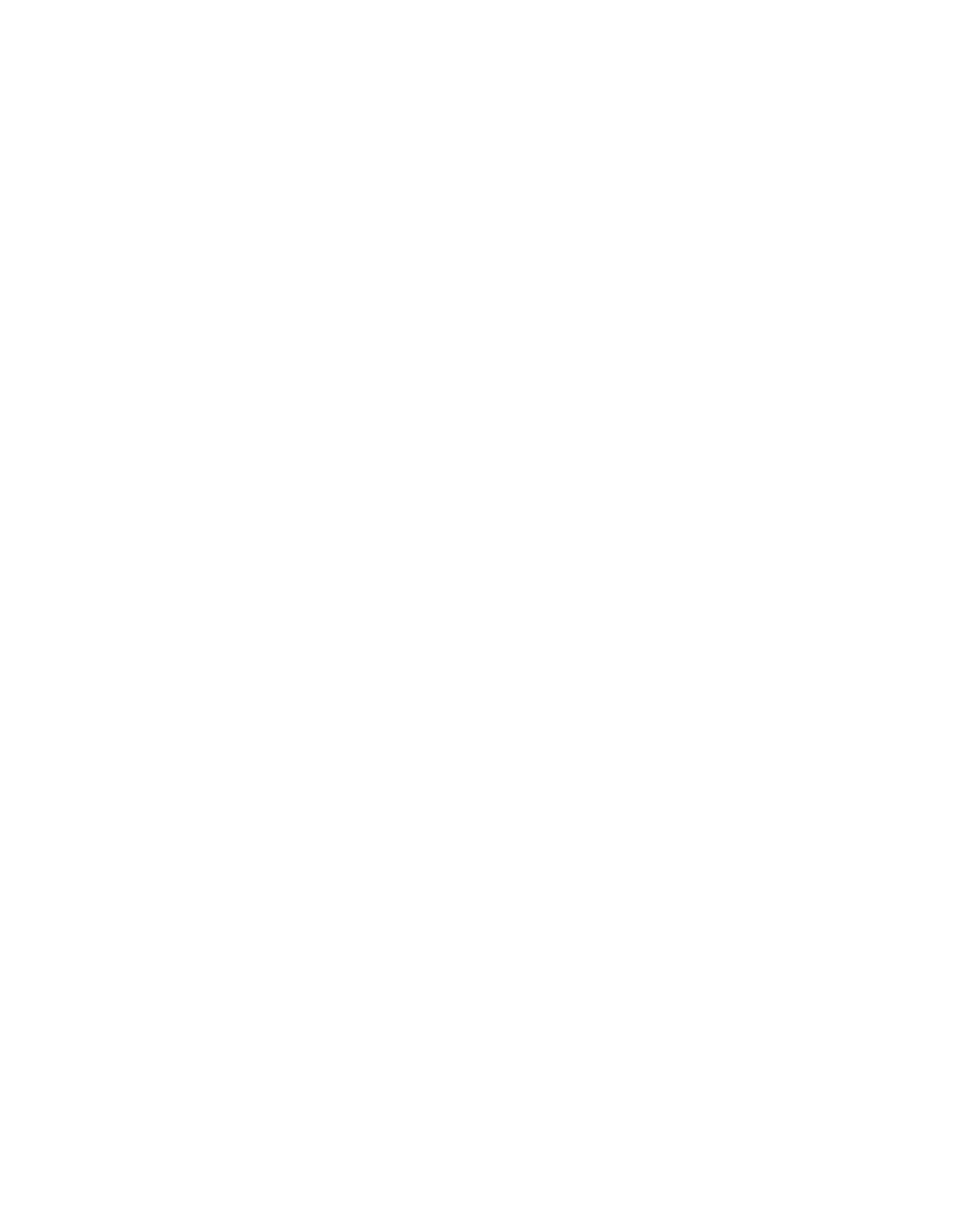Filtered to take out Conservation and Supplemental Wells Leaves 190 Projects (\$21.02 Billion)

|                                                                     |                                                                                        |                               | Decade of              |                        |                        | Sustain-               | Cost                   | <b>FINAL</b>                     |                          |
|---------------------------------------------------------------------|----------------------------------------------------------------------------------------|-------------------------------|------------------------|------------------------|------------------------|------------------------|------------------------|----------------------------------|--------------------------|
|                                                                     |                                                                                        |                               | Need                   | Feasibility            | Viability              | ability                | <b>Effective</b>       | <b>SCORE FOR</b>                 |                          |
|                                                                     |                                                                                        |                               | 400                    | 100                    | 250                    | 150                    | 100                    | 1,000                            |                          |
|                                                                     |                                                                                        |                               | Weighted<br>Criteria 1 | Weighted<br>Criteria 2 | Weighted<br>Criteria 3 | Weighted<br>Criteria 4 | Weighted<br>Criteria 5 | <b>FINAL</b><br><b>SCORE FOR</b> | Rank ("T"<br>indicateds  |
| Sponsor                                                             | Recommended Water Management Strategy Name                                             | <b>Capital Cost</b>           | <b>Total</b>           | <b>Total</b>           | <b>Total</b>           | <b>Total</b>           | <b>Total</b>           | <b>PROJECT</b>                   | a Tie)                   |
| MINING, JACK                                                        | Indirect reuse - Jacksboro for Jack County mining                                      | \$200,000                     | 400                    | 80                     | 208                    | 130                    | 100                    | 918                              | $\mathbf{1}$             |
| MANSFIELD<br><b>PAYNE SPRINGS</b>                                   | Water treatment plant - expansion                                                      | \$118,016,000                 | 360<br>400             | 92<br>72               | 250<br>208             | 150<br>130             | 40<br>80               | 892<br>890                       | $\overline{2}$<br>3      |
| <b>ROCKETT SUD</b>                                                  | New wells - Carrizo Wilcox Aquifer<br>Water treatment plant - expansion                | \$378,000<br>\$38,460,000     | 360                    | 84                     | 250                    | 150                    | 40                     | 884                              | 4                        |
| MELISSA                                                             | Conveyance project (1)                                                                 | \$1,916,000                   | 360                    | 84                     | 182                    | 150                    | 100                    | 876                              | 5                        |
| CORSICANA                                                           | Conveyance project (1)                                                                 | \$28,160,000                  | 360                    | 92                     | 233                    | 150                    | 40                     | 875                              | T <sub>6</sub>           |
| MINING, WISE<br><b>DENTON</b>                                       | Direct reuse<br>Water treatment plant - expansion                                      | \$0<br>\$265,434,000          | 360<br>360             | 92<br>72               | 173<br>250             | 150<br>150             | 100<br>40              | 875<br>872                       | T <sub>6</sub><br>8      |
| LEWISVILLE                                                          | Water treatment plant - expansion                                                      | \$53,666,000                  | 400                    | 60                     | 221                    | 150                    | 40                     | 871                              | 9                        |
|                                                                     | TRINITY RIVER AUTHORITY TRA Denton Creek wastewater treatment plant reuse              | \$9,506,000                   | 360                    | 92                     | 184                    | 130                    | 100                    | 866                              | 10                       |
| MIDLOTHIAN                                                          | Water treatment plant - expansion                                                      | \$66,150,000                  | 360                    | 72                     | 243                    | 150                    | 40                     | 865                              | 11                       |
| SPRINGTOWN                                                          | EAST CEDAR CREEK FWSD Water treatment plant - expansion<br>New wells - Trinity Aquifer | \$14,540,000<br>\$408,750     | 360<br>400             | 84<br>72               | 250<br>176             | 150<br>130             | 20<br>80               | 864<br>858                       | 12<br>13                 |
| NORTH TEXAS MWD                                                     | <b>Facility improvements</b>                                                           | \$2,295,829,800               | 400                    | 100                    | 167                    | 130                    | 60                     | 857                              | 14                       |
| DALLAS                                                              | Water treatment plant - expansion                                                      | \$1,068,033,000               | 360                    | 72                     | 234                    | 150                    | 40                     | 856                              | 15                       |
| GAINESVILLE                                                         | Cooke County project                                                                   | \$50,280,000                  | 360                    | 100                    | 245                    | 150                    | $\pmb{0}$              | 855                              | 16                       |
| <b>IRRIGATION, ELLIS</b>                                            | New wells - Woodbine Aquifer                                                           | \$2,487,000                   | 400                    | 72<br>92               | 208                    | 130                    | 40                     | 850                              | T17                      |
| <b>WORTHAM</b><br>WAXAHACHIE                                        | Water treatment plant - expansion<br>Water treatment plant - expansion                 | \$4,662,000<br>\$38,452,000   | 400<br>360             | 84                     | 208<br>214             | 130<br>150             | 20<br>40               | 850<br>848                       | T17<br>19                |
| TRINITY RIVER AUTHORITY                                             | Indirect reuse                                                                         | \$0                           | 360                    | 84                     | 172                    | 130                    | 100                    | 846                              | 20                       |
| TRINITY RIVER AUTHORITY                                             | Conveyance project (1)                                                                 | \$50,912,000                  | 400                    | 88                     | 205                    | 150                    | $\mathbf 0$            | 843                              | 21                       |
| <b>WALNUT CREEK SUD</b>                                             | Conveyance project (1)                                                                 | \$10.093.000                  | 360                    | 84                     | 184                    | 130                    | 80                     | 838                              | 22                       |
| UPPER TRINITY REGIONAL Lake Ralph Hall                              | UPPER TRINITY REGIONAL Lake Ralph Hall - indirect reuse                                | \$286,401,000<br>\$0          | 360<br>360             | 80<br>80               | 207<br>207             | 150<br>150             | 40<br>40               | 837<br>837                       | T23<br>T23               |
| TRINITY RIVER AUTHORITY TRA Las Colinas reuse                       |                                                                                        | \$14,530,000                  | 360                    | 92                     | 175                    | 130                    | 80                     | 837                              | T23                      |
| GREATER TEXOMA UTILITY Grayson County project                       |                                                                                        | \$136,016,000                 | 400                    | 80                     | 203                    | 150                    | $\mathbf 0$            | 833                              | 26                       |
| FORT WORTH                                                          | Water treatment plant - expansion                                                      | \$772,646,000                 | 360                    | 92                     | 190                    | 150                    | 40                     | 832                              | 27                       |
| CARROLLTON                                                          | GREATER TEXOMA UTILITY Additional SEP Supply (Lake Texoma)                             | \$24,780,000<br>\$13,894,400  | 360<br>400             | 92<br>84               | 208<br>196             | 130<br>150             | 40<br>0                | 830<br>830                       | <b>T28</b><br>T28        |
| LEWISVILLE                                                          | Additional DWU Supplies<br><b>Additional DWU Supplies</b>                              | \$13,614,000                  | 400                    | 84                     | 196                    | 150                    | 0                      | 830                              | <b>T28</b>               |
| THE COLONY                                                          | Additional DWU Supplies                                                                | \$15,699,000                  | 400                    | 84                     | 196                    | 150                    | $\pmb{0}$              | 830                              | T28                      |
| WISE COUNTY WSD                                                     | Water treatment plant - expansion                                                      | \$14,540,000                  | 360                    | 84                     | 216                    | 150                    | 20                     | 830                              | T28                      |
| LANCASTER                                                           | Purchase from water provider (1)                                                       | \$2,373,000                   | 360                    | 76                     | 198                    | 150                    | 40                     | 824                              | T33                      |
| SHERMAN<br><b>WALNUT CREEK SUD</b>                                  | Grayson County project<br>Water treatment plant - expansion                            | \$146,071,000<br>\$50,890,000 | 360<br>360             | 64<br>72               | 250<br>221             | 150<br>150             | $\pmb{0}$<br>20        | 824<br>823                       | T33<br>T35               |
| <b>MUENSTER</b>                                                     | Subordination agreement - future-only sources                                          | \$8,217,000                   | 360                    | 92                     | 241                    | 130                    | 0                      | 823                              | <b>T35</b>               |
| PILOT POINT                                                         | New wells - Trinity Aquifer                                                            | \$443,000                     | 400                    | 72                     | 133                    | 130                    | 80                     | 815                              | T37                      |
| COUNTY-OTHER, JACK                                                  | Conveyance project (1)                                                                 | \$4,602,000                   | 400                    | 92                     | 173                    | 150                    | $\mathbf 0$            | 815                              | T37                      |
| <b>BURLESON</b><br>IRRIGATION, DENTON                               | Conveyance project (2)<br>TRA Denton Creek wastewater treatment plant reuse            | \$2,592,000<br>\$0            | 360<br>360             | 84<br>92               | 180<br>125             | 150<br>130             | 40<br>100              | 814<br>807                       | 39<br>40                 |
| LADONIA                                                             | Purchase from water provider (3)                                                       | \$12,966,000                  | 360                    | 84                     | 208                    | 150                    | $\mathsf 0$            | 802                              | 41                       |
| SPRINGTOWN                                                          | Water treatment plant - new                                                            | \$8,188,000                   | 360                    | 84                     | 227                    | 130                    | $\pmb{0}$              | 801                              | T42                      |
| NORTH TEXAS MWD                                                     | Lower Bois d'Arc Creek Reservoir                                                       | \$615,498,000                 | 360                    | 76                     | 175                    | 150                    | 40                     | 801                              | T42                      |
| <b>RUNAWAY BAY</b>                                                  | Water treatment plant - expansion                                                      | \$2,735,000                   | 360                    | 84                     | 204                    | 130                    | 20                     | 798                              | 44                       |
| TARRANT COUNTY IRRIGAT Additional direct reuse<br>ABLES SPRINGS WSC | Additional Delivery Capacity for NTMWD Supplies (Lower Boi                             | \$4,587,000<br>\$3,567,000    | 360<br>360             | 92<br>76               | 173<br>208             | 130<br>150             | 40<br>$\pmb{0}$        | 795<br>794                       | 45<br>T46                |
| <b>AURORA</b>                                                       | Purchase from water provider (2)                                                       | \$1,439,000                   | 360                    | 76                     | 208                    | 150                    | $\pmb{0}$              | 794                              | T46                      |
| <b>BLUE RIDGE</b>                                                   | Conveyance project (3)                                                                 | \$2,294,000                   | 360                    | 76                     | 208                    | 150                    | $\pmb{0}$              | 794                              | T46                      |
| M E N WSC                                                           | Purchase from water provider (1)                                                       | \$3,002,000                   | 360                    | 76                     | 208                    | 150                    | 0                      | 794                              | T46                      |
| TERRELL<br>CORSICANA                                                | Conveyance project (1)<br>Water treatment plant - new                                  | \$32,551,000<br>\$32,388,400  | 400<br>360             | 92<br>100              | 149<br>160             | 150<br>130             | 0<br>40                | 791<br>790                       | 50<br>51                 |
| <b>WESTON</b>                                                       | Purchase from water provider (3)                                                       | \$27,722,000                  | 360                    | 76                     | 201                    | 150                    | $\pmb{0}$              | 787                              | 52                       |
| LITTLE ELM                                                          | New wells - Trinity Aquifer                                                            | \$421.000                     | 400                    | 72                     | 104                    | 130                    | 80                     | 786                              | 53                       |
| KENNEDALE                                                           | New wells - Trinity Aquifer                                                            | \$717,000                     | 400                    | 72                     | 142                    | 130                    | 40                     | 784                              | <b>T54</b>               |
| <b>DAWSON</b>                                                       | MANUFACTURING, DENTO New wells - Trinity Aquifer<br>Water treatment plant - new        | \$717,000<br>\$1.044.000      | 400<br>360             | 72<br>84               | 142<br>208             | 130<br>130             | 40<br>0                | 784<br>782                       | T54<br>56                |
|                                                                     | TRINITY RIVER AUTHORITY TRA Tarrant County project                                     | \$59,008,000                  | 360                    | 80                     | 191                    | 150                    | 0                      | 781                              | <b>T57</b>               |
| <b>NEWARK</b>                                                       | Conveyance project (2)                                                                 | \$2,376,000                   | 360                    | 84                     | 187                    | 150                    | 0                      | 781                              | <b>T57</b>               |
| GAINESVILLE                                                         | Overdraft Trinity Aquifer - existing wells                                             | \$0                           | 400                    | 80                     | 149                    | 50                     | 100                    | 779                              | 59                       |
| <b>NEW FAIRVIEW</b><br>MANSFIELD                                    | Purchase from water provider (1)                                                       | \$2,518,400<br>\$41,080,000   | 360<br>360             | 76<br>84               | 192                    | 150<br>130             | $\mathbf 0$<br>40      | 778<br>774                       | 60                       |
| SARDIS-LONE ELM WSC                                                 | Water treatment plant - new<br>Purchase from water provider (1)                        | \$9,467,000                   | 360                    | 76                     | 160<br>188             | 150                    | $\mathbf 0$            | 774                              | T61<br>T61               |
| CORSICANA                                                           | Water treatment plant - expansion                                                      | \$19,970,000                  | 360                    | 84                     | 160                    | 130                    | 40                     | 774                              | T61                      |
|                                                                     | UPPER TRINITY REGIONAL \Facility improvements - reuse sources                          | \$590,686,000                 | 400                    | 100                    | 83                     | 130                    | 60                     | 773                              | 64                       |
| <b>BLACKLAND WSC</b>                                                | Purchase from water provider (3)                                                       | \$3,067,000                   | 360                    | 76                     | 185                    | 150                    | $\pmb{0}$              | 771                              | 65                       |
| OVILLA<br>WEATHERFORD                                               | Conveyance project (2)<br>Water treatment plant - expansion                            | \$6,169,000<br>\$36,422,000   | 360<br>280             | 84<br>68               | 176<br>250             | 150<br>150             | 0<br>20                | 770<br>768                       | 66<br>T67                |
| AZLE                                                                | Water treatment plant - expansion                                                      | \$20,892,000                  | 360                    | 84                     | 194                    | 130                    | $\mathsf 0$            | 768                              | T67                      |
| AZLE                                                                | Water treatment plant - new                                                            | \$14,964,000                  | 360                    | 84                     | 194                    | 130                    | 0                      | 768                              | T67                      |
| IRRIGATION, DENTON                                                  | New wells - Trinity Aquifer                                                            | \$717,000                     | 400                    | 72                     | 125                    | 130                    | 40                     | 767                              | <b>T70</b>               |
| LAKESIDE                                                            | STEAM ELECTRIC POWER, I New wells - Trinity Aquifer                                    | \$717,000                     | 400<br>280             | 72<br>48               | 125                    | 130<br>130             | 40<br>100              | 767<br>766                       | T70                      |
| <b>BLOOMING GROVE</b>                                               | New wells - Trinity Aquifer<br>New wells - Trinity Aquifer                             | \$662,000<br>\$1,495,400      | 360                    | 64                     | 208<br>208             | 130                    | 0                      | 762                              | 72<br>73                 |
| COLLEGE MOUND WSC                                                   | Purchase from water provider (3)                                                       | \$2,569,000                   | 360                    | 76                     | 175                    | 150                    | $\mathsf 0$            | 761                              | T74                      |
| <b>BENBROOK</b>                                                     | Water treatment plant - expansion                                                      | \$17,046,000                  | 360                    | 84                     | 167                    | 150                    | 0                      | 761                              | T74                      |
| PELICAN BAY                                                         | Purchase from water provider (1)                                                       | \$1,430,400                   | 360                    | 76                     | 174                    | 150                    | $\mathbf 0$            | 760                              | 76                       |
| WEATHERFORD<br>ANNETTA                                              | Facility improvements<br>Conveyance project (2)                                        | \$545,000<br>\$1,522,100      | 280<br>360             | 76<br>64               | 230<br>182             | 130<br>150             | 40<br>$\pmb{0}$        | 756<br>756                       | <b>T77</b><br><b>T77</b> |
| ANNETTA SOUTH                                                       | East Parker County System - Pipeline from Weatherford                                  | \$1,713,900                   | 360                    | 64                     | 182                    | 150                    | 0                      | 756                              | <b>T77</b>               |
| <b>WILLOW PARK</b>                                                  | Purchase from water provider (1)                                                       | \$3,558,100                   | 360                    | 64                     | 182                    | 150                    | 0                      | 756                              | <b>T77</b>               |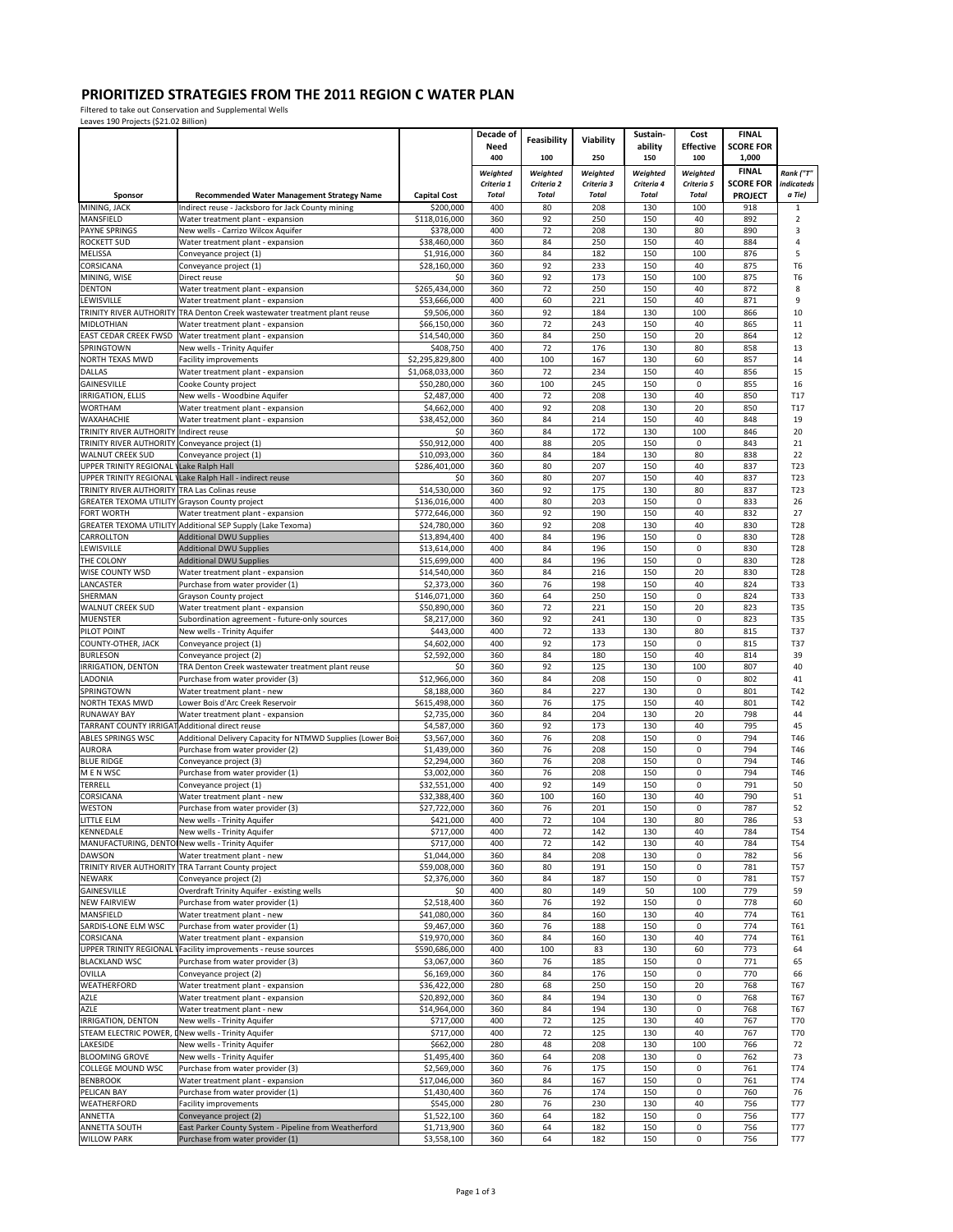Filtered to take out Conservation and Supplemental Wells Leaves 190 Projects (\$21.02 Billion)

| ECUVES ISO I TOJECES (SEITOE BILIOIT)          |                                                                                                                    |                               | Decade of              |                        |                        | Sustain-               | Cost                       | <b>FINAL</b>                     |                         |
|------------------------------------------------|--------------------------------------------------------------------------------------------------------------------|-------------------------------|------------------------|------------------------|------------------------|------------------------|----------------------------|----------------------------------|-------------------------|
|                                                |                                                                                                                    |                               | Need                   | Feasibility            | Viability              | ability                | <b>Effective</b>           | <b>SCORE FOR</b>                 |                         |
|                                                |                                                                                                                    |                               | 400                    | 100                    | 250                    | 150                    | 100                        | 1,000                            |                         |
|                                                |                                                                                                                    |                               | Weighted<br>Criteria 1 | Weighted<br>Criteria 2 | Weighted<br>Criteria 3 | Weighted<br>Criteria 4 | Weighted<br>Criteria 5     | <b>FINAL</b><br><b>SCORE FOR</b> | Rank ("T"<br>indicateds |
| Sponsor                                        | Recommended Water Management Strategy Name                                                                         | <b>Capital Cost</b>           | <b>Total</b>           | <b>Total</b>           | <b>Total</b>           | <b>Total</b>           | <b>Total</b>               | <b>PROJECT</b>                   | a Tie)                  |
| <b>GREATER TEXOMA UTILITY</b>                  | Collin-Gravson Municipal Alliance System                                                                           | \$77,366,000                  | 360                    | 96                     | 149                    | 150                    | 0                          | 755                              | 81                      |
| <b>NORTHLAKE</b>                               | Additional water from Fort Worth                                                                                   | \$3,774,000                   | 360                    | 76                     | 168                    | 150                    | 0                          | 754                              | T82                     |
| <b>ROANOKE</b>                                 | Additional water from Fort Worth                                                                                   | \$1,258,000                   | 360                    | 76                     | 168                    | 150                    | 0                          | 754                              | T82                     |
| <b>TROPHY CLUB</b><br>R-C-H WSC                | Additional from Fort Worth (TRWD)<br>Purchase from water provider (3)                                              | \$1,258,000<br>\$2,416,000    | 360<br>360             | 76<br>76               | 168<br>167             | 150<br>150             | $\mathbf 0$<br>0           | 754<br>753                       | T82<br>85               |
| DALLAS                                         | Dallas Water Utilities reuse                                                                                       | \$82,920,000                  | 360                    | 80                     | 102                    | 130                    | 80                         | 752                              | 86                      |
| DALLAS                                         | Additional pipeline from Lake Tawakoni (more Lake Fork sup                                                         | \$496,243,000                 | 360                    | 100                    | 151                    | 100                    | 40                         | 751                              | <b>T87</b>              |
| <b>GRAND PRAIRIE</b>                           | Purchase from water provider (1)                                                                                   | \$33,724,000                  | 360                    | 76                     | 185                    | 130                    | 0                          | 751                              | <b>T87</b>              |
| TRINITY RIVER AUTHORITY<br>SARDIS-LONE ELM WSC | TRA Kaufman County reuse                                                                                           | \$9,761,000<br>\$0            | 360<br>400             | 92<br>80               | 168<br>119             | 130<br>50              | $\mathbf 0$<br>100         | 750<br>749                       | 89<br>T90               |
| <b>RED OAK</b>                                 | Overdraft Trinity Aquifer - existing wells<br>Conveyance project (2)                                               | \$8,012,000                   | 360                    | 84                     | 155                    | 150                    | $\mathbf 0$                | 749                              | T90                     |
| <b>GUN BARREL CITY</b>                         | Water treatment plant - new                                                                                        | \$11,576,000                  | 360                    | 84                     | 175                    | 130                    | 0                          | 749                              | T90                     |
| COUNTY-OTHER, DENTON                           | New wells - Woodbine Aquifer                                                                                       | \$1,639,000                   | 400                    | 72                     | 126                    | 130                    | 20                         | 748                              | T93                     |
| CROWLEY                                        | Conveyance project (2)                                                                                             | \$621,000                     | 360                    | 84                     | 154                    | 150                    | $\mathbf 0$                | 748                              | T93                     |
| <b>DECATUR</b><br>MINING, DENTON               | <b>Additional Wise County WSD</b><br>New wells - Trinity Aquifer                                                   | \$13,391,000<br>\$1,064,000   | 360<br>400             | 76<br>72               | 162<br>125             | 150<br>130             | 0<br>20                    | 748<br>747                       | T93<br>T96              |
| <b>DALLAS</b>                                  | Lake Palestine connection (integrated pipeline with TRWD)                                                          | \$887,954,000                 | 360                    | 100                    | 187                    | 100                    | 0                          | 747                              | T96                     |
| TARRANT REGIONAL WD                            | TRWD third pipeline and reuse                                                                                      | \$914,424,000                 | 360                    | 100                    | 187                    | 100                    | 0                          | 747                              | T96                     |
| SOUTHLAKE                                      | Conveyance project (2)                                                                                             | \$9,427,000                   | 360                    | 84                     | 150                    | 150                    | 0                          | 744                              | 99                      |
| LAKE WORTH                                     | New wells - Trinity Aquifer                                                                                        | \$416,000<br>\$8,798,000      | 400<br>360             | 72<br>84               | 121<br>149             | 130<br>150             | 20<br>0                    | 743<br>743                       | T100<br>T100            |
| BUENA VISTA - BETHEL SUD<br>CRANDALL           | Conveyance project (2)<br>Purchase from water provider (1)                                                         | \$6.104.000                   | 360                    | 76                     | 157                    | 150                    | 0                          | 743                              | T100                    |
| MIDLOTHIAN                                     | Water treatment plant - new                                                                                        | \$30,590,000                  | 360                    | 92                     | 138                    | 130                    | 20                         | 740                              | 103                     |
| <b>TEAGUE</b>                                  | New wells - Carrizo Wilcox Aquifer                                                                                 | \$902,000                     | 360                    | 64                     | 125                    | 150                    | 40                         | 739                              | 104                     |
| <b>ATHENS</b>                                  | New wells - Carrizo Wilcox Aquifer                                                                                 | \$0                           | 360                    | 64<br>76               | 84                     | 150<br>150             | 80                         | 738                              | 105                     |
| <b>BRIDGEPORT</b><br>MOUNTAIN PEAK SUD         | Conveyance Project<br>Overdraft Trinity Aquifer - existing wells                                                   | \$6,258,000<br>\$0            | 360<br>400             | 80                     | 151<br>105             | 50                     | 0<br>100                   | 737<br>735                       | 106<br>T107             |
| <b>FORT WORTH</b>                              | Water treatment plant - new                                                                                        | \$100,617,000                 | 360                    | 72                     | 133                    | 130                    | 40                         | 735                              | T107                    |
| STEAM ELECTRIC POWER. 1                        | Direct reuse                                                                                                       | \$10,315,000                  | 320                    | 76                     | 169                    | 150                    | 20                         | 735                              | T107                    |
| IRRIGATION, COOKE                              | Overdraft Trinity Aquifer - existing wells                                                                         | \$0                           | 400                    | 80                     | 125                    | 50                     | 80                         | 735                              | T107                    |
| <b>BRIDGEPORT</b><br><b>DALLAS</b>             | Water treatment plant - new                                                                                        | \$11,576,000<br>\$142,567,000 | 360<br>360             | 84<br>72               | 159<br>116             | 130<br>100             | 0<br>80                    | 733<br>728                       | 111<br>T112             |
| NORTH TEXAS MWD                                | Main Stem Trinity pump station (Lake Ray Hubbard indirect n<br>Main stem pump station (additional East Fork) NTMWD | \$0                           | 360                    | 72                     | 116                    | 100                    | 80                         | 728                              | T112                    |
| TRINITY RIVER AUTHORITY                        | TRA 10-Mile Creek reuse project                                                                                    | \$14,895,000                  | 320                    | 76                     | 122                    | 130                    | 80                         | 728                              | T112                    |
| SPRINGTOWN                                     | Water treatment plant - expansion                                                                                  | \$4,094,000                   | 280                    | 68                     | 227                    | 130                    | 20                         | 725                              | 115                     |
| <b>WORTHAM</b>                                 | Purchase from water provider (1)                                                                                   | \$6,488,000                   | 360                    | 64                     | 170                    | 130                    | $\mathbf 0$                | 724                              | T116                    |
| <b>WORTHAM</b><br>NORTH TEXAS MWD              | <b>Tarrant Regional Water District</b><br>Lake Texoma - authorized (blend)                                         | \$6,255,000<br>\$336,356,000  | 360<br>320             | 64<br>100              | 170<br>150             | 130<br>150             | 0<br>$\mathbf 0$           | 724<br>720                       | T116<br>118             |
| <b>NORTH RICHLAND HILLS</b>                    | Conveyance project (1)                                                                                             | \$11,803,000                  | 360                    | 84                     | 125                    | 150                    | $\mathbf 0$                | 719                              | T119                    |
| <b>FORT WORTH</b>                              | Direct reuse                                                                                                       | \$182,699,000                 | 400                    | 100                    | 69                     | 150                    | $\mathbf 0$                | 719                              | T119                    |
| MOUNTAIN PEAK SUD                              | New wells - Woodbine Aquifer                                                                                       | \$876,000                     | 360                    | 64                     | 145                    | 130                    | 20                         | 719                              | T119                    |
| <b>IRVING</b><br><b>DENISON</b>                | Direct reuse<br>Conveyance project (1)                                                                             | \$58,628,000<br>\$13,847,000  | 360<br>360             | 80<br>84               | 108<br>83              | 150<br>130             | 20<br>60                   | 718<br>717                       | 122<br>123              |
| NAVARRO MILLS WSC                              | New wells - Woodbine Aquifer                                                                                       | \$1,200,000                   | 360                    | 64                     | 153                    | 130                    | $\mathbf 0$                | 707                              | 124                     |
| STEAM ELECTRIC POWER, <b>H</b>                 | Purchase from water provider (1)                                                                                   | \$14,103,000                  | 280                    | 48                     | 208                    | 150                    | 20                         | 706                              | 125                     |
| PALO PINTO MWD #1                              | Redistribution of supplies                                                                                         | \$0                           | 200                    | 100                    | 175                    | 130                    | 100                        | 705                              | 126                     |
| SOUTHMAYD<br>PANTEGO                           | New wells - Woodbine Aquifer<br>Conveyance project (2)                                                             | \$366,000<br>\$1,072,000      | 360<br>360             | 64<br>84               | 125<br>125             | 130<br>130             | 20<br>0                    | 699<br>699                       | T127<br>T127            |
| NORTH TEXAS MWD                                | Marvin Nichols Reservoir                                                                                           | \$830,894,000                 | 320                    | 44                     | 177                    | 150                    | 0                          | 691                              | T129                    |
| TARRANT REGIONAL WD                            | Marvin Nichols Reservoir                                                                                           | \$2,371,116,000               | 320                    | 44                     | 177                    | 150                    | $\mathbf 0$                | 691                              | T129                    |
| TERRELL                                        | Marvin Nichols Reservoir                                                                                           | \$0                           | 320                    | 44                     | 177                    | 150                    | 0                          | 691                              | T129                    |
| UPPER TRINITY REGIONAL<br><b>MABANK</b>        | Marvin Nichols Reservoir<br>Water treatment plant - expansion - reuse sources                                      | \$143,042,000<br>\$4,094,000  | 320<br>280             | 44<br>68               | 177<br>189             | 150<br>130             | $\mathbf 0$<br>20          | 691<br>687                       | T129<br>133             |
| STEAM ELECTRIC POWER,                          | Conveyance project (3)                                                                                             | \$2,099,000                   | 280                    | 48                     | 208                    | 150                    | $\mathbf 0$                | 686                              | 134                     |
| <b>IRVING</b>                                  | <b>Facility improvements</b>                                                                                       | \$9,092,000                   | 360                    | 92                     | 42                     | 130                    | 60                         | 684                              | 135                     |
| <b>WEST WISE RURAL SUD</b>                     | Water treatment plant - new                                                                                        | \$4,871,000                   | 280                    | 68                     | 204                    | 130                    | 0                          | 682                              | 136                     |
| COUNTY-OTHER, ELLIS                            | New wells - Woodbine Aquifer                                                                                       | \$7,975,000<br>\$194,825,000  | 360                    | 64                     | 125                    | 130                    | 0                          | 679                              | 137                     |
| <b>IRVING</b><br><b>ENNIS</b>                  | Oklahoma water to Irving<br>Water treatment plant - expansion                                                      | \$33,960,000                  | 320<br>200             | 44<br>56               | 184<br>250             | 130<br>150             | 0<br>20                    | 678<br>676                       | 138<br>T139             |
| <b>IRVING</b>                                  | Conveyance project (2)                                                                                             | \$12,879,000                  | 360                    | 84                     | 42                     | 130                    | 60                         | 676                              | T139                    |
| WEST CEDAR CREEK MUD                           | Water treatment plant - expansion - reuse sources                                                                  | \$28,656,000                  | 200                    | 64                     | 241                    | 150                    | 20                         | 675                              | 141                     |
| ANNA                                           | Purchase from water provider (1)                                                                                   | \$0                           | 160                    | 76                     | 186                    | 150                    | 100                        | 672                              | T142                    |
| NORTH TEXAS MWD<br><b>FRISCO</b>               | Fannin County project<br>Direct reuse - Frisco                                                                     | \$38,471,000<br>\$31,448,606  | 360<br>360             | 76<br>92               | 86<br>70               | 150<br>150             | $\mathbf 0$<br>$\mathbf 0$ | 672<br>672                       | T142<br>T142            |
| CELINA                                         | Purchase from water provider (3)                                                                                   | \$15,669,250                  | 360                    | 76                     | 83                     | 150                    | 0                          | 669                              | 145                     |
| <b>BETHESDA WSC</b>                            | Purchase from water provider (1)                                                                                   | \$16,334,000                  | 280                    | 48                     | 189                    | 150                    | 0                          | 667                              | 146                     |
| MINING, COOKE                                  | Overdraft Trinity Aquifer - new wells                                                                              | \$269,000                     | 400                    | 60                     | 125                    | 50                     | 20                         | 655                              | 147                     |
| GAINESVILLE                                    | Direct reuse                                                                                                       | \$1,828,000                   | 360                    | 92                     | 98                     | 100                    | $\mathbf 0$                | 650                              | 148                     |
| CHICO<br><b>DECATUR</b>                        | Purchase from water provider (1)<br>Purchase from water provider (1)                                               | \$3,005,000<br>\$0            | 280<br>160             | 48<br>76               | 170<br>162             | 150<br>150             | $\pmb{0}$<br>100           | 648<br>648                       | T149<br>T149            |
| SABINE RIVER AUTHORITY                         | Toledo Bend project (Region I entities responsible for 20 perc                                                     | \$475,648,000                 | 160                    | 80                     | 250                    | 130                    | 20                         | 640                              | 151                     |
| <b>ENNIS</b>                                   | Ennis reuse                                                                                                        | \$31,779,000                  | 280                    | 56                     | 152                    | 150                    | 0                          | 638                              | 152                     |
| UPPER TRINITY REGIONAL I Direct reuse          |                                                                                                                    | \$11,313,000                  | 320                    | 76                     | 87                     | 150                    | $\mathbf 0$                | 633                              | 153                     |
| TRINITY RIVER AUTHORITY                        | Purchase from water provider (1)                                                                                   | \$0                           | 200                    | 64                     | 167                    | 130                    | 60                         | 621                              | 154                     |
| STEAM ELECTRIC POWER, F<br>SPRINGTOWN          | Purchase from water provider (2)<br>Conveyance project (3)                                                         | \$0<br>\$2,072,400            | 360<br>280             | 76<br>48               | 42<br>137              | 80<br>150              | 60<br>0                    | 618<br>615                       | 155<br>156              |
| <b>WATAUGA</b>                                 | Conveyance project (2)                                                                                             | \$0                           | 160                    | 84                     | 167                    | 100                    | 100                        | 611                              | 157                     |
| <b>FAIRFIELD</b>                               | New wells - Carrizo Wilcox Aquifer                                                                                 | \$573,000                     | 200                    | 36                     | 204                    | 130                    | 40                         | 610                              | 158                     |
| <b>DALLAS</b>                                  | Redistribution of supplies                                                                                         | \$0                           | 160                    | 92                     | 105                    | 150                    | 100                        | 607                              | 159                     |
| COUNTY-OTHER, PARKER Conveyance project (1)    |                                                                                                                    | \$0                           | 160                    | 84                     | 125                    | 130                    | 100                        | 599                              | 160                     |